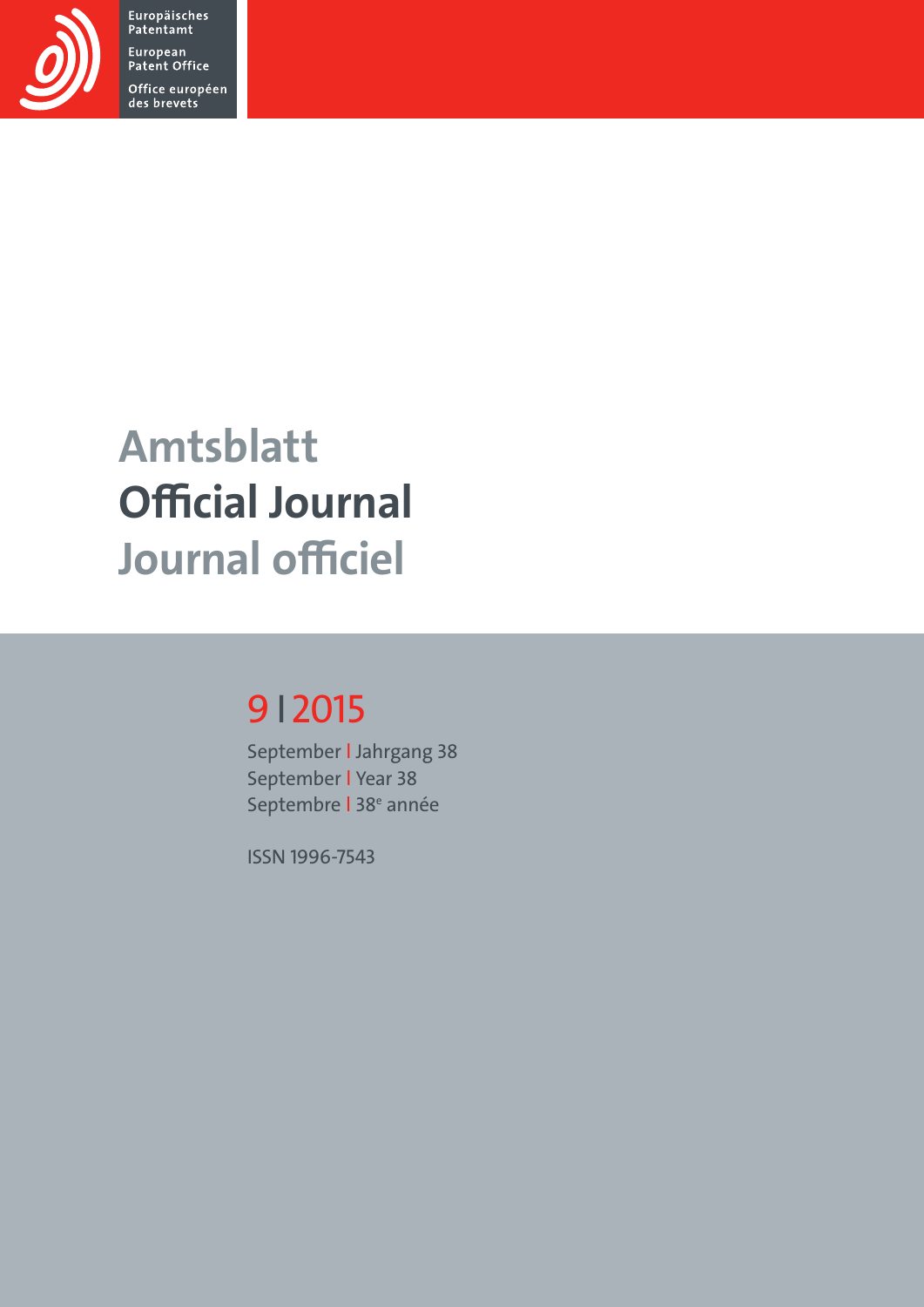| <b>INHALT</b>                                                                                                                                                                                                                        | <b>CONTENTS</b>                                                                                                                                                                                                  | <b>SOMMAIRE</b>                                                                                                                                                                                                                                                                           |     |
|--------------------------------------------------------------------------------------------------------------------------------------------------------------------------------------------------------------------------------------|------------------------------------------------------------------------------------------------------------------------------------------------------------------------------------------------------------------|-------------------------------------------------------------------------------------------------------------------------------------------------------------------------------------------------------------------------------------------------------------------------------------------|-----|
| <b>EUROPÄISCHES PATENTAMT</b>                                                                                                                                                                                                        | <b>EUROPEAN PATENT OFFICE</b>                                                                                                                                                                                    | OFFICE EUROPÉEN DES<br><b>BREVETS</b>                                                                                                                                                                                                                                                     |     |
| Mitteilungen des EPA                                                                                                                                                                                                                 | Information from the EPO                                                                                                                                                                                         | <b>Communications de l'OEB</b>                                                                                                                                                                                                                                                            |     |
| Mitteilung des Europäischen<br>Patentamts vom 21. Juli 2015<br>betreffend die Veröffentlichung von<br>Richtlinien für die Recherche und<br>Prüfung im Europäischen Patentamt<br>als PCT-Behörde (PCT-EPA-<br>Richtlinien)            | Notice from the European Patent<br>Office dated 21 July 2015 concerning<br>the publication of Guidelines for<br>Search and Examination at the<br>European Patent Office as PCT<br>Authority (PCT-EPO Guidelines) | Communiqué de l'Office européen des<br>brevets, en date du 21 juillet 2015,<br>concernant la publication de Directives<br>relatives à la recherche et à l'examen<br>pratiqués à l'Office européen des<br>brevets agissant en qualité<br>d'administration PCT (Directives PCT<br>de l'OEB) | A73 |
| Mitteilung des Europäischen<br>Patentamts vom 28. Juli 2015 über die<br>Aktualisierung der Richtlinien für die<br>Prüfung im Europäischen Patentamt                                                                                  | Notice from the European Patent<br>Office dated 28 July 2015 concerning<br>updating of the Guidelines for<br>Examination in the European Patent<br>Office                                                        | Communiqué de l'Office européen des<br>brevets, en date du 28 juillet 2015,<br>concernant la mise à jour des<br>Directives relatives à l'examen<br>pratiqué à l'Office européen des<br>brevets                                                                                            | A74 |
| Warnung vor irreführenden Anprei-<br>sungen und Zahlungsaufforderungen<br>von Unternehmen, die angeblich<br>europäische oder internationale<br>Patentanmeldungen und europäische<br>Patente veröffentlichen und/oder<br>registrieren | Warning - beware of approaches and<br>requests for payment from firms<br>purporting to publish and/or register<br>European or international patent<br>applications and European patents                          | Avertissement concernant les offres<br>frauduleuses et les invitations à payer<br>émanant de sociétés qui prétendent<br>publier et/ou inscrire des demandes<br>de brevet européen ou des demandes<br>internationales, ainsi que des brevets<br>européens                                  | A75 |
|                                                                                                                                                                                                                                      |                                                                                                                                                                                                                  |                                                                                                                                                                                                                                                                                           |     |
| Vertretung                                                                                                                                                                                                                           | Representation                                                                                                                                                                                                   | Représentation                                                                                                                                                                                                                                                                            |     |
| Liste der beim EPA zugelassenen<br>Vertreter                                                                                                                                                                                         | List of professional representatives<br>before the EPO                                                                                                                                                           | Liste des mandataires agréés près<br>l'Office européen des brevets                                                                                                                                                                                                                        | A76 |
| Gebühren                                                                                                                                                                                                                             | <b>Fees</b>                                                                                                                                                                                                      | <b>Taxes</b>                                                                                                                                                                                                                                                                              |     |
| Hinweis für die Zahlung von<br>Gebühren, Auslagen und<br>Verkaufspreisen                                                                                                                                                             | Guidance for the payment of fees,<br>expenses and prices                                                                                                                                                         | Avis concernant le paiement des<br>taxes, redevances et tarifs de vente                                                                                                                                                                                                                   | A77 |
| <b>AUS DEN VERTRAGSSTAATEN/</b><br><b>ERSTRECKUNGS- UND</b><br><b>VALIDIERUNGSSTAATEN</b>                                                                                                                                            | <b>INFORMATION FROM THE</b><br><b>CONTRACTING STATES/</b><br><b>EXTENSION AND VALIDATION</b><br><b>STATES</b>                                                                                                    | <b>INFORMATIONS RELATIVES</b><br><b>AUX ÉTATS CONTRACTANTS/</b><br><b>AUX ÉTATS AUTORISANT</b><br><b>L'EXTENSION OU LA VALIDA-</b><br><b>TION</b>                                                                                                                                         |     |
| <b>DE</b> Deutschland                                                                                                                                                                                                                | <b>DE</b> Germany                                                                                                                                                                                                | <b>DE Allemagne</b>                                                                                                                                                                                                                                                                       |     |
| Urteil des Bundesgerichtshofs vom<br>17. Februar 2015 (X ZR 161/12)                                                                                                                                                                  | Decision of the Federal Court of<br>Justice dated 17 February 2015<br>(X ZR 161/12)                                                                                                                              | Arrêt de la Cour fédérale de justice<br>(Bundesgerichtshof) en date du<br>17 février 2015 (X ZR 161/12)                                                                                                                                                                                   | A78 |
| <b>RO</b> Rumänien                                                                                                                                                                                                                   | <b>RO</b> Romania                                                                                                                                                                                                | <b>RO</b> Roumanie                                                                                                                                                                                                                                                                        |     |
| Neue Gebührenbeträge                                                                                                                                                                                                                 | New fee rates                                                                                                                                                                                                    | Nouveaux montants des taxes                                                                                                                                                                                                                                                               | A79 |
| <b>RS</b> Serbien                                                                                                                                                                                                                    | RS Serbia                                                                                                                                                                                                        | <b>RS</b> Serbie                                                                                                                                                                                                                                                                          |     |
| Neue Gebührenbeträge                                                                                                                                                                                                                 | New fee rates                                                                                                                                                                                                    | Nouveaux montants des taxes                                                                                                                                                                                                                                                               | A80 |
| TR Türkei                                                                                                                                                                                                                            | <b>TR Turkey</b>                                                                                                                                                                                                 | <b>TR Turquie</b>                                                                                                                                                                                                                                                                         |     |
| Zahlung von Gebühren                                                                                                                                                                                                                 | Payment of fees                                                                                                                                                                                                  | Paiement des taxes                                                                                                                                                                                                                                                                        | A81 |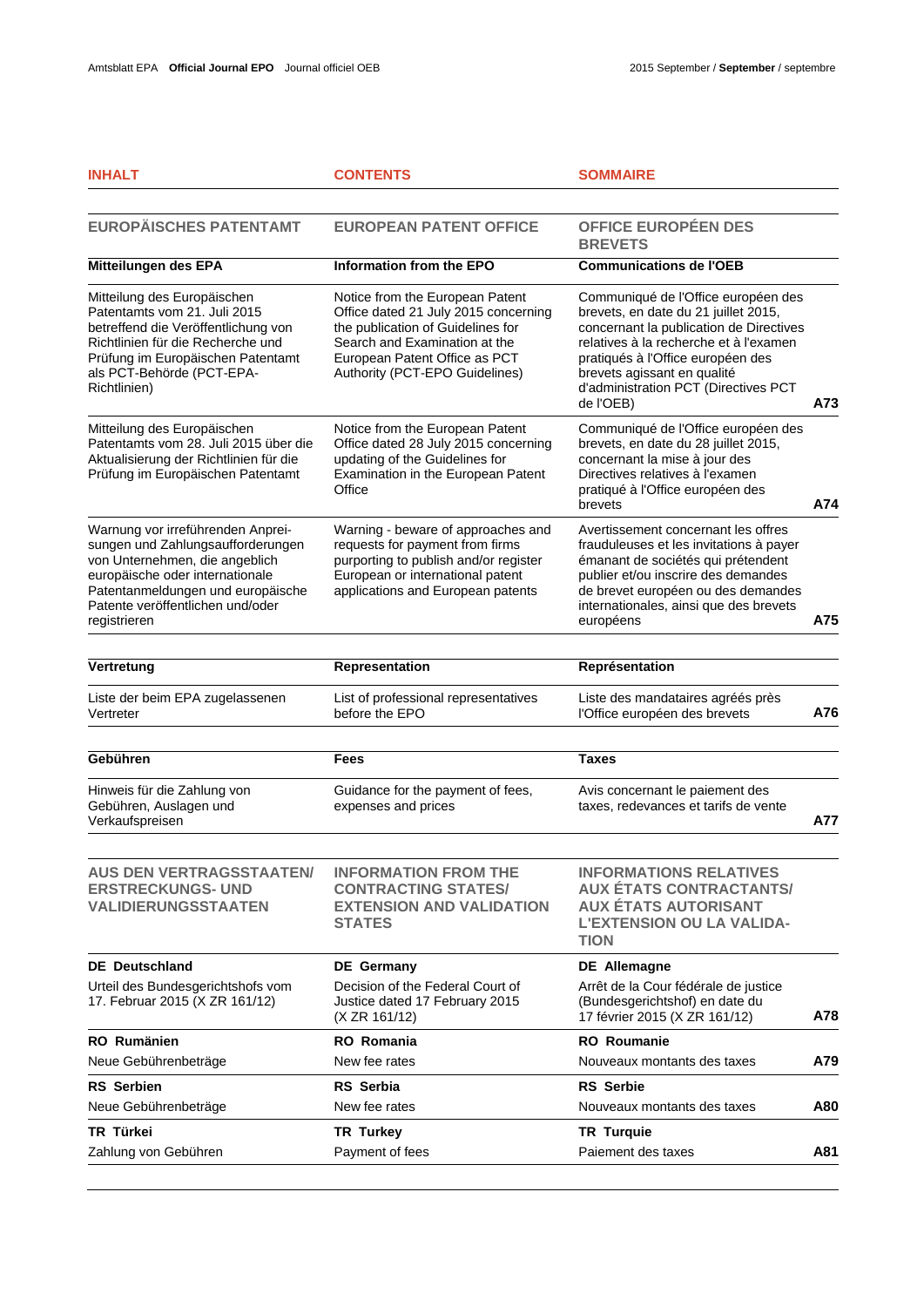# EUROPÄISCHES PATENTAMT **EUROPEAN PATENT OFFICE**  OFFICE EUROPÉEN DES BREVETS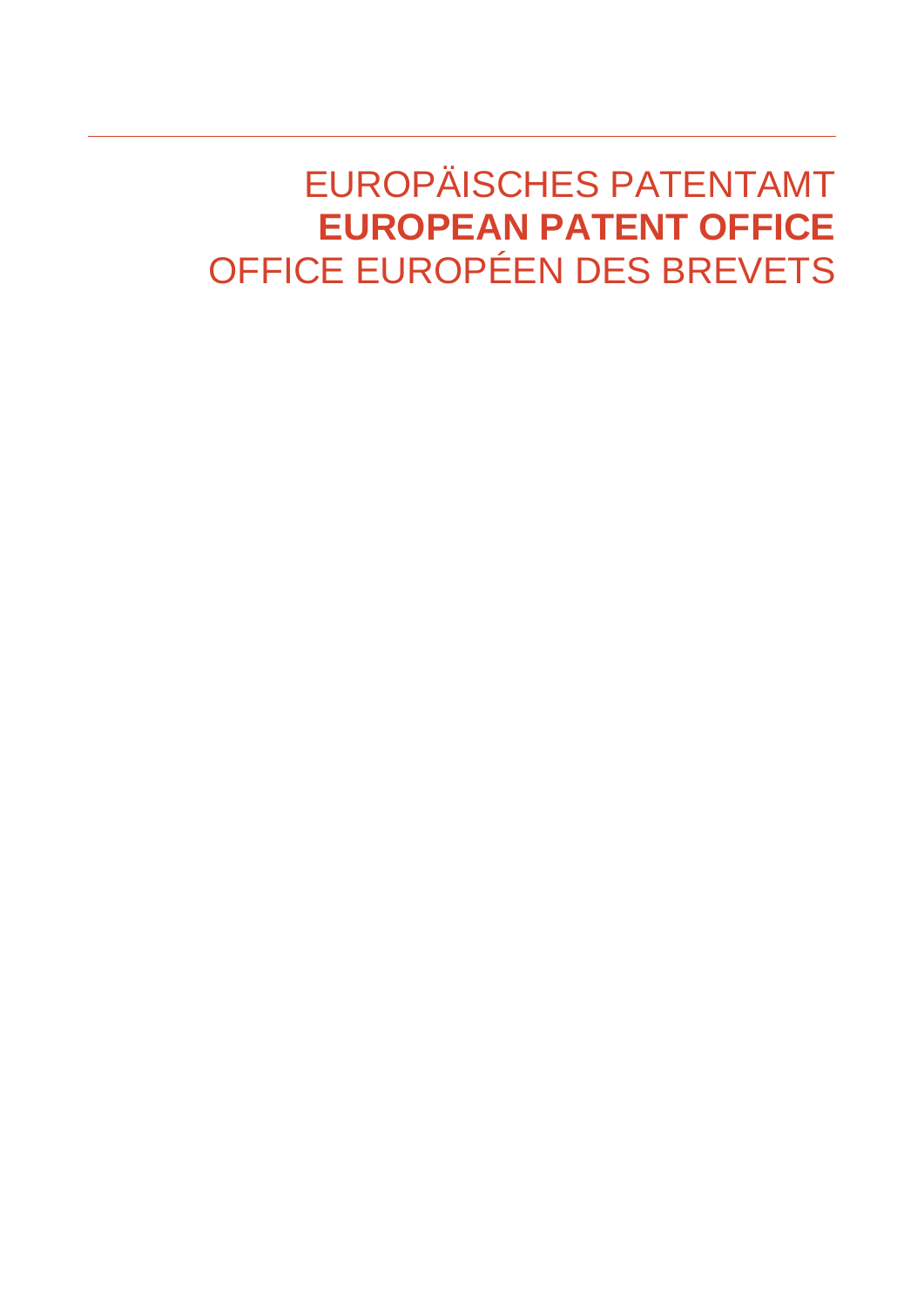# **Mitteilung des Europäischen Patentamts vom 21. Juli 2015 betreffend die Veröffentlichung von Richtlinien für die Recherche und Prüfung im Europäischen Patentamt als PCT-Behörde (PCT-EPA-Richtlinien)**

Gemäß dem Beschluss des Präsidenten des EPA vom 21. Juli 2015 wurden nach Maßgabe des Artikels 10 (2) EPÜ Richtlinien für die vom EPA nach dem PCT durchgeführte internationale Recherche und internationale vorläufige Prüfung erstellt, die am 1. November 2015 in Kraft treten. Anlass dafür war der Wunsch der Nutzer nach einem öffentlichen Dokument, das von Prüfern und Formalsachbearbeitern sowie von Anmeldern und Patentvertretern verwendet werden kann und in dem die spezifischen Aspekte und materiellrechtlichen Fragen des Verfahrens vor dem EPA als Anmeldeamt, Internationaler Recherchenbehörde und mit der internationalen vorläufigen Prüfung beauftragter Behörde beschrieben sind. Diese Richtlinien sind ein eigenständiges Dokument, das genauso aufgebaut ist wie die Prüfungsrichtlinien des EPA und das innerhalb der einzelnen Kapitel soweit wie möglich den EPA-Richtlinien folgt, dabei jedoch an die besonderen Erfordernisse des PCT angepasst ist. Der Inhalt ist möglicherweise weniger umfassend als der der EPA-Richtlinien, soll aber bei jeder Überarbeitung erweitert werden.

 **Notice from the European Patent Office dated 21 July 2015 concerning the publication of Guidelines for Search and Examination at the European Patent Office as PCT Authority (PCT-EPO Guidelines)** 

 By decision of the President of the EPO dated 21 July 2015 pursuant to Article 10(2) EPC, guidelines concerning international search and international preliminary examination performed by the EPO under the PCT have been established and will enter into force on 1 November 2015. This follows requests from users to provide a public document which can be used by examiners and formalities officers as well as applicants and attorneys, describing the specific procedures and substantive issues before the EPO as Receiving Office, International Searching Authority and International Preliminary Examining Authority. The format is a stand-alone document which follows the structure of the EPO Guidelines for Examination and as far as possible is organised within each chapter along the lines of the EPO Guidelines for Examination, but adapted to the particular requirements of the PCT. The content may not be as comprehensive as the EPO Guidelines, but will be expanded with each revision.

Dank der PCT-EPA-Richtlinien werden die Prüfer leicht auf die einschlägigen Instruktionen zugreifen und diese bei Bedarf in Aufforderungen, schriftlichen Bescheiden und internationalen vorläufigen Prüfungsberichten anführen können. Zu betonen ist, dass diese Richtlinien den aktuellen Euro-PCT-Leitfaden, die WIPO-Richtlinien für die internationale Recherche und vorläufige Prüfung, die Richtlinien für Anmeldeämter und den PCT-Leitfaden für Anmelder nicht ersetzen, sondern ergänzen sollen.

 The establishment of the PCT-EPO Guidelines will enable examiners to easily access the relevant instructions and to cite them where appropriate in invitations, written opinions and international preliminary examination reports. It is stressed that these Guidelines are intended to complement rather than replace the current Euro-PCT Guide and the WIPO International Search and Preliminary Examination Guidelines, Receiving Office Guidelines and the PCT Applicant's Guide.

 **Communiqué de l'Office européen des brevets, en date du 21 juillet 2015, concernant la publication de Directives relatives à la recherche et à l'examen pratiqués à l'Office européen des brevets agissant en qualité d'administration PCT (Directives PCT de l'OEB)** 

 Par décision du Président de l'OEB en date du 21 juillet 2015, il a été établi, conformément à l'article 10(2) CBE, des Directives relatives à la recherche internationale et à l'examen préliminaire international pratiqués à l'Office européen des brevets selon le PCT, lesquelles entreront en vigueur le 1<sup>er</sup> novembre 2015. Ces Directives répondent au souhait de certains utilisateurs de disposer d'un document public qui puisse être utilisé aussi bien par les examinateurs et les agents des formalités que par les demandeurs et les mandataires, et qui décrive les procédures spécifiques et les questions de fond devant l'OEB agissant en qualité d'office récepteur, d'administration chargée de la recherche internationale et d'administration chargée de l'examen préliminaire international. Il s'agit d'un document autonome dont la structure et l'organisation au sein de chaque chapitre suivent, dans la mesure du possible, celles des Directives relatives à l'examen pratiqué à l'OEB, tout en tenant compte des exigences propres au PCT. Il se peut que le contenu de ces Directives ne soit pas aussi complet que celui des Directives relatives à l'examen pratiqué à l'OEB, mais il sera enrichi après chaque révision.

 Grâce aux Directives PCT de l'OEB, les examinateurs pourront accéder facilement aux instructions pertinentes et les citer, le cas échéant, dans les invitations, les opinions écrites et les rapports d'examen préliminaire international. Il convient de souligner que ces Directives visent à compléter plutôt qu'à remplacer l'actuel Guide euro-PCT, les Directives concernant la recherche internationale et l'examen préliminaire international de l'OMPI, les Directives à l'usage des offices récepteurs et le Guide du déposant du PCT.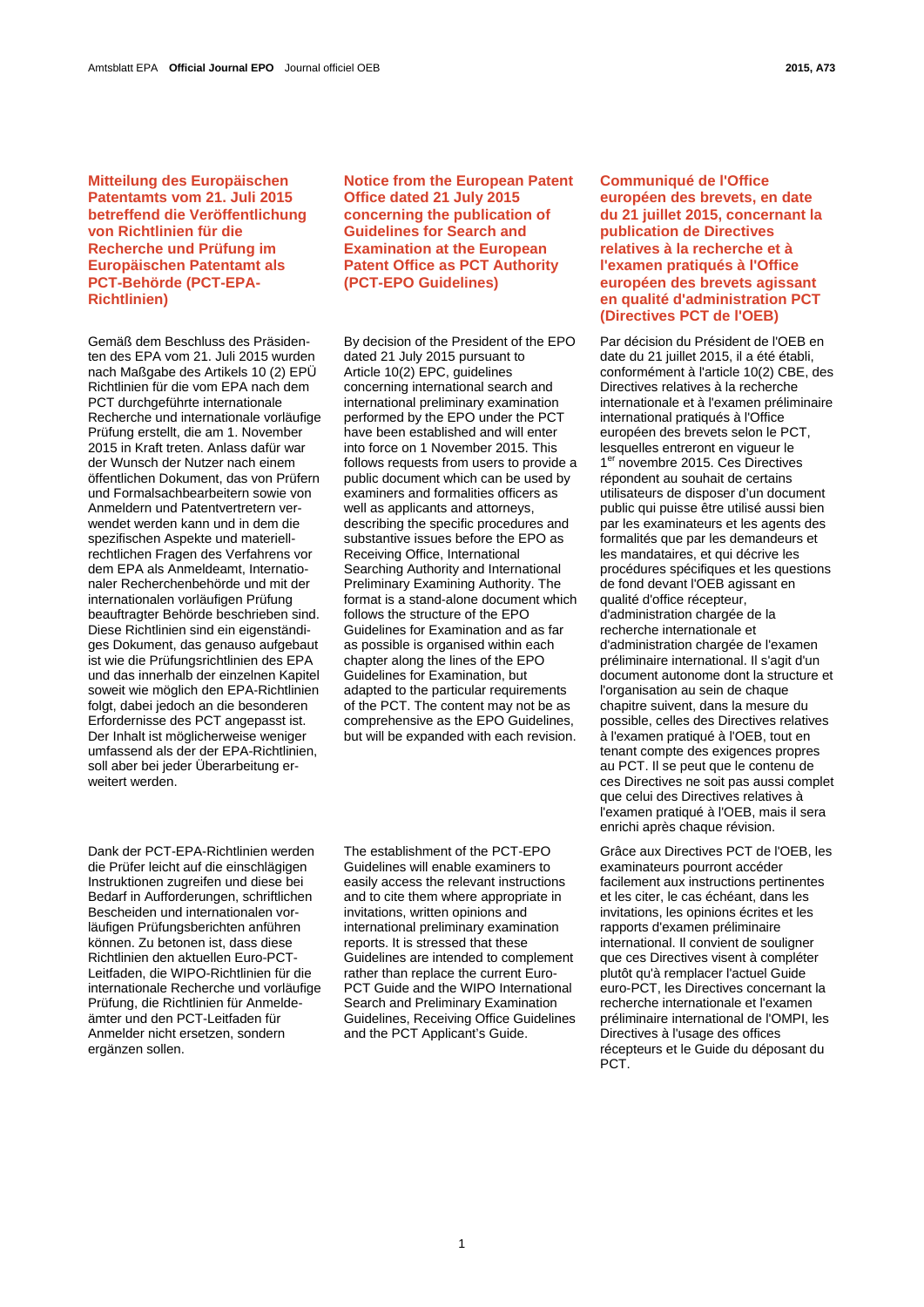In der ersten Fassung der PCT-EPA-Richtlinien wurden Vorschläge der SACEPO-Arbeitsgruppe "Richtlinien" vom Herbst 2014 berücksichtigt; über weitere Vorschläge wird in der nächsten Sitzung der Arbeitsgruppe im November 2015 beraten. Es ist beabsichtigt, jährlich eine aktualisierte Fassung der PCT-EPA-Richtlinien parallel zur Überarbeitung der EPA-Richtlinien herauszugeben. Die PCT-EPA-Richtlinien werden nur elektronisch veröffentlicht und werden auf der EPA-Website unter folgendem Link verfügbar sein: *www.epo.org/lawpractice/legal-texts.html*.

 This first version of the PCT-EPO Guidelines takes account of suggestions made by the SACEPO Working Party on Guidelines in autumn 2014; however, any further suggestions will be considered at the next meeting of the working party in November 2015, and it is intended to publish an updated version of the PCT-EPO Guidelines annually at the same time as the EPO Guidelines revision. The PCT-EPO Guidelines will be published in electronic format only and will be available on the EPO website at: *www.epo.org/law-practice/legaltexts.html*.

 Cette première version des Directives PCT de l'OEB tient compte des propositions formulées en automne 2014 par le groupe de travail Directives du SACEPO. Toute nouvelle suggestion sera étudiée en novembre 2015, lors de la prochaine réunion du groupe de travail, et il est envisagé de publier chaque année une version mise à jour des Directives PCT de l'OEB, en même temps que la version révisée des Directives relatives à l'examen pratiqué à l'OEB. Publiées uniquement au format électronique, les Directives PCT de l'OEB seront disponibles sur le site Internet de l'OEB à l'adresse suivante : *www.epo.org/lawpractice/legal-texts.html*.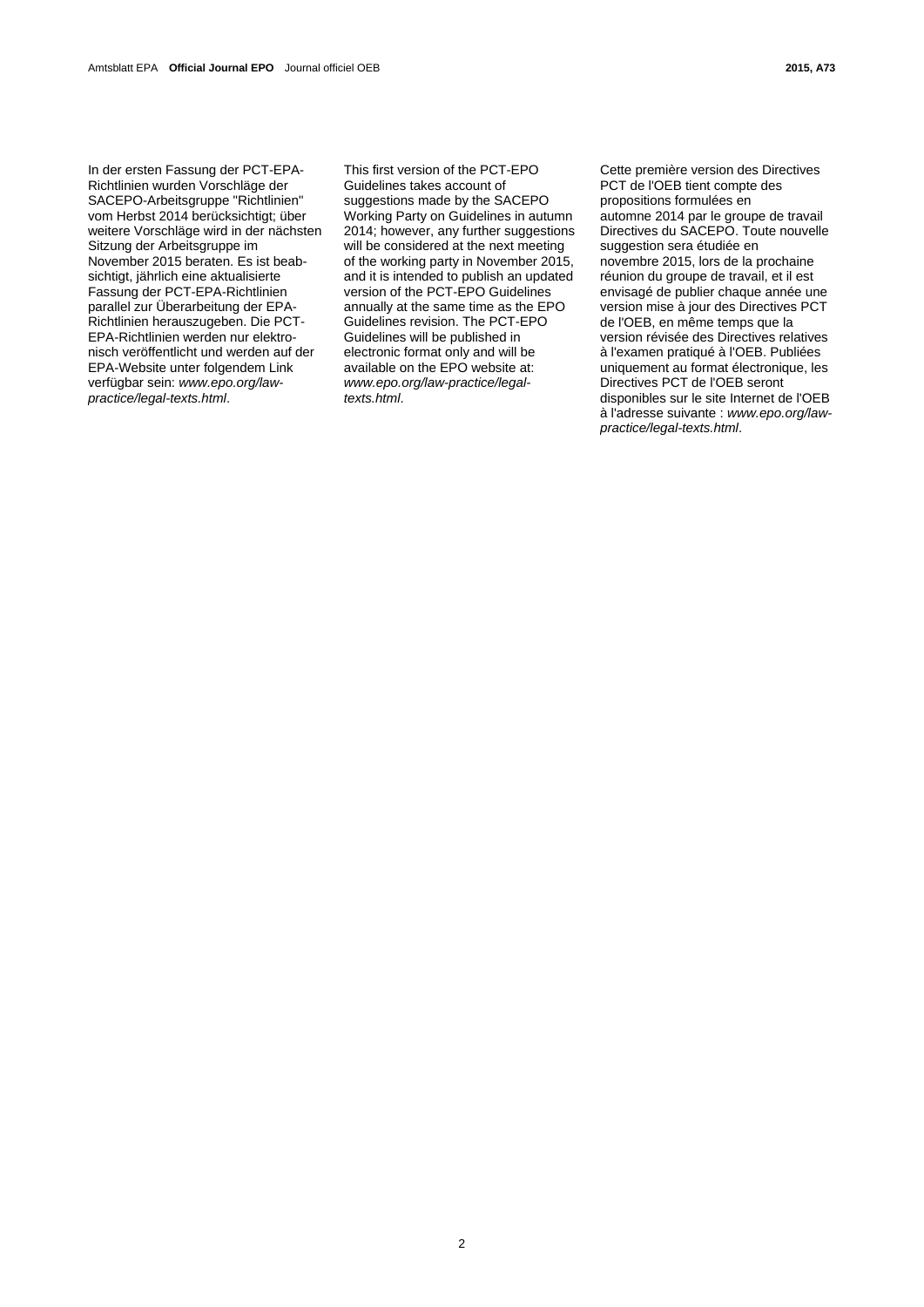# **Mitteilung des Europäischen Patentamts vom 28. Juli 2015 über die Aktualisierung der Richtlinien für die Prüfung im Europäischen Patentamt**

Mit Verfügung des Präsidenten des EPA nach Artikel 10 (2) EPÜ vom 28. Juli 2015 wurden die Richtlinien für die Prüfung im Zuge ihrer alljährlichen Überarbeitung geändert. Die neuen Richtlinien treten am 1. November 2015 in Kraft und werden als vollständige Neufassung vom November 2015 veröffentlicht. Es wird darauf hingewiesen, dass diese Ausgabe der Richtlinien die einzig gültige und offizielle Fassung ist; ab dem 1. November 2015 löst sie die Richtlinien mit Stand November 2014 ab.

Die Neufassung der Richtlinien vom November 2015 wird in allen drei Amtssprachen auf der EPA-Website *(www.epo.org/law-practice/legaltexts/guidelines\_de.html)* veröffentlicht und kann dort gebührenfrei heruntergeladen werden. Die Richtlinien erscheinen auch in Papierform und können mit dem Bestellformular *(https://forms.epo.org/servicesupport/ordering/books-orderform\_de.html)* angefordert werden.

Der in englischer Sprache verfasste Entwurf dieser Richtlinien wird im Oktober auf der EPA-Webseite veröffentlicht, um dem Interesse der Öffentlichkeit an einer möglichst frühzeitigen Information über die Änderungen Rechnung zu tragen.

Änderungen wurden in allen acht Teilen A bis H vorgenommen. Die Richtlinien wurden auch vor dem Hintergrund des Validierungsabkommens mit Marokko aktualisiert, das am 1. März 2015 in Kraft getreten ist. Auf die neu eingeführte Möglichkeit zum Verzicht auf das Recht, eine weitere Mitteilung nach Regel 71 (3) EPÜ zu erhalten, wird ebenfalls eingegangen. Verschiedene Änderungen wurden vor dem Hintergrund von Entscheidungen der Großen Beschwerdekammer und der anderen Beschwerdekammern vorgenommen; andere gehen auf die am 1. April 2015 in Kraft getretenen Änderungen der Ausführungsordnung zum EPÜ in Bezug auf Postdienste und Einrichtungen zur elektronischen Nachrichtenübermittlung zurück. Zudem wurde die Praxis des EPA im Zusammenhang mit computerimplementierten Erfindungen und Geschäftsmethoden weiter geklärt.

# **Notice from the European Patent Office dated 28 July 2015 concerning updating of the Guidelines for Examination in the European Patent Office**

 By decision of the President of the EPO dated 28 July 2015, the Guidelines for Examination have been amended pursuant to Article 10(2) EPC in accordance with the policy of revising the Guidelines annually. The new Guidelines will enter into force on 1 November 2015 and be published as a complete "November 2015" edition. It is to be noted that this edition of the Guidelines will be the only valid official version, and supersedes the "November 2014" edition as from 1 November 2015.

 The "November 2015" edition of the Guidelines will be published in all three official languages on the EPO website at URL: *www.epo.org/lawpractice/legal-texts/guidelines.html* and can be downloaded free of charge. It will also be issued in paper form and can be requested using the relevant order form, which can be found at: *https://forms.epo.org/servicesupport/ordering/books-order-form.html.*

 The English draft of these Guidelines will be available on the EPO website in October in order to accommodate public interest in gaining the earliest possible access to information on the amendments.

 The Guidelines have been amended in all eight parts, A to H. They have been updated in view of the validation agreement with Morocco which entered into force on 1 March 2015. The newly introduced possibility to waive the right to a further communication under Rule 71(3) EPC is explained. A number of amendments were made in the light of decisions of the Enlarged Board of Appeal and the other boards of appeal as well as changes to EPC Implementing Regulations relating to postal services and means of electronic communication which entered into force on 1 April 2015. In addition, further clarification has been provided on the practice of the EPO in dealing with issues of computer-implemented inventions and business methods. Part H-VI (correction of errors) has been restructured and in Part E-II, 7, clarifications for requesting

# **Communiqué de l'Office européen des brevets, en date du 28 juillet 2015, concernant la mise à jour des Directives relatives à l'examen pratiqué à l'Office européen des brevets**

 Par décision du Président de l'OEB en date du 28 juillet 2015, les Directives relatives à l'examen ont été modifiées conformément à l'article 10(2) CBE, en application de la politique qui prévoit leur révision sur une base annuelle. La nouvelle version des Directives entrera en vigueur le 1<sup>er</sup> novembre 2015 et sera publiée sous la forme d'une édition complète datée du mois de novembre 2015. Il convient de noter que cette édition des Directives représentera l'unique version officielle valable et remplacera au 1<sup>er</sup> novembre 2015 la version datée de novembre 2014.

 L'édition des Directives datée de novembre 2015 sera publiée dans les trois langues officielles de l'OEB sur le site Internet de l'OEB, à l'adresse *www.epo.org/law-practice/legal-texts/gu idelines\_fr.html*, et pourra être téléchargée gratuitement. Une version imprimée des Directives sera également éditée et pourra être commandée à l'aide du formulaire en ligne figurant à l'adresse *https://forms.epo.org/servicesupport/ordering/books-orderform\_fr.html.*

 Le projet de ces Directives en langue anglaise sera accessible sur le site Internet de l'OEB en octobre, afin de tenir compte de l'intérêt du public à être informé des changements dans les meilleurs délais.

 Des modifications ont été apportées aux huit parties (A à H) des Directives. Celles-ci ont été actualisées compte tenu de l'accord de validation avec le Maroc, qui est entré en vigueur le 1<sup>er</sup> mars 2015. Des explications sont par ailleurs données sur la possibilité, récemment introduite, de renoncer au droit de recevoir une nouvelle notification au titre de la règle 71(3) CBE. Un certain nombre de changements ont été effectués à la lumière de décisions de la Grande Chambre de recours et des autres chambres de recours, ainsi que de modifications du règlement d'exécution de la CBE relatives aux services postaux et aux moyens de communication électronique et entrées en vigueur le 1<sup>er</sup> avril 2015. Des informations complémentaires ont en outre été fournies sur la pratique de l'OEB en matière d'inventions mises en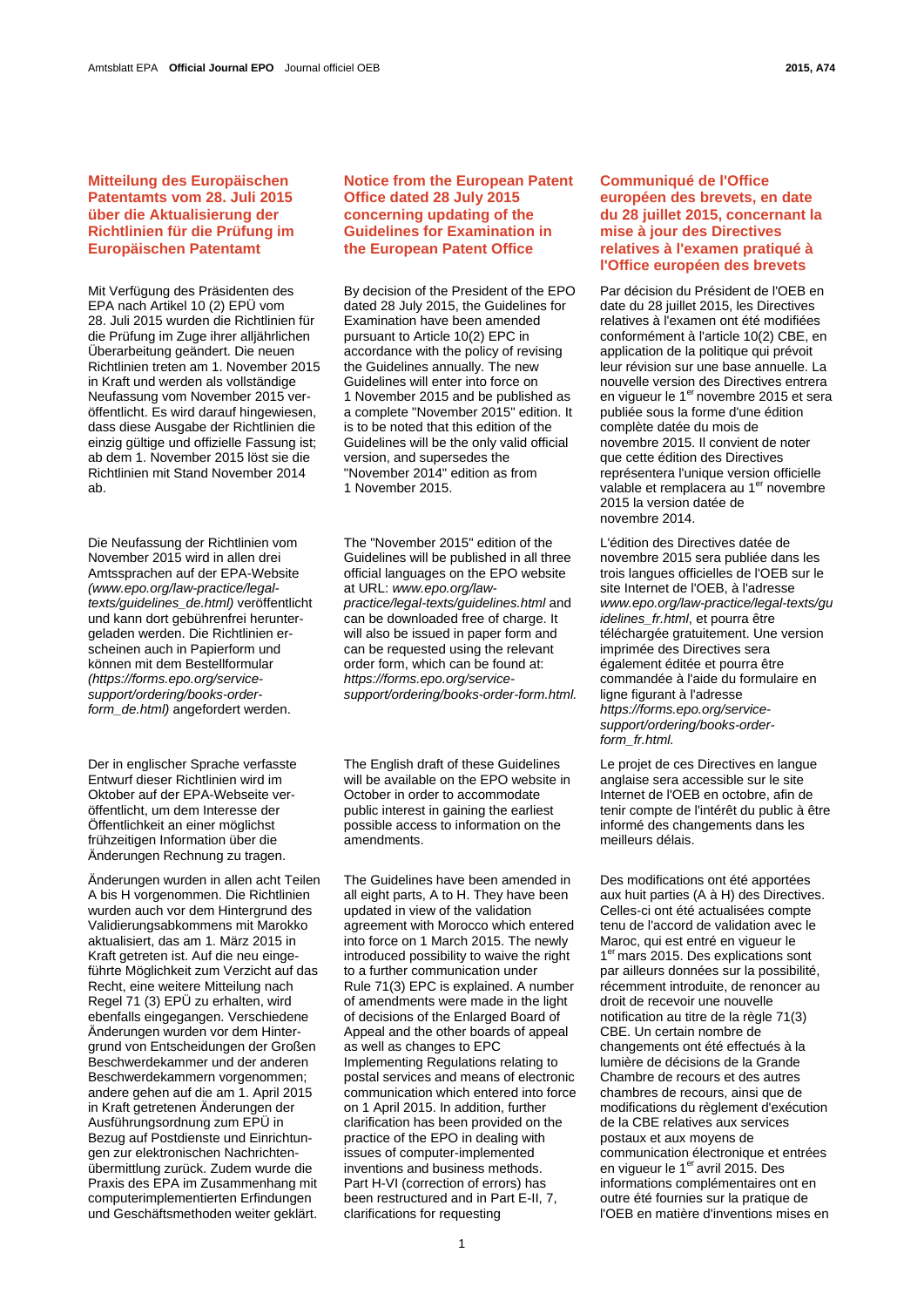Teil H-VI (Berichtigung von Mängeln) wurde neu strukturiert, und in Teil E-II, 7 wurden Klarstellungen zur Beantragung der Verlegung mündlicher Verhandlungen aufgenommen. Darüber hinaus sind in die neue Fassung der Richtlinien auch Bemerkungen und Anregungen von Nutzern eingegangen.

Die EPA-Website enthält auch eine vollständige Liste der geänderten Teile der Richtlinien mit entsprechenden Hyperlinks. Innerhalb eines geänderten Teils lassen sich die Änderungen durch Anklicken des Felds "Änderungen anzeigen" (oben rechts) sichtbar machen. postponement of oral proceedings have been added. The new edition of the Guidelines also reflects comments and proposals received from users.

A full list of the sections of the Guidelines in which a modification has been made is available on the EPO website, with hyperlinks to the relevant section. Within the section, the exact modifications made to the text can be viewed by ticking the "Show modifications" box in the upper right corner.

œuvre par ordinateur et de méthodes d'affaires. Le chapitre H-VI (correction/rectification d'erreurs) a été restructuré et des précisions ont été ajoutées, au point E-II, 7, concernant la demande de report de la procédure orale. La nouvelle édition des Directives tient également compte de remarques et de propositions reçues de la part d'utilisateurs.

 Une liste complète des sections des Directives ayant fait l'objet de modifications, avec les hyperliens correspondants, est disponible sur le site Internet de l'OEB. Dans chaque section, il est possible de visionner le détail des modifications en cochant la case "Montrer les modifications" en haut à droite de l'écran.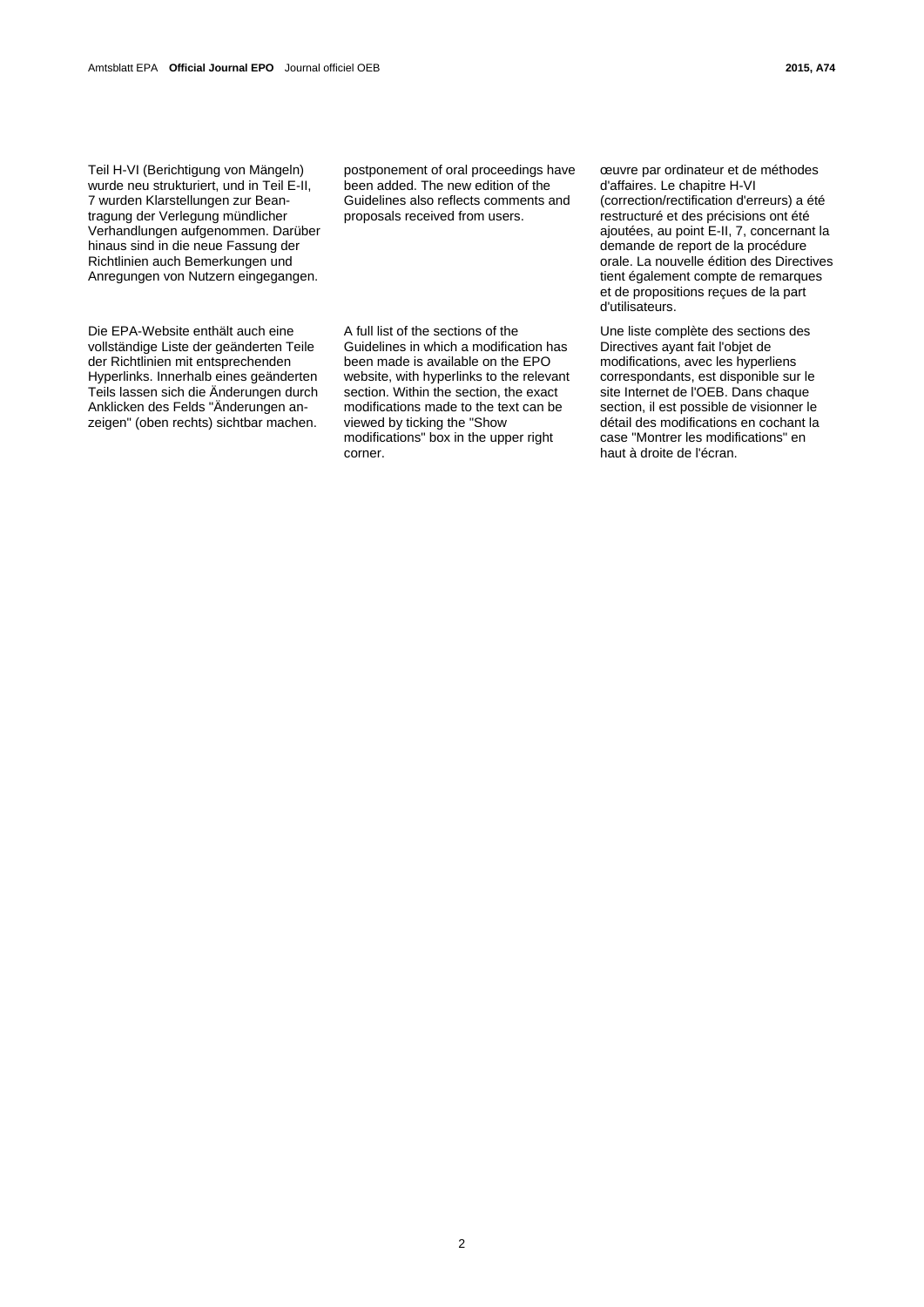# **Warnung vor irreführenden Anpreisungen und Zahlungsaufforderungen von Unternehmen, die angeblich europäische oder internationale Patentanmeldungen und europäische Patente veröffentlichen und/oder registrieren**

1. Zahlreiche Anmelder und Inhaber europäischer Patente haben das Europäische Patentamt (EPA) darauf aufmerksam gemacht, dass sie von Unternehmen und Einzelpersonen Rechnungen mit Zahlungsaufforderungen für die Veröffentlichung und/oder Registrierung ihrer Anmeldungen und Patente erhalten haben. Ähnliches wurde von Anmeldern internationaler Patente nach dem Vertrag über die internationale Zusammenarbeit auf dem Gebiet des Patentwesens (PCT) berichtet.

2. Diese Unternehmen und Einzelpersonen verwenden Bezeichnungen, Abkürzungen und/oder Embleme, die den Anschein einer amtlichen Rechnung erwecken. In einigen Fällen versenden sie Schriftstücke, die den vom EPA oder von der WIPO ausgestellten Rechnungen zum Verwechseln ähnlich sehen, und vermitteln so den Eindruck, als handelten sie im Namen dieser Organisationen.

3. Beispiele für angebliche Rechnungen zu europäischen Patentanmeldungen und Patenten finden Sie auf der Website des EPA unter *www.epo.org/warning\_de.html.*

4. Informationen zu angeblichen Rechnungen für PCT-Anmeldungen und entsprechende Beispiele finden Sie auf der Website der WIPO unter *www.wipo.int/pct/de/warning/ pct\_warning.html.* 

5. Das offizielle Erscheinungsbild derartiger Rechnungen ist irreführend: Die von diesen Unternehmen angebotenen **Dienstleistungen** stehen in keinerlei Zusammenhang mit der Bearbeitung von europäischen Patentanmeldungen und PCT-Anmeldungen durch das EPA und die WIPO. **Es besteht daher keine Verpflichtung, Rechnungen zu bezahlen, die Ihnen von solchen Unternehmen für die Bearbeitung einer Patentanmeldung durch das EPA oder die WIPO ausgestellt werden. Im Übrigen entfalten etwaige Zahlungen an diese Unternehmen keinerlei Rechtswirkung in den Verfahren nach EPÜ und PCT.**

 **Warning - beware of approaches and requests for payment from firms purporting to publish and/or register European or international patent applications and European patents** 

 1. Numerous European patent applicants and proprietors have informed the European Patent Office (EPO) that firms and individuals have sent them invoices inviting them to pay for the publication and/or registration of their applications and patents. Similar reports have been received from applicants who have filed international applications under the Patent Cooperation Treaty (PCT applications).

 2. These firms and individuals use names, abbreviations and/or logos designed to make it appear that the invoice has been issued by an official source. In some cases, they use ones bearing a confusing similarity to those of the EPO or WIPO in an attempt to give the impression that they are acting on those organisations' behalf.

 3. Examples of invoices received in relation to European patent applications and patents can be found on the EPO website at: *www.epo.org/warning.html.*

 4. Information on and examples of invoices received in relation to PCT applications can be found on the WIPO website at: *www.wipo.int/pct/en/warning/ pct\_warning.html.* 

 5. Despite the misleading official look of such invoices, the **services** offered by these firms are unrelated to the processing of European patent applications and PCT applications by the EPO and WIPO. **There is therefore no obligation to pay any invoice issued by these firms for the processing of your patent application by the EPO and WIPO. Moreover, any payment made to these firms will have no legal effect whatsoever in proceedings under the EPC and the PCT.**

 **Avertissement concernant les offres frauduleuses et les invitations à payer émanant de sociétés qui prétendent publier et/ou inscrire des demandes de brevet européen ou des demandes internationales, ainsi que des brevets européens** 

 1. De nombreux demandeurs et titulaires de brevets européens ont attiré l'attention de l'Office européen des brevets (OEB) sur le fait que des sociétés et des particuliers leur avaient envoyé des factures les invitant à payer des frais de publication et/ou d'inscription de leurs demandes et brevets. Des informations similaires ont été communiquées par des demandeurs qui ont déposé des demandes internationales au titre du Traité de coopération en matière de brevets (demandes PCT).

 2. Ces sociétés et particuliers utilisent des dénominations, sigles et/ou logos qui sont conçus de telle sorte que la facture semble avoir été établie par une source officielle. Dans certains cas, ils font usage de dénominations, sigles ou logos présentant des similitudes trompeuses avec ceux de l'OEB ou de l'OMPI, afin de donner l'impression qu'ils agissent pour le compte de ces organisations.

 3. Des exemples de telles factures relatives à des demandes de brevet européen et des brevets européens figurent sur le site Internet de l'OEB, à l'adresse

*www.epo.org/warning\_fr.html.* 

 4. Des informations concernant de telles factures afférentes à des demandes PCT, ainsi que des exemples, sont publiés sur le site Internet de l'OMPI, à l'adresse *www.wipo.int/pct/fr/warning/ pct\_warning.html.* 

 5. Malgré la présentation en apparence officielle des factures concernées, les **services** proposés par ces entreprises ne sont en rien liés au traitement des demandes de brevet européen et des demandes PCT par l'OEB et l'OMPI. **Vous n'êtes donc pas tenu(e) de payer les factures émises par ces sociétés pour le traitement de votre demande de brevet par l'OEB et l'OMPI. De plus, les paiements effectués au profit de ces sociétés ne produiront aucun effet juridique dans les procédures au titre de la CBE et du PCT.**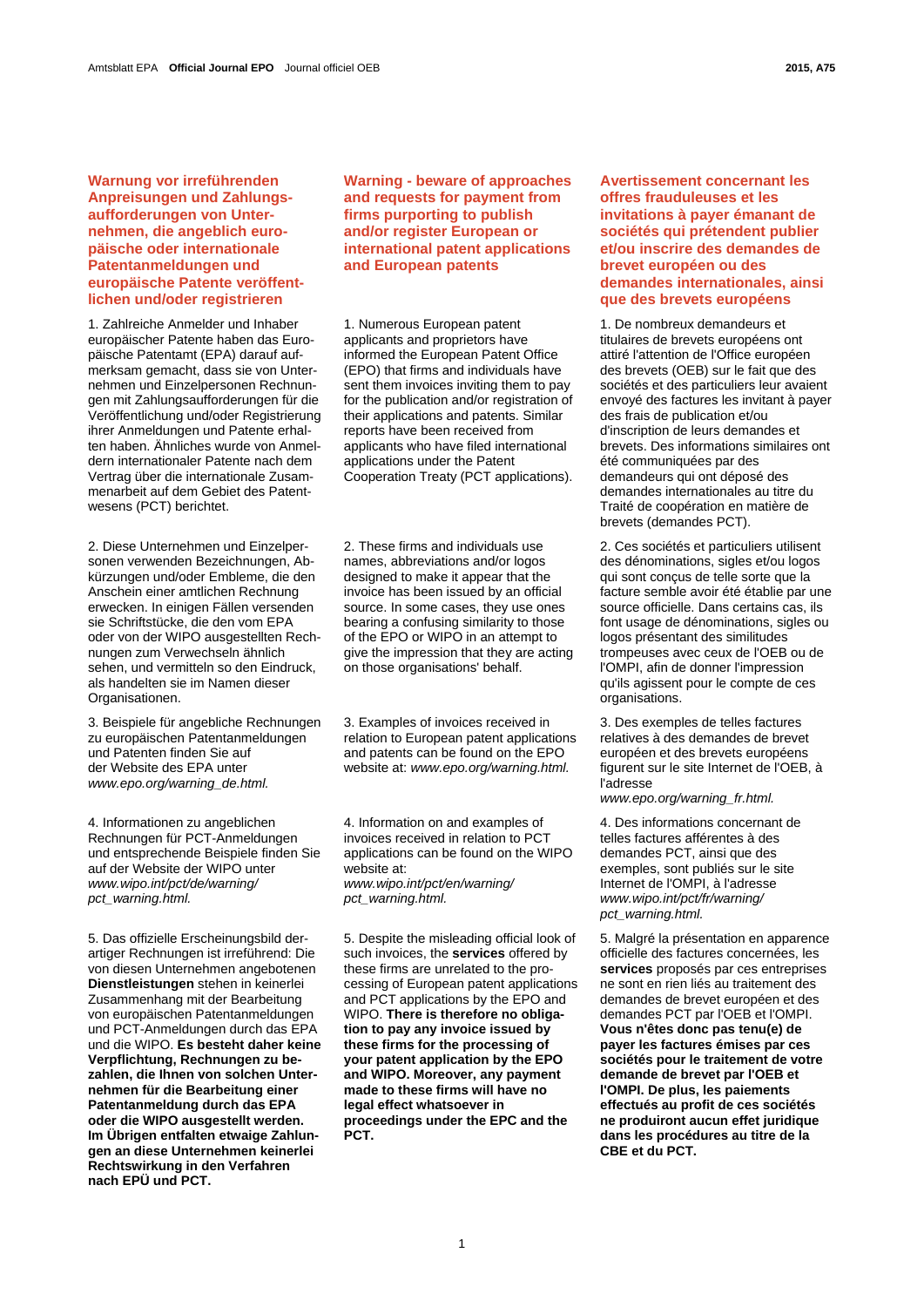6. Bezüglich der Veröffentlichung von europäischen Patentanmeldungen und Patenten sowie von PCT-Anmeldungen beachten Sie bitte Folgendes:

6.1 Ausschließlich das EPA kann eine rechtswirksame Veröffentlichung und Eintragung europäischer Patentanmeldungen und Patente vornehmen, und es tut dies automatisch.

6.2 Ebenso ist ausschließlich das Internationale Büro der WIPO für die internationale Veröffentlichung von PCT-Anmeldungen zuständig. Die innerhalb eines Monats nach Eingang der PCT-Anmeldung an das Anmeldeamt zu entrichtende internationale Anmeldegebühr deckt die Kosten dieser Veröffentlichung ab; eine gesonderte Gebühr wird nicht erhoben (Regel 15 PCT).

7. Das EPA empfiehlt Ihnen, alle Zahlungsaufforderungen für Ihre Patentanmeldungen und Patente sorgfältig zu lesen. Insbesondere wird Ihnen nahegelegt, den Zahlungszweck und die Kontonummer auf der Rechnung zu prüfen. Eine Liste der Bankkonten der EPO, über die Zahlungen wirksam vorgenommen werden können, und eine vollständige Liste der Gebühren und Auslagen des EPA mit den aktuell geltenden Beträgen wurden als Zusatzpublikation 3, ABl. EPA 2014 "Verzeichnis der Gebühren und Auslagen" veröffentlicht (PCT-Gebühren s. S. 21). Diese ist online verfügbar unter: *www.epo.org/law-practice/legaltexts/official-journal\_de.html.*  Siehe auch: *www.epo.org/applying/forms-*

*fees\_de.html.*

**Falls Sie an der Rechtmäßigkeit bei Ihnen eingegangener Zahlungsaufforderungen oder Rechnungen zweifeln, wenden Sie sich bitte an Ihren Anwalt, an das EPA in München (+49 89 2399-5116 oder patentlaw@epo.org) oder an die WIPO (+41 22 338 83 38 oder**  *pct.legal@wipo.int***).** 

 6. As regards the publication of European and PCT applications and European patents, please note the following:

 6.1 Only the EPO can publish and register European patent applications and patents with legal effect, and it does so automatically.

 6.2 Similarly, the International Bureau of WIPO alone is responsible for the international publication of PCT applications. The international filing fee to be paid to the receiving Office within one month of filing the PCT application covers the cost of such publication, and no separate fee is payable (Rule 15 PCT).

 7. The EPO advises you to read carefully the content of any invitation to make payments in relation to your patent applications and patents. In particular, it strongly recommends that you check the payment subject and the bank account number appearing in the invoice. A list of EPO bank accounts to which payments can validly be made and a complete list of fees and expenses payable to the EPO, together with their current rates, is published in supplementary publication 3, OJ EPO 2014 "Schedule of fees and expenses of the EPO" (for PCT-related fees, see p. 21), available online at: *www.epo.org/law-practice/legaltexts/official-journal.html* See also: *www.epo.org/applying/formsfees.html.*

**If in doubt as to the legitimacy of any invitation or invoice received, please contact your legal representative, the EPO in Munich (+49 89 2399-5116 or patentlaw@epo.org) or WIPO (+41 22 338 83 38 or**  *pct.legal@wipo.int***).** 

 6. S'agissant de la publication de demandes de brevet européen, de demandes PCT et de brevets européens, veuillez noter les informations suivantes :

 6.1 La publication et l'inscription de demandes de brevet européen et de brevets européens sont effectuées automatiquement et ne peuvent produire d'effet juridique que si elles sont accomplies par l'OEB.

 6.2 De même, seul le Bureau international de l'OMPI est responsable de la publication internationale des demandes PCT. La taxe internationale de dépôt qui est due à l'office récepteur dans un délai d'un mois à compter du dépôt de la demande PCT couvre le coût de cette publication et aucune taxe distincte n'est exigible (règle 15 PCT).

 7. L'OEB vous conseille de lire attentivement le contenu de toute invitation à effectuer des paiements liés à vos demandes de brevet et à vos brevets. Il vous est en particulier vivement recommandé de vérifier l'objet du paiement et le numéro du compte bancaire mentionnés sur la facture. Une liste des comptes bancaires de l'OEB, que vous pouvez utiliser pour effectuer valablement vos paiements, ainsi qu'une liste complète des taxes et redevances dues à l'OEB, avec leurs montants actuels, sont publiées dans la publication supplémentaire 3, JO OEB 2014 (Barème de taxes et redevances de l'OEB ; cf. p. 21 pour les taxes relatives au PCT), disponible à *: www.epo.org/law-practice/legaltexts/official-journal\_fr.html* cf. aussi : *www.epo.org/applying/formsfees\_fr.html.*

**En cas de doute sur le bien-fondé de toute invitation ou facture reçue, veuillez vous adresser à votre avocat, à l'OEB à Munich (tél. +49 89 2399-5116 ou patentlaw@epo.org) ou à l'OMPI (tél. +41 22 338 83 38 ; adresse électronique :**  *pct.legal@wipo.int***).**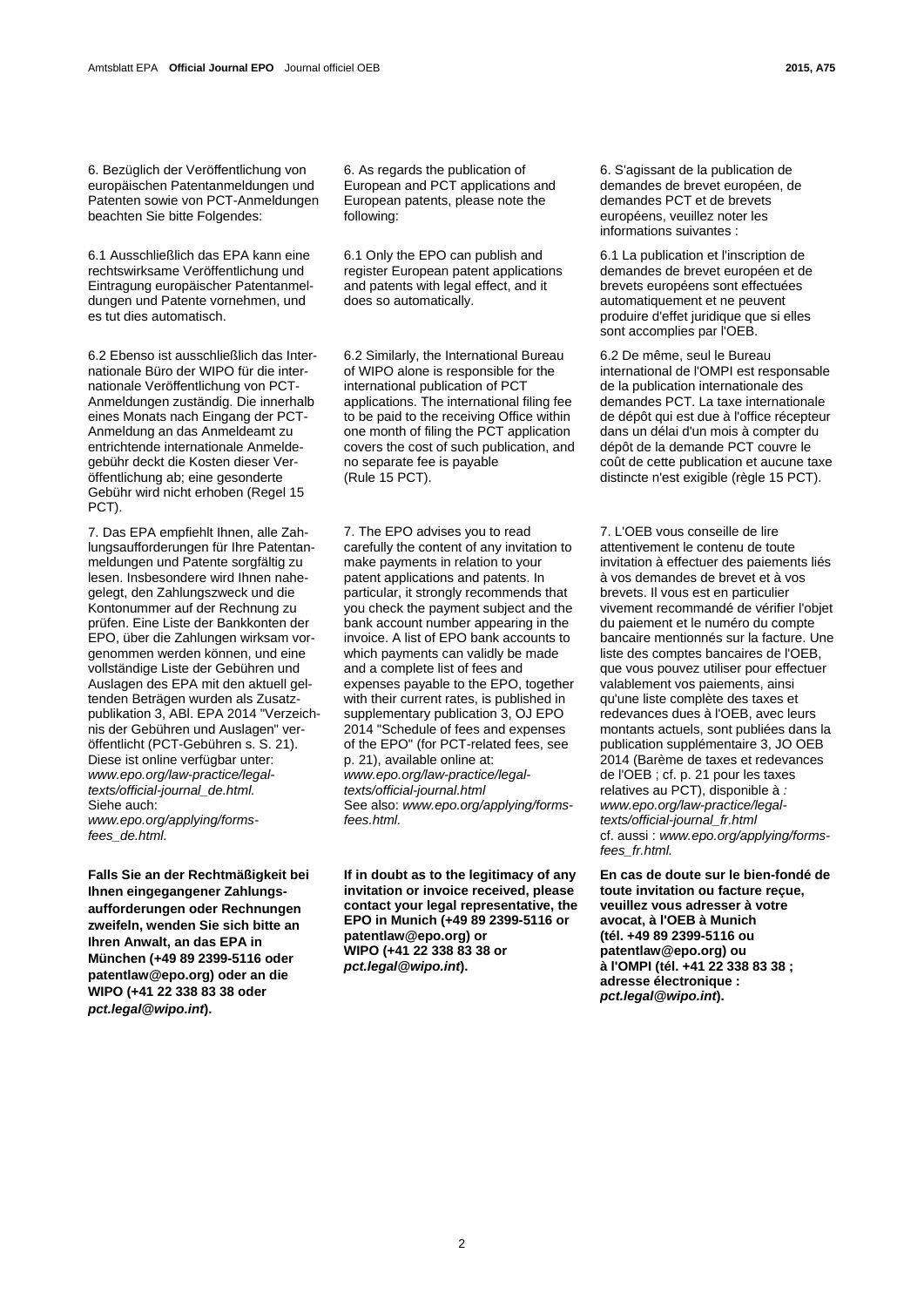# Liste der beim Europäischen Patentamt zugelassenen Vertreter**<sup>1</sup> List of professional representatives before the European Patent Office<sup>1</sup>** Liste des mandataires agréés près l'Office européen des brevets**<sup>1</sup>**

| Vertragsstaat<br><b>Contracting state</b><br>État contractant |                       |                    |                 |                                                                                                                                                     |                                                                                                                                                               |                                                                                                                                 |
|---------------------------------------------------------------|-----------------------|--------------------|-----------------|-----------------------------------------------------------------------------------------------------------------------------------------------------|---------------------------------------------------------------------------------------------------------------------------------------------------------------|---------------------------------------------------------------------------------------------------------------------------------|
|                                                               | AT Österreich         | <b>Austria</b>     | Autriche        |                                                                                                                                                     |                                                                                                                                                               |                                                                                                                                 |
|                                                               | Eintragungen          | Entries            | Inscriptions    | Atzmüller, Peter (AT)<br>voestalpine Stahl GmbH<br>voestalpine-Straße 3<br>4020 LINZ                                                                | Hechenleitner, Bernhard (AT)<br>Torggler & Hofinger<br>Patentanwälte<br>Wilhelm-Greil-Straße 16<br>6020 INNSBRUCK                                             | Lercher, Almar (DE)<br>Torggler & Hofinger<br>Patentanwälte<br>Wilhelm-Greil-Straße 16<br>6020 INNSBRUCK                        |
|                                                               |                       |                    |                 | Maier, Martin (AT)<br>Königshügelgasse 9<br>2601 SOLLENAU                                                                                           |                                                                                                                                                               |                                                                                                                                 |
|                                                               | <b>BE</b> Belgien     | <b>Belgium</b>     | <b>Belgique</b> |                                                                                                                                                     |                                                                                                                                                               |                                                                                                                                 |
|                                                               | Eintragungen          | Entries            | Inscriptions    | Clerinx, Peter Albert I. (BE)<br>DenK iP byba<br>Leuvensesteenweg 203<br>3190 BOORTMEERBEEK                                                         | Mazurelle, Jean (FR)<br><b>Total Research and Technology</b><br>Feluy<br>Zone Industrielle Feluy C<br>7181 SENEFFE                                            |                                                                                                                                 |
|                                                               | <b>CH</b> Schweiz     | <b>Switzerland</b> | <b>Suisse</b>   |                                                                                                                                                     |                                                                                                                                                               |                                                                                                                                 |
|                                                               | Eintragungen          | Entries            | Inscriptions    | Finnie, Nicholas James (GB)<br>$cf.$ IT<br>Novartis International AG<br>Group Intellectual Property<br>Fabrikstrasse 18-1<br>Postfach<br>4002 BASEL | Gutmann, Samuel Oliver (CH)<br>Keller & Partner Patentanwälte AG<br>Eigerstrasse 2<br>Postfach<br>3000 BERN 14                                                | Kling, Edouard (FR)<br>cf. FR<br>Swords Laboratories, Ireland<br>Swiss Branch, Steinhausen<br>Hinterbergstrasse 16<br>6330 CHAM |
|                                                               |                       |                    |                 | Pasanen, Matti Juhani (FI)<br>Sika Patent Attorneys<br>c/o Sika Technology AG<br>Corp. IP Dept.<br>Tüffenwies 16<br>8048 ZÜRICH                     | Petersen, Holger (DE)<br>Novartis Pharma AG<br>Pharma Intellectual Property<br>Patent Department, WSJ-158.1.37.4 1227 GENEVE<br>Fabrikstrasse 4<br>4056 BASEL | Rampa, Olivier (CH)<br>Katzarov SA<br>19, rue des Epinettes                                                                     |
|                                                               |                       |                    |                 | Vavrin, Ronny (CH)<br>Frei Patentanwaltsbüro<br>Forchstrasse 420<br>8702 ZOLLIKON                                                                   | Wirth, Andreas (CH)<br><b>Rentsch Partner AG</b><br>Rechtsanwälte und Patentanwälte<br>Fraumünsterstrasse 9<br>Postfach 2441<br>8022 ZURICH                   |                                                                                                                                 |
|                                                               | Anderungen            | Amendments         | Modifications   | Fabrizi, Andrea (IT)<br>Sonova AG<br>Patent and Design Rights<br>Laubisrütistrasse 28<br>8712 STÄFA                                                 | Kleinschmidt, Michael (CH)<br>Schmauder & Partner AG<br>Patent- und Markenanwälte VSP<br>Zwängiweg 7<br>8038 ZÜRICH                                           | Krueger, Harald (DE)<br>Sonova AG<br>Laubisrütistrasse 28<br>8712 STAFA                                                         |
|                                                               |                       |                    |                 | Richter, Allen (CH)<br>Patentanwalt Dr. Kasche<br>Resirain 1<br>8125 ZOLLIKERBERG/ZÜRICH                                                            | Wessel, Thomas (DE)<br>Sonova AG<br>Laubisrütistrasse 28<br>8712 STÄFA                                                                                        |                                                                                                                                 |
|                                                               | <b>DE</b> Deutschland | Germany            | Allemagne       |                                                                                                                                                     |                                                                                                                                                               |                                                                                                                                 |
|                                                               | Eintragungen          | Entries            | Inscriptions    | Anetsberger, Georg (DE)<br>Bardehle Pagenberg Partnerschaft<br>mbB<br>Patentanwälte. Rechtsanwälte<br>Prinzregentenplatz 7<br>81675 MÜNCHEN         | Aumer, Andreas Benedikt Josef (DE) Bauer, Marco (DE)<br>Grünecker<br>Patent- und Rechtsanwälte<br>PartG mbB<br>Kurfürstendamm 38/39<br><b>10719 BERLIN</b>    | TBK<br>Bavariaring 4-6<br>80336 MÜNCHEN                                                                                         |
|                                                               |                       |                    |                 | Baumann, Claudia (DE)<br>Pateris<br>Patentanwälte PartmbB<br>Altheimer Eck 13<br>80331 MÜNCHEN                                                      | Bayer, Alexander (DE)<br>Braun-Dullaeus Pannen<br>Patent- und Rechtsanwälte<br>Platz der Ideen 2<br>40476 DÜSSELDORF                                          | Bechinger, Andreas (DE)<br>Richardt Patentanwälte PartG mbB<br>Wilhelmstraße 7<br>65185 WIESBADEN                               |

<sup>1</sup> Alle in der Liste der zugelassenen Vertreter eingetragenen Personen sind Mitglieder des Instituts (*epi*). Anschrift: *epi*-Sekretariat Bayerstr. 83 80335 München Deutschland Tel. +49 (0)89 242052-0 Fax +49 (0)89 242052-20 *info@patentepi.com*

<sup>1</sup> All persons on the list of professional representatives are members of the Institute (*epi*). Address: *epi* Secretariat Bayerstr. 83 80335 Munich **Germany** Tel. +49 (0)89 242052-0 Fax +49 (0)89 242052-20 *info@patentepi.com*

<sup>1</sup> Toute personne inscrite sur la liste des mandataires agréés est membre de l'Institut (*epi*). Adresse : Secrétariat *epi*  Bayerstr. 83 80335 Munich Allemagne Tél. +49 (0)89 242052-0 Fax +49 (0)89 242052-20 *info@patentepi.com*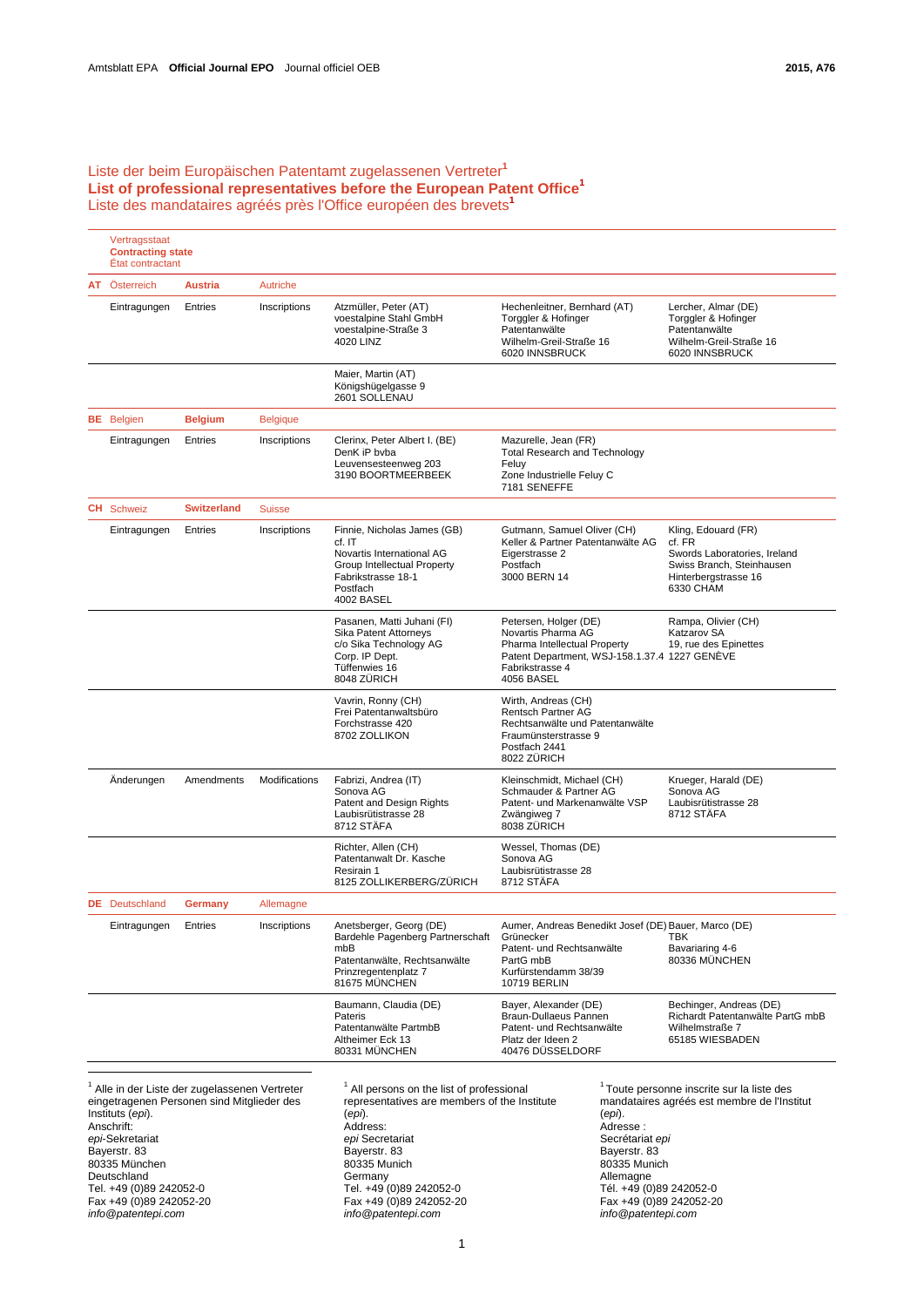| Vertragsstaat<br><b>Contracting state</b><br>État contractant |                                                                                                                                                              |                                                                                                                                                      |                                                                                                                                                        |
|---------------------------------------------------------------|--------------------------------------------------------------------------------------------------------------------------------------------------------------|------------------------------------------------------------------------------------------------------------------------------------------------------|--------------------------------------------------------------------------------------------------------------------------------------------------------|
|                                                               | Becker, Bernhard Michael (DE)<br>Manitz, Finsterwald & Partner GbR<br>Patent- und Rechtsanwälte<br>Martin-Greif-Straße 1<br>80336 MUNCHEN                    | Berger, Axel Bernhard (DE)<br>Bardehle Pagenberg Partnerschaft<br>mbB<br>Patentanwälte, Rechtsanwälte<br>Prinzregentenplatz 7<br>81675 MÜNCHEN       | Berger, Karin (DE)<br><b>RGTH</b><br>Patentanwälte PartG mbB<br>Neuer Wall 10<br>20354 HAMBURG                                                         |
|                                                               | Berkemeier, Felix Gregor (CH/DE)<br>Manitz, Finsterwald & Partner GbR<br>Patent- und Rechtsanwälte<br>Martin-Greif-Straße 1<br>80336 MÜNCHEN                 | Bertagnoll, Andreas (IT)<br>2s   ip Schramm Schneider<br>Patent- und Rechtsanwälte<br>Cuvilliésstraße 14a<br>81679 MÜNCHEN                           | Beschnidt, Martin Manuel (DE)<br>Bayerische Motoren Werke<br>Aktiengesellschaft<br>Patentabteilung, AJ-5<br>80788 MÜNCHEN                              |
|                                                               | Binde, Stephan Maximilian (DE)<br>Lambsdorff & Lange<br>Patentanwälte<br>Dingolfinger Straße 6<br>81673 MÜNCHEN                                              | Binder, Vanessa (DE)<br>Neue Bahnhofstraße 16<br>89335 ICHENHAUSEN                                                                                   | Bischoff, Florian (DE)<br>Isarpatent<br>Patentanwälte Behnisch Barth<br>Charles Hassa<br>Peckmann & Partner mbB<br>Friedrichstraße 31<br>80801 MÜNCHEN |
|                                                               | Bornemann, Falk (DE)<br>Hilti Entwicklungsgesellschaft mbH<br>Hiltistraße 6<br>86916 KAUFERING                                                               | Boye, Pit (DE)<br>Rheinstraße 95<br>14612 FALKENSEE                                                                                                  | Bradler, Carola Romana (DE)<br>Suzlon Energy GmbH<br>Kurt-Dunkelmann-Straße 5<br>18057 ROSTOCK                                                         |
|                                                               | Braun, Michael (DE)<br>Müller-Boré & Partner<br>Patentanwälte PartG mbB<br>Friedenheimer Brücke 21<br>80639 MÜNCHEN                                          | Cabrerizo Polo, Dominik Mariano<br>(DE)<br>Am Girlitzer Weiher 28<br>83646 BAD TÖLZ                                                                  | Choi, Jong-Dug (DE)<br>Viering, Jentschura & Partner<br>Patent- und Rechtsanwälte<br>Grillparzerstraße 14<br>81675 MÜNCHEN                             |
|                                                               | Chwalka, Bettina (DE)<br>Maiwald Patentanwalts GmbH<br>Elisenhof<br>Elisenstraße 3<br>80335 MÜNCHEN                                                          | Cirl, Christine (DE)<br>Eisenführ Speiser<br>Patentanwälte Rechtsanwälte<br>PartGmbB<br>Arnulfstraße 27<br>80335 MÜNCHEN                             | Daum, Patrick (DE)<br>Bardehle Pagenberg Partnerschaft<br>mbB<br>Patentanwälte. Rechtsanwälte<br><b>Breite Straße 27</b><br>40213 DÜSSELDORF           |
|                                                               | Dertinger, Thomas (DE)<br>Schulz Junghans<br>Patentanwälte PartGmbB<br>Großbeerenstraße 71<br>10963 BERLIN                                                   | Dietz, Mirko (DE)<br>Atotech Deutschland GmbH<br>Industriestraße 69<br>90537 FEUCHT                                                                  | Dürr, Arndt Christian (DE)<br>Robert Bosch GmbH<br>C/IPM3<br>Wernerstraße 1<br>70469 STUTTGART                                                         |
|                                                               | Eichelhardt, Frank Robert (DE)<br>Daub<br>Patent- und Rechtsanwaltskanzlei<br>Bahnhofstraße 5<br>88662 ÜBERLINGEN                                            | Elsner, Cord Hendrik (DE)<br>Robert Bosch GmbH<br>Corporate Intellectual Property<br>Robert-Bosch-Platz 1<br>70839 GERLINGEN-<br><b>SCHILLERHÖHE</b> | Engstle, Verena (DE)<br>Meissner Bolte & Partner GbR<br>Bankgasse 3<br>90402 NÜRNBERG                                                                  |
|                                                               | Erbacher, Martin (DE)<br>Boehmert & Boehmert<br>Anwaltspartnerschaft mbB<br>Patentanwälte Rechtsanwälte<br>Hollerallee 32<br>28209 BREMEN                    | Essen, Jan Markus (DE)<br>Lessingstraße 3<br>80336 MÜNCHEN                                                                                           | Euler, Matthias (DE)<br>Jones Day<br>Nextower<br>Thurn-und-Taxis-Platz 6<br>60313 FRANKFURT AM MAIN                                                    |
|                                                               | Faig. Markus Gerd (DE)<br>Müller Schupfner & Partner<br>Patent- und<br>Rechtsanwaltspartnerschaft mbB<br>Bavariaring 11<br>80336 MÜNCHEN                     | Fernolend, Ralph (DE)<br>Maiwald Patentanwalts GmbH<br>Elisenhof<br>Elisenstraße 3<br>80335 MUNCHEN                                                  | Flohr, Guido Benjamin (DE)<br>Eisenführ Speiser<br>Patentanwälte Rechtsanwälte<br>PartGmbB<br>Anna-Louisa-Karsch-Straße 2<br><b>10178 BERLIN</b>       |
|                                                               | Freiherr von Ende, Philip (DE)<br>Boehmert & Boehmert<br>Anwaltspartnerschaft mbB<br>Patentanwälte Rechtsanwälte<br>Pettenkoferstraße 20-22<br>80336 MÜNCHEN | Frese, Malte Christian (DE)<br>Uexküll & Stolberg<br>Patentanwälte<br>Beselerstraße 4<br>22607 HAMBURG                                               | Fritz, Michael (DE)<br>Ruffinistraße 26<br>80637 MÜNCHEN                                                                                               |
|                                                               | Fröhlich, Stefan (DE)<br>Moser Götze & Partner<br>Patentanwälte mbB<br>Paul-Klinger-Straße 9<br>45127 ESSEN                                                  | Fuchs, Sebastian (DE)<br>V.O.<br>Patents & Trademarks<br>Rindermarkt 5<br>80331 MÜNCHEN                                                              | Geiger, Sebastian Reinhard (DE)<br>Patentship<br>Patentanwaltsgesellschaft mbH<br>Elsenheimerstraße 65<br>80687 MÜNCHEN                                |
|                                                               | Göbel, Bernhard Walter (DE)<br>Bayerische Motoren Werke<br>Aktiengesellschaft<br>Patentabteilung, AJ-5<br>80788 MÜNCHEN                                      | Grau, Benjamin (DE)<br>Murgitroyd & Company<br>Bernhard-Wicki-Straße 7<br>80636 MÜNCHEN                                                              | Greiche, Albert (DE)<br>Glawe Delfs Moll<br>Partnerschaft mbB von<br>Patent- und Rechtsanwälten<br>Rothenbaumchaussee 58<br>20148 HAMBURG              |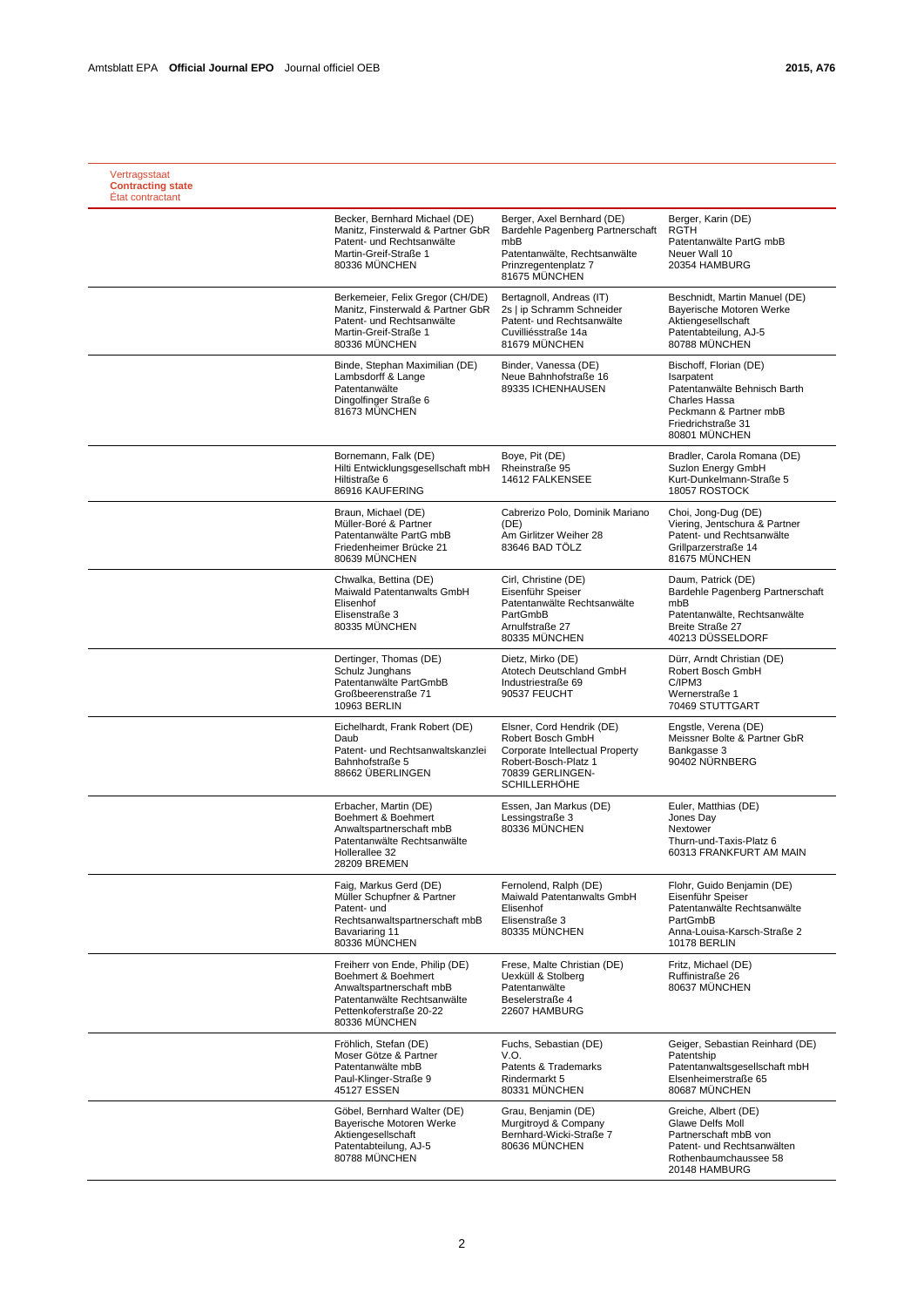| Vertragsstaat<br><b>Contracting state</b><br>État contractant |                                                                                                                                                               |                                                                                                                                                          |                                                                                                                                |
|---------------------------------------------------------------|---------------------------------------------------------------------------------------------------------------------------------------------------------------|----------------------------------------------------------------------------------------------------------------------------------------------------------|--------------------------------------------------------------------------------------------------------------------------------|
|                                                               | Großkreutz, Tommy (DE)<br>Grünecker<br>Patent- und Rechtsanwälte<br>PartG mbB<br>Leopoldstraße 4<br>80802 MÜNCHEN                                             | Hadjiivanova, Radina (BG)<br>Grünecker<br>Patent- und Rechtsanwälte<br>PartG mbB<br>Leopoldstraße 4<br>80802 MÜNCHEN                                     | Heinemeyer, Thomas (DE)<br>Roche Diagnostics GmbH<br>Nonnenwald 2<br>82377 PENZBERG                                            |
|                                                               | Heinz, Monika (DE)<br>Bayer Intellectual Property GmbH<br>Creative Campus Monheim<br>Alfred-Nobel-Straße 10<br>40789 MONHEIM                                  | Heiseke, Andreas (DE)<br>Vossius & Partner<br>Patentanwälte Rechtsanwälte mbB<br>Siebertstraße 3<br>81675 MÜNCHEN                                        | Hermann, Christoph Carl-Maria (DE)<br>c/o Zimmermann & Partner<br>Patentanwälte mbB<br>Josephspitalstraße 15<br>80331 MÜNCHEN  |
|                                                               | Herre, Peter (AT)<br>c/o Abitz & Partner<br>Patentanwälte mbB<br>Arabellastraße 17<br>81925 MUNCHEN                                                           | Herrmann, Daniel (DE)<br>Boehmert & Boehmert<br>Anwaltspartnerschaft mbB<br>Patentanwälte Rechtsanwälte<br>Pettenkoferstraße 20-22<br>80336 MUNCHEN      | Herrmann, Jochen (DE)<br>Jeck - Fleck - Herrmann<br>Patentanwälte<br>Klingengasse 2<br>71665 VAIHINGEN/ENZ                     |
|                                                               | Himmler, Christian (DE)<br>Patronus IP<br>Patent- und Rechtsanwälte<br>Neumarkter Straße 18<br>81673 MÜNCHEN                                                  | Höcherl, Peter Thomas (DE)<br>Vossius & Partner<br>Patentanwälte Rechtsanwälte mbB<br>Siebertstraße 3<br>81675 MÜNCHEN                                   | Huck, Malte Frederik (DE)<br>Wuesthoff & Wuesthoff<br>Patentanwälte PartG mbB<br>Schweigerstraße 2<br>81541 MÜNCHEN            |
|                                                               | Hutzelmann, Thomas (DE)<br>Patentanwaltskanzlei Hutzelmann<br>89296 SCHLOSS OSTERBERG                                                                         | James, Gaël (FR)<br>Grünecker<br>Patent- und Rechtsanwälte<br>PartG mbB<br>Leopoldstraße 4<br>80802 MÜNCHEN                                              | Jurkin, Denis (SI)<br>Grünecker<br>Patent- und Rechtsanwälte<br>PartG mbB<br>Leopoldstraße 4<br>80802 MÜNCHEN                  |
|                                                               | Kampen, Daniela (DE)<br>Isenbruck Bösl Hörschler LLP<br>Patentanwälte<br>Eastsite One<br>Seckenheimer Landstraße 4<br>68163 MANNHEIM                          | Kegler, Christian (DE)<br>Kealer IP<br>Spiegelstraße 9<br>81241 MÜNCHEN                                                                                  | Klaus, Stephan (LU)<br>c/o Wuesthoff & Wuesthoff<br>Patentanwälte PartG mbB<br>Schweigerstraße 2<br>81541 MÜNCHEN              |
|                                                               | Klever, Christian (DE)<br>ThyssenKrupp AG<br>CF TIS IPS<br>Altendorfer Straße 103<br>45143 ESSEN                                                              | Koch, Michael (DE)<br>Viering, Jentschura & Partner<br>Patent- und Rechtsanwälte<br>Grillparzerstraße 14<br>81675 MÜNCHEN                                | König, Jan Steffen (DE)<br>Viering, Jentschura & Partner<br>Patent- und Rechtsanwälte<br>Grillparzerstraße 14<br>81675 MÜNCHEN |
|                                                               | Koplin, Moritz (DE)<br>Bettina-von Arnim-Straße 29<br>28857 SYKE                                                                                              | Kratt-Stubenrauch, Kai Michael (DE) Krehan, Bernhard Julian (DE)<br>Endress+Hauser (Deutschland)<br>AG+Co.KG<br>Colmarer Straße 6<br>79576 WEIL AM RHEIN | <b>Becker Kurig Straus</b><br>Patentanwälte<br>Bavariastraße 7<br>80336 MÜNCHEN                                                |
|                                                               | Kudla, Christof (DE)<br>Pfälzer Straße 1H<br>50677 KÖLN                                                                                                       | Kuhn. Tobias (DE)<br>Roche Diabetes Care GmbH<br>Sandhofer Straße 116<br>68305 MANNHEIM                                                                  | Lammel. Andreas (DE)<br>Zimmermann & Partner<br>Patentanwälte mbB<br>Josephspitalstraße 15<br>80331 MÜNCHEN                    |
|                                                               | Lanig, Eva-Maria (DE)<br>Siemens AG<br>Corporate Intellectual Property<br>Otto-Hahn-Ring 6<br>81739 MÜNCHEN                                                   | Lederer, Thomas L. (DE)<br>Dennemeyer & Associates S.A.<br>Poccistraße 11<br>80336 MÜNCHEN                                                               | Lessmann, Rudolf (DE)<br>Henkel AG & Co. KGaA<br><b>CLI Patente</b><br>Henkelstraße 67<br>40589 DÜSSELDORF                     |
|                                                               | Lichtnecker, Markus Christoph (DE)<br>Lichtnecker & Lichtnecker<br>Patent- und<br>Rechtsanwaltspartnerschaft mbB<br>Im Schloßpark Gern 2<br>84307 EGGENFELDEN | Lucas, David William (GB)<br>Maiwald Patentanwalts GmbH<br>Elisenhof<br>Elisenstraße 3<br>80335 MÜNCHEN                                                  | Lud, Simon Quartus (DE)<br>Maiwald Patentanwalts GmbH<br>Elisenhof<br>Elisenstraße 3<br>80335 MÜNCHEN                          |
|                                                               | Manzer, Anna Katharina (DE)<br>Mitscherlich PartmbB<br>Patent- und Rechtsanwälte<br>Sonnenstraße 33<br>80331 MÜNCHEN                                          | Mehl-Mikus, Claudia (DE)<br>mepat Patentanwälte<br>Dr. Mehl-Mikus, Gov. Dr. Drobnik<br>PartG mbB<br>Eisenlohrstraße 31<br>76135 KARLSRUHE                | Merkel, Benjamin (DE)<br>Feder Walter Ebert<br>Patentanwälte<br>Achenbachstraße 59<br>40237 DÜSSELDORF                         |
|                                                               | Meyer, Niels Thorben (DE)<br>Friedrich-Ebert-Allee 135<br>22869 SCHENENFELD                                                                                   | Michels, Simon Stephan (DE)<br>Vossius & Partner<br>Patentanwälte Rechtsanwälte mbB<br>Siebertstraße 3<br>81675 MÜNCHEN                                  | Münzel, Michaela (DE)<br>Siemens AG<br>Corporate Intellectual Property<br>Otto-Hahn-Ring 6<br>81739 MÜNCHEN                    |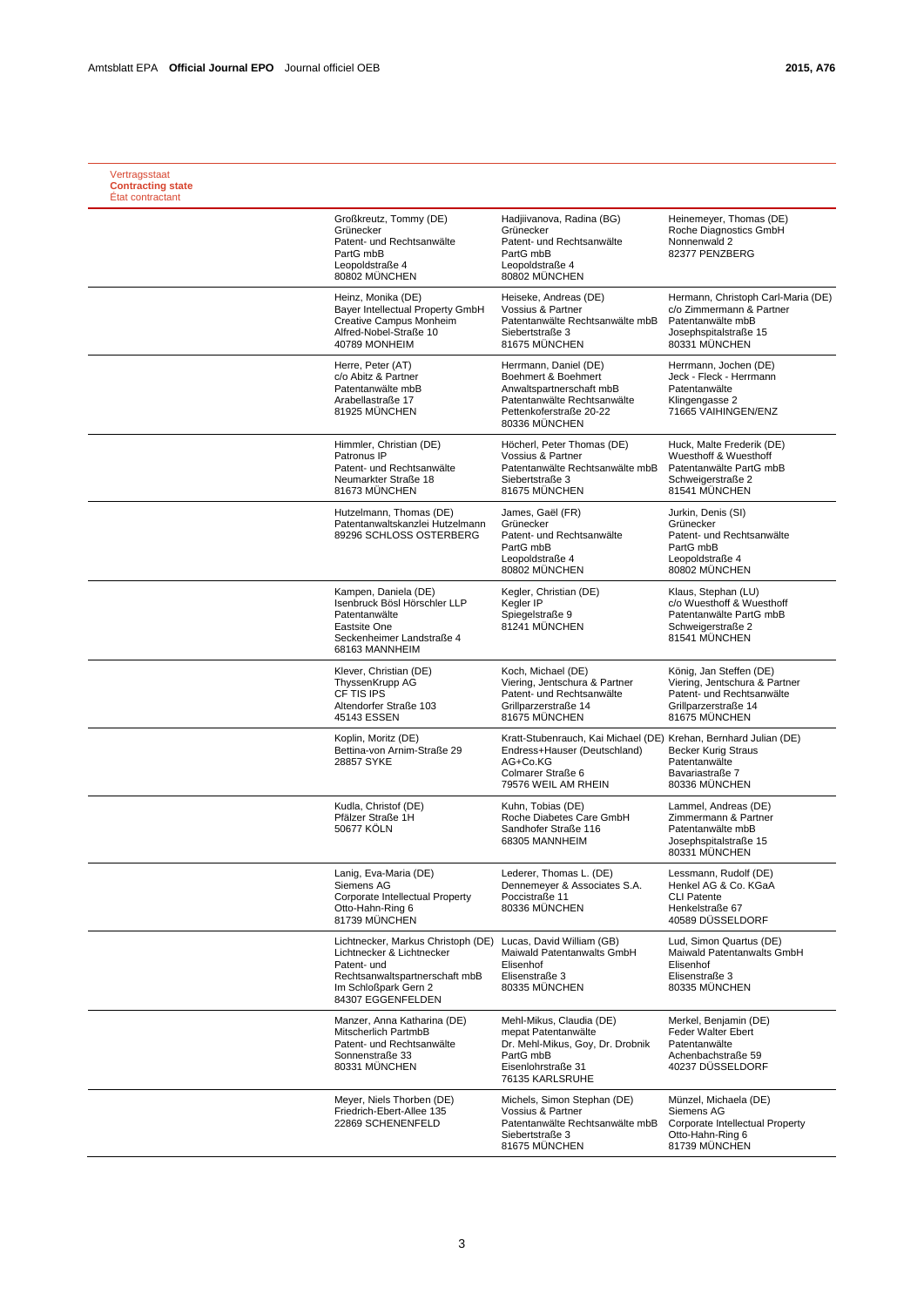| Vertragsstaat<br><b>Contracting state</b><br>État contractant |                                                                                                                                                   |                                                                                                                                                         |                                                                                                                                   |
|---------------------------------------------------------------|---------------------------------------------------------------------------------------------------------------------------------------------------|---------------------------------------------------------------------------------------------------------------------------------------------------------|-----------------------------------------------------------------------------------------------------------------------------------|
|                                                               | Neuhäusler, Markus Andreas (DE)<br>Kronthaler, Schmidt & Coll.<br>Patentanwälte<br>Pfarrstraße 14<br>80538 MÜNCHEN                                | Neusser, Sebastian (DE)<br>Kraus & Weisert<br>Patentanwälte PartGmbB<br>Thomas-Wimmer-Ring 15<br>80539 MÜNCHEN                                          | Nowack, Linda (DE)<br>Patent-Now<br>Arnulfstraße 48<br>83026 ROSENHEIM                                                            |
|                                                               | Nußbaum, Christopher (DE)<br>Hofstetter, Schurack & Partner<br>Patent- und Rechtsanwaltskanzlei<br>PartG mbB<br>Balanstraße 57<br>81541 MÜNCHEN   | Paetzold, Helge (DE)<br><b>Hoffmann Eitle</b><br>Patent- und Rechtsanwälte PartmbB 80805 MÜNCHEN<br>Arabellastraße 30<br>81925 MÜNCHEN                  | Petermann, Markus Alexander (DE)<br>Wilhelm-Hertz-Straße 8                                                                        |
|                                                               | Petri, Benjamin Jürgen (DE)<br>Robert Bosch GmbH<br>C/IPP<br>Wernerstraße 1<br>70469 STUTTGART                                                    | Pichlmeier, Daniel (DE)<br>Charrier Rapp & Liebau<br>Patentanwälte<br>Fuggerstraße 20<br>86150 AUGSBURG                                                 | Pipahl, Ariane (DE)<br>Paul & Albrecht<br>Patentanwaltssozietät<br>Hellersbergstraße 18<br>41460 NEUSS                            |
|                                                               | Ranft, Kirsten (DE)<br>ThyssenKrupp AG<br>CF TIS IPS<br>Altendorfer Straße 103<br>45143 ESSEN                                                     | Rauschenberg, Melanie (DE)<br>Henkel AG & Co. KGaA<br><b>CLI Patente</b><br>Henkelstraße 67<br>40589 DÜSSELDORF                                         | Robinson, Andreas Marc (DE)<br>Vossius & Partner<br>Patentanwälte Rechtsanwälte mbB<br>Siebertstraße 3<br>81675 MÜNCHEN           |
|                                                               | Rösler, Frank (DE)<br>Rösler · Rasch · van der Heide &<br>Partner<br>Patent- und Rechtsanwälte<br>PartG mbB<br>Bodenseestraße 18<br>81241 MÜNCHEN | Ruckert, Benjamin (DE)<br>Bardehle Pagenberg Partnerschaft<br>mbB<br>Patentanwälte, Rechtsanwälte<br>Prinzregentenplatz 7<br>81675 MÜNCHEN              | Rückert, Rainer (DE)<br>Gulde & Partner<br>Patent- und Rechtsanwaltskanzlei<br>mbB<br>Wallstraße 58/59<br><b>10179 BERLIN</b>     |
|                                                               | Sandweg, Christian Werner (DE)<br>Vossius & Partner<br>Patentanwälte Rechtsanwälte mbB<br>Siebertstraße 3<br>81675 MÜNCHEN                        | Schäck, Stefan (DE)<br>Bayerische Motoren Werke<br>Aktiengesellschaft<br>Patentabteilung, AJ-5<br>80788 MÜNCHEN                                         | Scharre, Bastian (DE)<br>BorgWarner Turbo Systems<br><b>Engineering GmbH</b><br>Kaiserstraße 1<br>67292 KIRCHHEIMBOLANDEN         |
|                                                               | Schiller, Sebastian Erich (DE)<br>Hoefer & Partner Patentanwälte mbB Hauptstraße 27<br>Pilgersheimer Straße 20<br>81543 MÜNCHEN                   | Schinner, Marc (DE)<br>57632 ZIEGENHAIN                                                                                                                 | Schmid, Andreas Benedikt (DE)<br>Pfenning, Meinig & Partner GbR<br>Patent-und Rechtsanwälte<br>Theresienhöhe 11a<br>80339 MUNCHEN |
|                                                               | Scholz, Sebastian Xaver Johannes<br>(DE)<br>FDST Patentanwälte<br>Nordostpark 16<br>90411 NÜRNBERG                                                | Schreiber, Christian (DE)<br>Hoffmann Eitle<br>Patent- und Rechtsanwälte PartmbB Patent- und Rechtsanwaltskanzlei<br>Arabellastraße 30<br>81925 MÜNCHEN | Schulze, Oliver (DE)<br>Daub<br>Bahnhofstraße 5<br>88662 ÜBERLINGEN                                                               |
|                                                               | Schwamberger, Martin (AT)<br>ZF Friedrichshafen AG<br>Graf-von-Soden-Platz 1<br>88046 FRIEDRICHSHAFEN                                             | Schwarz, Claudia (DE)<br>Patentanwälte Schwarz & Baldus<br>Partnerschaft mbB<br>Hermann-Schmid-Straße 10<br>80336 MÜNCHEN                               | Seifert, Annekathrin (DE)<br>c/o Reitstötter Kinzebach & Partner<br>GbR<br>Patentanwälte<br>Sternwartstraße 4<br>81679 MUNCHEN    |
|                                                               | Spiegl, Dirk Alexander (DE)<br>Schiweck, Weinzierl & Koch GbR<br>European Patent Attorneys<br>Landsberger Straße 98<br>80339 MÜNCHEN              | Spinrath, Andreas (DE)<br>Henkel, Breuer & Partner<br>Patentanwälte<br>Erika-Mann-Straße 23<br>80636 MÜNCHEN                                            | Stütz, Jan (DE)<br>Unter den Linden 10<br><b>10117 BERLIN</b>                                                                     |
|                                                               | Süß, Michael (DE)<br>Schoppe, Zimmermann, Stöckeler<br>Zinkler, Schenk & Partner mbB<br>Patentanwälte<br>Radlkoferstraße 2<br>81373 MÜNCHEN       | Turowski, Nicole (DE)<br>Fliederbusch 9<br>45133 ESSEN                                                                                                  | Vogel, Miriam Luise (DE)<br>CureVac GmbH<br>Paul-Ehrlich-Straße 15<br>72076 TÜBINGEN                                              |
|                                                               | von Denffer, Moritz (DE)<br>Hildeboldstraße 7<br>80797 MÜNCHEN                                                                                    | Wagner, Philipp (DE)<br>Continental Teves AG & Co. oHG<br><b>Intellectual Property</b><br>Guerickestraße 7<br>60488 FRANKFURT AM MAIN                   | Waller, Stefan (DE)<br>Geirhos & Waller Partnerschaft<br>Patent- und Rechtsanwälte<br>Landshuter Allee 14<br>80637 MÜNCHEN        |
|                                                               | Warga, Christian Martin (DE)<br>Robert Bosch GmbH<br>C/IPP<br>Wernerstraße 1<br>70469 STUTTGART                                                   | Weigel-Krusemarck, Michaela (DE)<br>Hoffmann Eitle<br>Patent- und Rechtsanwälte PartmbB Patentanwälte<br>Arabellastraße 30<br>81925 MÜNCHEN             | Winkenstette, Manuel (DE)<br>Isenbruck Bösl Hörschler LLP<br>Eastsite One<br>Seckenheimer Landstraße 4<br>68163 MANNHEIM          |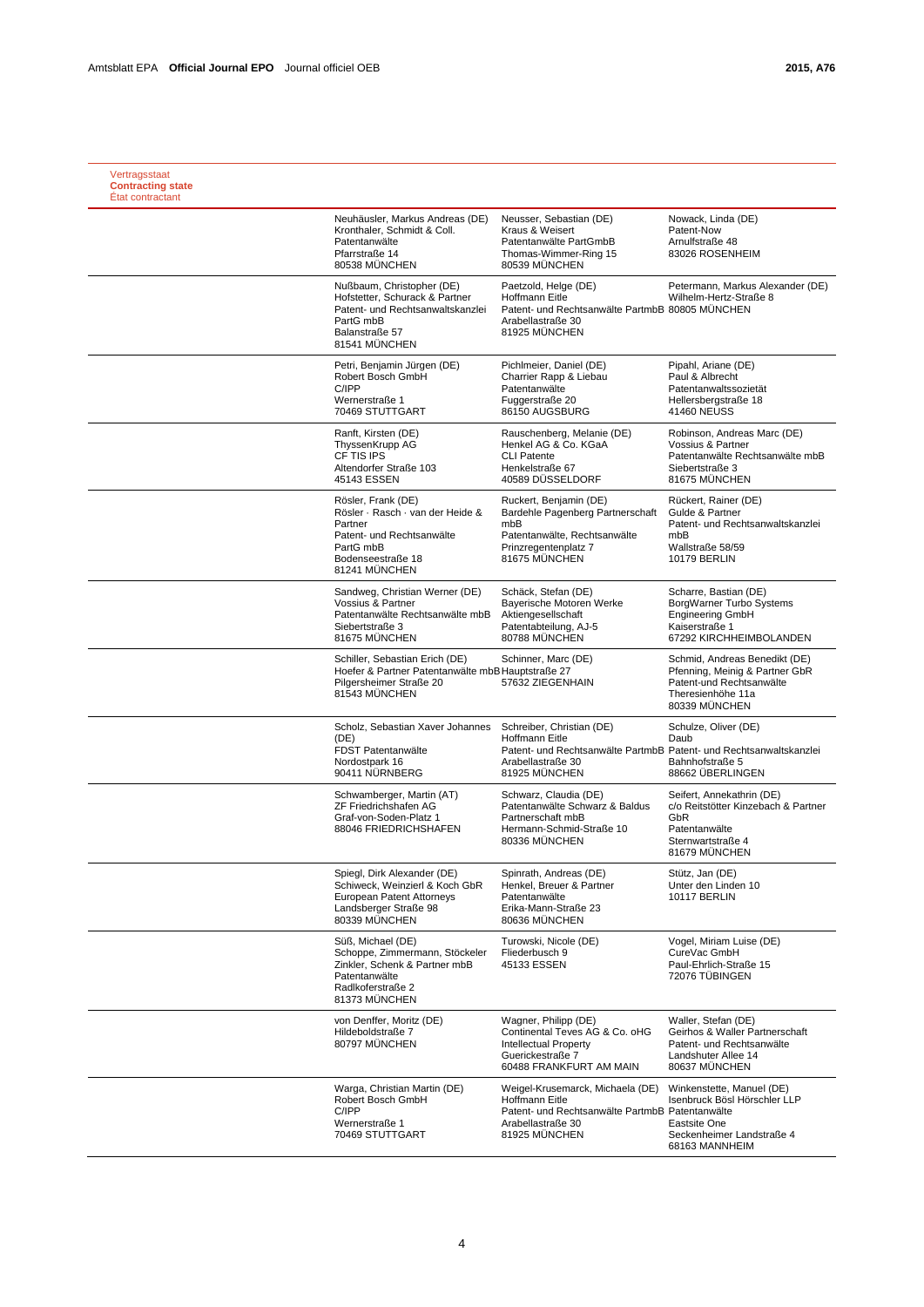|            |            |               | Wolters, Brit Kristin (DE)<br><b>ZSP</b><br>Patentanwälte PartG mbB<br>Radlkoferstraße 2<br>81373 MÜNCHEN                                                    | Wyder, Thomas Iain (GB)<br>Hoffmann Eitle<br>Patent- und Rechtsanwälte PartmbB Patentanwälte<br>Arabellastraße 30<br>81925 MÜNCHEN         | Zinner, Sandra Carina (DE)<br>Isenbruck Bösl Hörschler LLP<br>Prinzregentenstraße 68<br>81675 MÜNCHEN                                 |
|------------|------------|---------------|--------------------------------------------------------------------------------------------------------------------------------------------------------------|--------------------------------------------------------------------------------------------------------------------------------------------|---------------------------------------------------------------------------------------------------------------------------------------|
|            |            |               | Zoller, Markus (DE)<br>Patronus IP<br>Patent- und Rechtsanwälte<br>Neumarkter Straße 18<br>81673 MUNCHEN                                                     |                                                                                                                                            |                                                                                                                                       |
| Anderungen | Amendments | Modifications | Aechter, Bernd (DE)<br>Ter Meer Steinmeister & Partner<br>Patentanwälte mbB<br>Nymphenburger Straße 4<br>80335 MÜNCHEN                                       | Bendele, Tanja (DE)<br>Ruhr-IP Patentanwälte<br>Brucker Holt 58<br>45133 ESSEN                                                             | Benedum, Ulrich Max (DE)<br>Nebens Patentanwaltskanzlei<br>Rauchstraße 2<br>81679 MÜNCHEN                                             |
|            |            |               | Bertucco, Alberto (IT)<br>Bayer Intellectual Property GmbH<br>Willy-Brandt-Platz 2<br>12529 SCHÖNEFELD                                                       | Boos, Melanie (DE)<br>Maiwald Patentanwalts GmbH<br>Elisenhof<br>Elisenstraße 3<br>80335 MÜNCHEN                                           | Brandt, Maximilian (DE)<br><b>FEV GmbH</b><br><b>Patent Department</b><br>Neuenhofstraße 181<br>52078 AACHEN                          |
|            |            |               | Cocar-Schneider, Mario (DE)<br>Ericsson GmbH<br>Patent Unit Continental Europe<br>Ericssonallee 1<br>52134 HERZOGENRATH                                      | Geiger, Patric (DE)<br>Heyerhoff Geiger & Partner<br>Patentanwälte PartGmbB<br>Heiligenbreite 52<br>88662 ÜBERLINGEN                       | Gierlich, Johannes (DE)<br>Gierlich & Pischitzis<br>Patentanwälte Partnerschaft mbB<br>Gerbermühlstraße 11<br>60594 FRANKFURT AM MAIN |
|            |            |               | Herrmann, Eugen (DE)<br>Carl Zeiss SMT GmbH<br>Patentabteilung SMT-IP<br>Rudolf-Eber-Straße 2<br>73447 OBERKOCHEN                                            | Herzog, Günter (DE)<br>Patentanwälte Schuster, Müller &<br>Partner mbB<br>Olvenstedter Straße 15<br>39108 MAGDEBURG                        | Heyerhoff, Markus (DE)<br>Heyerhoff Geiger & Partner<br>Patentanwälte PartGmbB<br>Heiligenbreite 52<br>88662 ÜBERLINGEN               |
|            |            |               | Hollatz, Christian (DE)<br>Ter Meer Steinmeister & Partner<br>Patentanwälte mbB<br>Nymphenburger Straße 4<br>80335 MÜNCHEN                                   | Inazumi, Tomoko (JP)<br>Global IP Europe<br>Patentanwaltskanzlei<br>Pfarrstraße 14<br>80538 MÜNCHEN                                        | Junge, Melanie (DE)<br>cf. Boos, Melanie (DE)                                                                                         |
|            |            |               | Kossmann, Jochen (DE)<br>Bayer Intellectual Property GmbH<br>Willy-Brandt-Platz 2<br>12529 SCHÖNEFELD                                                        | Maeda, Tomoko (JP)<br>cf. Inazumi, Tomoko (JP)                                                                                             | Matl, Julia (DE)<br>Ter Meer Steinmeister & Partner<br>Patentanwälte mbB<br>Nymphenburger Straße 4<br>80335 MÜNCHEN                   |
|            |            |               | Merkle, Gebhard (DE)<br>Ter Meer Steinmeister & Partner<br>Patentanwälte mbB<br>Nymphenburger Straße 4<br>80335 MÜNCHEN                                      | Müller, Thomas (DE)<br>Patentanwälte Schuster, Müller &<br>Partner mbB<br>Wiederholdstraße 10<br>70174 STUTTGART                           | Okon, Thomas (DE)<br>Carl Zeiss SMT GmbH<br>Patentabteilung SMT-IP<br>Rudolf-Eber-Straße 2<br>73447 OBERKOCHEN                        |
|            |            |               | Ortel, Ingo (DE)<br>Ter Meer Steinmeister & Partner<br>Patentanwälte mbB<br>Nymphenburger Straße 4<br>80335 MÜNCHEN                                          | Pischitzis, Anastassios (DE)<br>Gierlich & Pischitzis<br>Patentanwälte Partnerschaft mbB<br>Gerbermühlstraße 11<br>60594 FRANKFURT AM MAIN | Rackette, Karl (DE)<br>Rackette<br>Patentanwälte PartG mbB<br>Kaiser-Joseph-Straße 179<br>79098 FREIBURG                              |
|            |            |               | Riemann, Jörg (DE)<br>Ter Meer Steinmeister & Partner<br>Patentanwälte mbB<br>Nymphenburger Straße 4<br>80335 MÜNCHEN                                        | Rumi, Luigi (IT)<br>Ter Meer Steinmeister & Partner<br>Patentanwälte mbB<br>Nymphenburger Straße 4<br>80335 MÜNCHEN                        | Rüttgers, Joachim (DE)<br>Rackette<br>Patentanwälte PartG mbB<br>Kaiser-Joseph-Straße 179<br>79098 FREIBURG                           |
|            |            |               | Schäfer, Horst (DE)<br>Infineon Technologies AG<br>81726 MÜNCHEN                                                                                             | Schneider, Michael (DE)<br>Eversheds Deutschland LLP<br>Brienner Straße 12<br>80333 MÜNCHEN                                                | Schultz, Jörg Martin (DE)<br>Carl Zeiss SMT GmbH<br>Patentabteilung SMT-IP<br>Rudolf-Eber-Straße 2<br>73447 OBERKOCHEN                |
|            |            |               | Schuster, Gregor (DE)<br>Patentanwälte Schuster, Müller &<br>Partner mbB<br>Wiederholdstraße 10<br>70174 STUTTGART                                           | Schwarz, Wolfgang (DE)<br>Heyerhoff Geiger & Partner<br>Patentanwälte PartGmbB<br>Heiligenbreite 52<br>88662 ÜBERLINGEN                    | Söylemezoglu, Mustafa Nazim (DE)<br>Patentanwälte Bauer Vorberg Kayser<br>Partnerschaft mbB<br>Goltsteinstraße 87<br>50968 KÖLN       |
|            |            |               | Tarvenkorn, Oliver (DE)<br>Tarvenkorn & Wickord Patentanwälte Lumileds Germany GmbH<br>Partnerschaftsgesellschaft mbB<br>Haus Sentmaring 11<br>48151 MÜNSTER | ter Heegde, Paul Gerard Michel (NL) ter Meer, Nicolaus (DE)<br>Philipsstraße 8<br>52068 AACHEN                                             | Ter Meer Steinmeister & Partner<br>Patentanwälte mbB<br>Nymphenburger Straße 4<br>80335 MÜNCHEN                                       |
|            |            |               | Urner, Peter (DE)<br>Ter Meer Steinmeister & Partner<br>Patentanwälte mbB<br>Nymphenburger Straße 4<br>80335 MÜNCHEN                                         | Vollrath, Ulrich (DE)<br>Wallrafstraße 25<br>41464 NEUSS                                                                                   | von Willich, Werner (DE)<br>Samson & Partner<br>Patentanwälte mbB<br>Widenmayerstraße 6<br>80538 MÜNCHEN                              |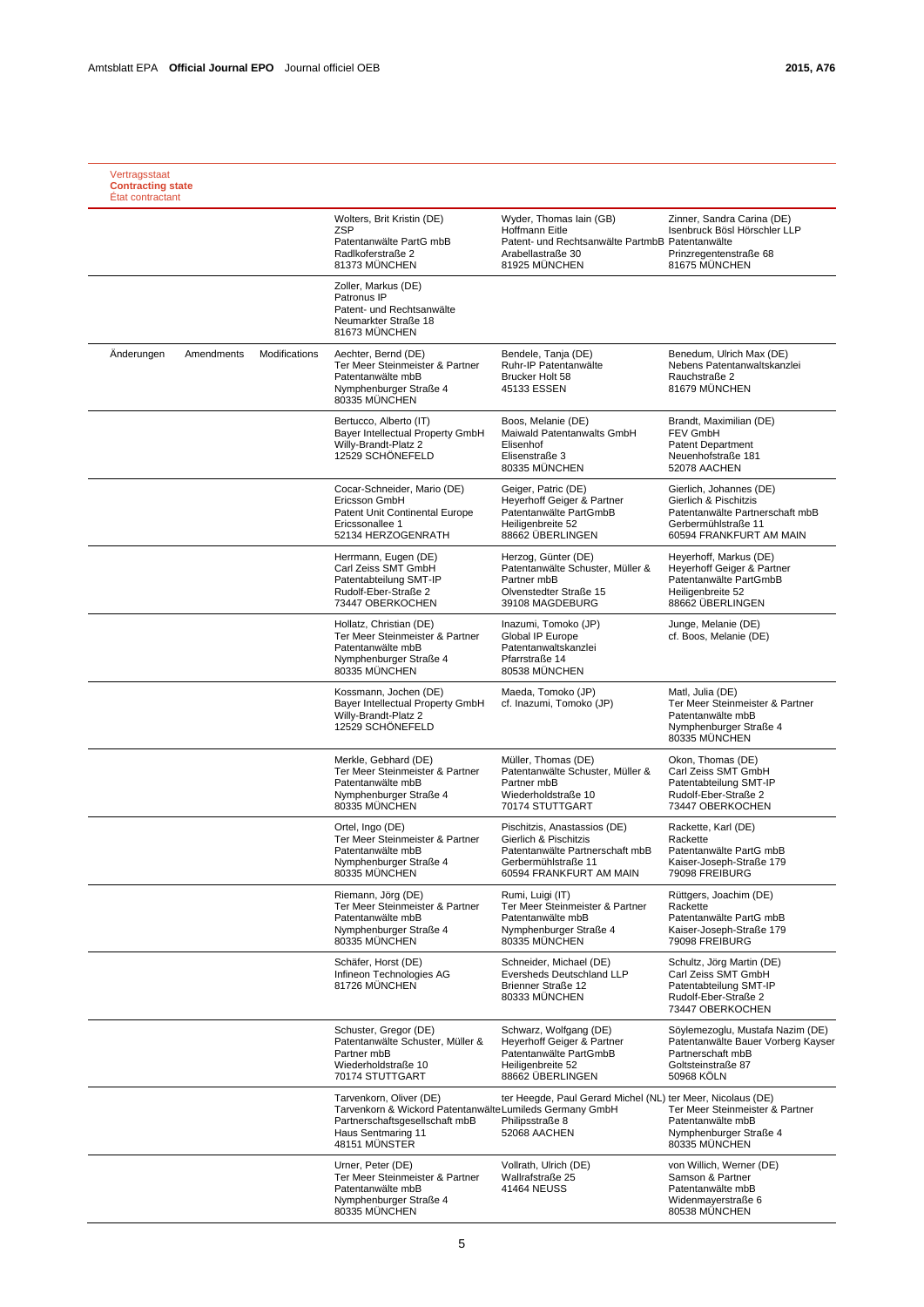|     | Vertragsstaat<br><b>Contracting state</b><br>État contractant |                |                 |                                                                                                                                                                         |                                                                                                                                                  |                                                                                                                                     |
|-----|---------------------------------------------------------------|----------------|-----------------|-------------------------------------------------------------------------------------------------------------------------------------------------------------------------|--------------------------------------------------------------------------------------------------------------------------------------------------|-------------------------------------------------------------------------------------------------------------------------------------|
|     |                                                               |                |                 | Wagner, Bernhard Peter (DE)<br>Ter Meer Steinmeister & Partner<br>Patentanwälte mbB<br>Nymphenburger Straße 4<br>80335 MÜNCHEN                                          | Wedekind, Frank (DE)<br>Carl Zeiss SMT GmbH<br>Patentabteilung SMT-IP<br>Rudolf-Eber-Straße 2<br>73447 OBERKOCHEN                                | Wickord, Wiro (DE)<br>Tarvenkorn & Wickord Patentanwälte<br>Partnerschaftsgesellschaft mbB<br>Technologiepark 11<br>33100 PADERBORN |
|     | Löschungen                                                    | Deletions      | Radiations      | Freiherr von Hirsch, Hubert (DE)<br>R. 154(1)<br>Pasinger Strasse 5<br>82152 PLANEGG                                                                                    | Jesse, Ralf-Rüdiger (DE)<br>R. 154(1)<br>Bayer Intellectual Property GmbH<br>Creative Campus Monheim<br>Alfred-Nobel-Straße 10<br>40789 MONHEIM  | Maxton, Alfred (DE)<br>R. 154(1)<br>Maxton Langmaack & Partner<br>Patentanwälte<br>Postfach 51 08 06<br>50944 KÖLN                  |
|     |                                                               |                |                 | Moore, Joanne Camilla (GB)<br>cf. GB<br>Schweiger & Partner<br>Karlstraße 35<br>80333 MÜNCHEN                                                                           | Puschmann, Heinz H. (DE)<br>R. 154(1)<br>Puschmann Borchert Bardehle<br>Patentanwälte Partnerschaft mbB<br>Bajuwarenring 21<br>82041 OBERHACHING | Rapp, Josef Max (DE)<br>R. 154(2)(a)<br>Carl Zeiss AG<br>Patentabteilung<br>73446 OBERKOCHEN                                        |
|     | <b>DK</b> Dänemark                                            | <b>Denmark</b> | <b>Danemark</b> |                                                                                                                                                                         |                                                                                                                                                  |                                                                                                                                     |
|     | Eintragungen                                                  | Entries        | Inscriptions    | Coutinho Figueiredo, Telmo Luís<br>(PT)<br>DuPont Nutrition Biosciences ApS<br>Corporate Patent Europe<br>Langebrogade 1<br>1001 COPENHAGEN K                           | Høyer, Michael (DK)<br>Høyer Patent Aalborg ApS<br>Højbovangen 36<br>9200 AALBORG SV                                                             | Nygaard, Thomas (DK)<br>Plougmann & Vingtoft A/S<br>Arosgaarden<br>Aaboulevarden 23, 2.sal<br>8000 AARHUS C                         |
|     |                                                               |                |                 | Pedersen, Janni Wandahl (DK)<br>Høiberg A/S<br>St. Kongensgade 59 A<br>1264 COPENHAGEN K                                                                                |                                                                                                                                                  |                                                                                                                                     |
|     | Anderungen                                                    | Amendments     | Modifications   | Jensen, Jacob (DK)<br>Vestas Wind Systems A/S<br><b>Patents Department</b><br>Hedeager 42<br>8200 AARHUS N                                                              | Kortbek, Niels Anker (DK)<br>Dalgas Have 24, 1. B<br>2000 FREDERIKSBERG                                                                          | Salka, Jeffrey (DK)<br>ZBM Patents ApS<br>Symbion Box 33<br>Fruebjergvej 3<br>2100 COPENHAGEN Ø                                     |
|     | Löschungen                                                    | Deletions      | Radiations      | Sjöberg, Nils Folke (SE)<br>cf. SE<br>Budde Schou A/S<br>Hausergade 3<br>1128 COPENHAGEN K                                                                              |                                                                                                                                                  |                                                                                                                                     |
|     | <b>ES</b> Spanien                                             | <b>Spain</b>   | Espagne         |                                                                                                                                                                         |                                                                                                                                                  |                                                                                                                                     |
|     | Eintragungen                                                  | Entries        | Inscriptions    | Pato Cour, Isabel (ES)<br>Balder IP Law, S.L.<br>Paseo de la Castellana, 93<br>28046 MADRID                                                                             | Pettersson Salom, Sofia (ES)<br>ABG Patentes, S.L.<br>Comte d'Urgell 143, 2ª planta<br>08036 BARCELONA                                           | Sainz Pastor, Noelia (ES)<br>ABG Patentes, S.L.<br>Avenida de Burgos, 16 D<br><b>Edificio Euromor</b><br>28036 MADRID               |
| FI. | Finnland                                                      | <b>Finland</b> | Finlande        |                                                                                                                                                                         |                                                                                                                                                  |                                                                                                                                     |
|     | Eintragungen                                                  | Entries        | Inscriptions    | Heikkinen-Keinänen, Merja Annikki<br>(FI)<br>The Switch Drive Systems Oy<br>Salpausselänkatu 291<br>53850 LAPPEENRANTA                                                  | Lång, Kari (FI)<br>Espatent Oy<br>Kaivokatu 10 D<br>00100 HELSINKI                                                                               | Lehesranta, Satu Johanna (FI)<br>Papula Oy<br>Mechelininkatu 1 a<br>00180 HELSINKI                                                  |
|     |                                                               |                |                 | Leskinen, Karri Antero (FI)<br>Boco IP Oy Ab<br>Itämerenkatu 5<br>00180 HELSINKI                                                                                        | Myllyniemi, Tiina Susanne (FI)<br>Kuutamokatu 12<br>20900 TURKU                                                                                  | Salter, Tomi Peter (FI)<br>Boco IP Oy Ab<br>Itämerenkatu 5<br>00180 HELSINKI                                                        |
|     | <b>FR</b> Frankreich                                          | <b>France</b>  | France          |                                                                                                                                                                         |                                                                                                                                                  |                                                                                                                                     |
|     | Eintragungen                                                  | Entries        | Inscriptions    | Barthel, Nicolas Sébastien (FR)<br><b>Cabinet Plasseraud</b><br>52, rue de la Victoire<br>75440 PARIS CEDEX 09                                                          | Bourgeois, Henri Georges Louis (FR) Bricks, Amélie (FR)<br>Regimbeau<br>20, rue de Chazelles<br>75847 PARIS CEDEX 17                             | Regimbeau<br>20, rue de Chazelles<br>75847 PARIS CEDEX 17                                                                           |
|     |                                                               |                |                 | Caillaud, Estelle (FR)<br>Renault s.a.s<br>Legal Division-Intellectual Property-<br>Patents<br>Sce 0267- FR TCR GRA 2 36<br>1, avenue du Golf<br>78084 GUYANCOURT CEDEX | Cohen-Solal, Julia (FR)<br>Hirsch & Partners<br>Selarl de Conseils en Propriété<br>Industrielle<br>12-14, rue Jean Nicot<br><b>75007 PARIS</b>   | Fonquernie, Sophie Benedicte (FR)<br><b>CEA Cadarache</b><br>13108 SAINT-PAUL-LEZ-DURANCE                                           |
|     |                                                               |                |                 | Lassere, Gaëtan (FR)<br>Cabinet Laurent et Charras<br>Le Contemporain<br>50, chemin de la Bruyère<br>69574 DARDILLY CEDEX                                               | Lejeune, Anne Claire Marie (FR)<br>Ernest Gutmann - Yves Plasseraud<br>S.A.S. (EGYP SAS)<br>3, rue Auber<br>75009 PARIS                          | Mathan, Luc Stefan (FR)<br>Orange<br>Intellectual Property & Licensing<br>4, rue du Clos Courtel<br>35510 CESSON SÉVIGNÉ            |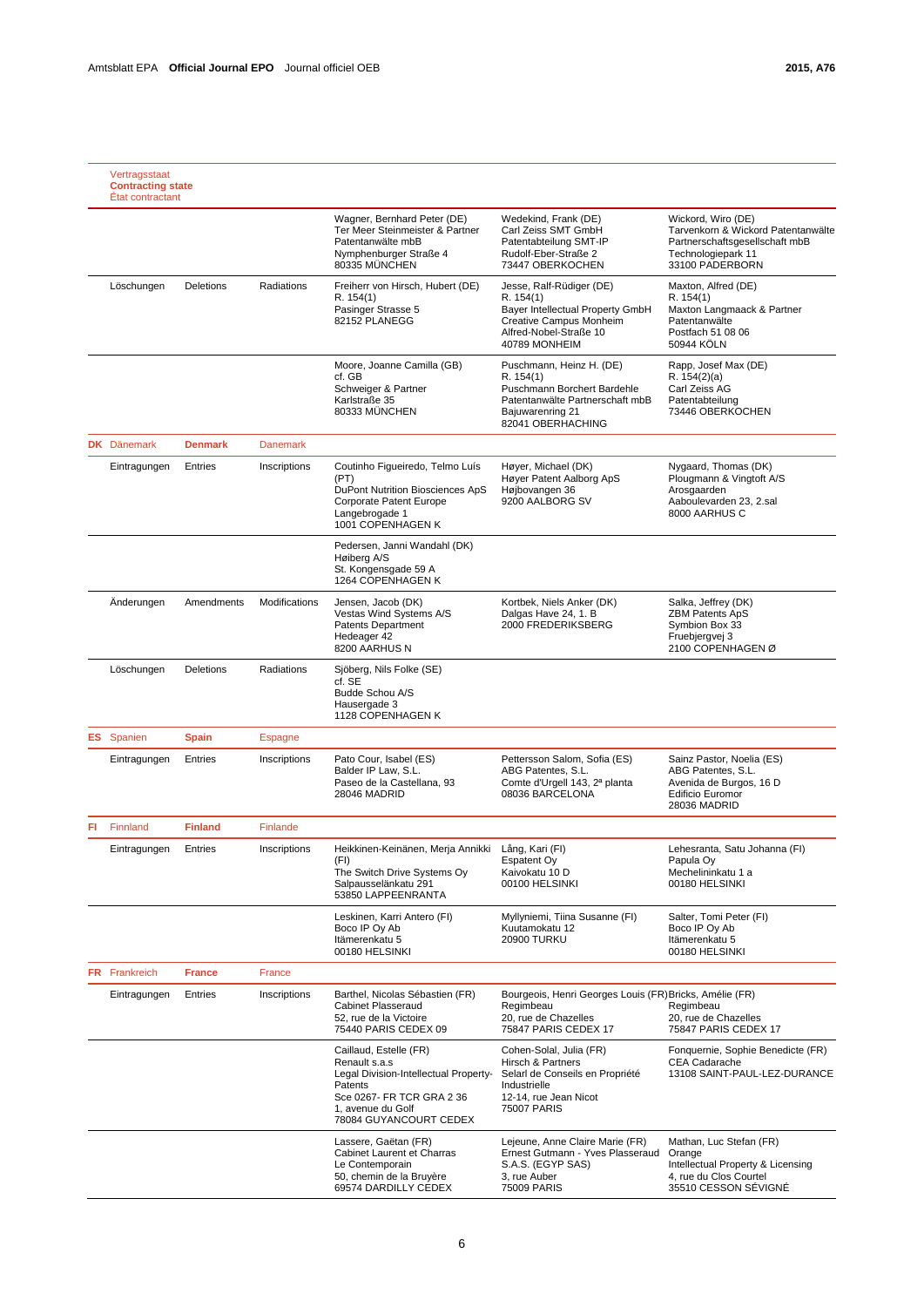| Vertragsstaat<br><b>Contracting state</b><br>État contractant |                                 |               |                                                                                                                                       |                                                                                                                                                          |                                                                                                                                                |
|---------------------------------------------------------------|---------------------------------|---------------|---------------------------------------------------------------------------------------------------------------------------------------|----------------------------------------------------------------------------------------------------------------------------------------------------------|------------------------------------------------------------------------------------------------------------------------------------------------|
|                                                               |                                 |               | Perrot. Emilie (FR)<br>Cabinet Beau de Loménie<br>158, rue de l'Université<br>75340 PARIS CEDEX 07                                    | Tarquis-Guillou, Anne (FR)<br>Technicolor<br>975, avenue des Champs Blancs -<br>CS 17616<br>35576 CESSON-SÉVIGNÉ CEDEX                                   | Yasmineh, Salim (FR)<br><b>Brevalex</b><br>56, boulevard de l'Embouchure<br>31200 TOULOUSE                                                     |
|                                                               |                                 |               | Zamouth, Coralie (FR)<br>Regimbeau<br>20, rue de Chazelles<br>75847 PARIS CEDEX 17                                                    |                                                                                                                                                          |                                                                                                                                                |
| Anderungen                                                    | Amendments                      | Modifications | Chevalier, Renaud Philippe (FR)<br>Cabinet Germain & Maureau<br>31-33, rue de la Baume<br>75008 PARIS                                 | Cros, Philippe (FR)<br>Rhodia Opérations<br>Direction Propriété Industrielle<br>40, rue de la Haie Coq<br>93303 AUBERVILLIERS CEDEX                      | Descazeaux, Charles (FR)<br>Cabinet Germain & Maureau<br>31-33, rue de la Baume<br>75008 PARIS                                                 |
|                                                               |                                 |               | Gaillarde, Frédéric F. Ch. (FR)<br>Cabinet Germain & Maureau<br>31-33, rue de la Baume<br>75008 PARIS                                 | Marconnet, Sébastien (FR)<br><b>Cabinet Marconnet</b><br>4Ter Route des Gardes (Bâtiment A) Le Pôle Sud<br>92190 MEUDON                                  | Tripoz, Inès (FR)<br>Cabinet Inès Tripoz<br>22, rue Seguin<br>69002 LYON                                                                       |
| Löschungen                                                    | Deletions                       | Radiations    | Kling, Edouard (FR)<br>cf. CH<br>August & Debouzy avocats<br>6-8, avenue de Messine<br>75008 PARIS                                    |                                                                                                                                                          |                                                                                                                                                |
| <b>GB</b> Vereinigtes<br>Königreich                           | <b>United</b><br><b>Kingdom</b> | Royaume-Uni   |                                                                                                                                       |                                                                                                                                                          |                                                                                                                                                |
| Eintragungen                                                  | Entries                         | Inscriptions  | Agashi, Kapil (GB)<br>Dehns<br>St Bride's House<br>10 Salisbury Square<br>LONDON EC4Y 8JD                                             | Ahern, Jenna Marie (GB)<br>Gill Jennings & Every LLP<br>The Broadgate Tower<br>20 Primrose Street<br><b>LONDON EC2A 2ES</b>                              | Aitken, Elizabeth Grace Catherine<br>(GB)<br>Sagittarius IP<br><b>Three Globeside</b><br>Fieldhouse Lane<br>MARLOW, BUCKS. SL7 1HZ             |
|                                                               |                                 |               | Anstis, Emily Helen (GB)<br>Dehns<br>St Bride's House<br>10 Salisbury Square<br>LONDON EC4Y 8JD                                       | Barker, Kathrine Victoria (GB)<br>Dehns<br>St Bride's House<br>10 Salisbury Square<br>LONDON EC4Y 8JD                                                    | Barnes, Alexander Robert James<br>(GB)<br>Gill Jennings & Every LLP<br>The Broadgate Tower<br>20 Primrose Street<br><b>LONDON EC2A 2ES</b>     |
|                                                               |                                 |               | Barrie, Alistair George Alan (GB)<br>Gill Jennings & Every LLP<br>The Broadgate Tower<br>20 Primrose Street<br><b>LONDON EC2A 2ES</b> | Bazant-Hegemark, Florian (AT)<br>Marks & Clerk LLP<br>Alpha Tower<br>Suffolk Street Queensway<br><b>BIRMINGHAM B1 1TT</b>                                | Beck, Christopher Andrew (GB)<br>Anderson Law LLP<br>76 Wallingford Road<br>SHILLINGFORD, OXFORDSHIRE<br><b>OX10 7EU</b>                       |
|                                                               |                                 |               | Brain, Guy Anthony Robert (GB)<br>J A Kemp<br>14 South Square<br>Grav's Inn<br>LONDON WC1R 5JJ                                        | Brearley, Sarah Louise (GB)<br>Mewburn Ellis LLP<br><b>City Tower</b><br>40 Basinghall Street<br>LONDON EC2V 5DE                                         | Brown, Joseph (GB)<br>J A Kemp<br>14 South Square<br>Grav's Inn<br>LONDON WC1R 5JJ                                                             |
|                                                               |                                 |               | Chang, Seon Hee (GB)<br>Jaquar Land Rover<br><b>Patents Department</b><br>W/1/073<br>Abbey Road, Whitley<br>COVENTRY CV3 4LF          | Denno, Richard Christopher Somer<br>(GB)<br>Pilkington Group Limited<br>European Technical Centre<br>Hall Lane<br>Lathom<br>ORMSKIRK, LANCASHIRE L40 5UF | Distefano, Luigi Roberto (IT)<br>Keltie LLP<br>No.1 London Bridge<br>LONDON SE1 9BA                                                            |
|                                                               |                                 |               | Dodgson, Emily (GB)<br>Abel & Imray<br><b>Westpoint Building</b><br>James Street West<br>BATH BA1 2DA                                 | Gahlings, Steven (GB)<br>Schlumberger Cambridge Research Venner Shipley LLP<br>Ltd<br><b>High Cross</b><br>Madingley Road<br>CAMBRIDGE CB3 0EL           | Genat, Ariane (FR)<br>200 Aldersgate<br>LONDON EC1A 4HD                                                                                        |
|                                                               |                                 |               | Genders, Robert William (GB)<br>Kilburn & Strode LLP<br>20 Red Lion Street<br>LONDON WC1R 4PJ                                         | Gleave, Robert James (GB)<br>Coller IP Management<br>Fugro House<br><b>Hithercroft Road</b><br>WALLINGFORD, OXFORDSHIRE<br><b>OX10 9RB</b>               | Handley, Michael Robert (GB)<br>Marks & Clerk LLP<br><b>Fletcher House</b><br>The Oxford Science Park<br><b>Heatley Road</b><br>OXFORD OX4 4GE |
|                                                               |                                 |               | Harden, Henry Simon (GB)<br>Kilburn & Strode LLP<br>20 Red Lion Street<br>LONDON WC1R 4PJ                                             | Howard, Emily Mary (GB)<br>J A Kemp<br>14 South Square<br>Gray's Inn<br>LONDON WC1R 5JJ                                                                  | Jefferies, Matthew Thomas (GB)<br>Marks & Clerk LLP<br>90 Long Acre<br>LONDON WC2E 9RA                                                         |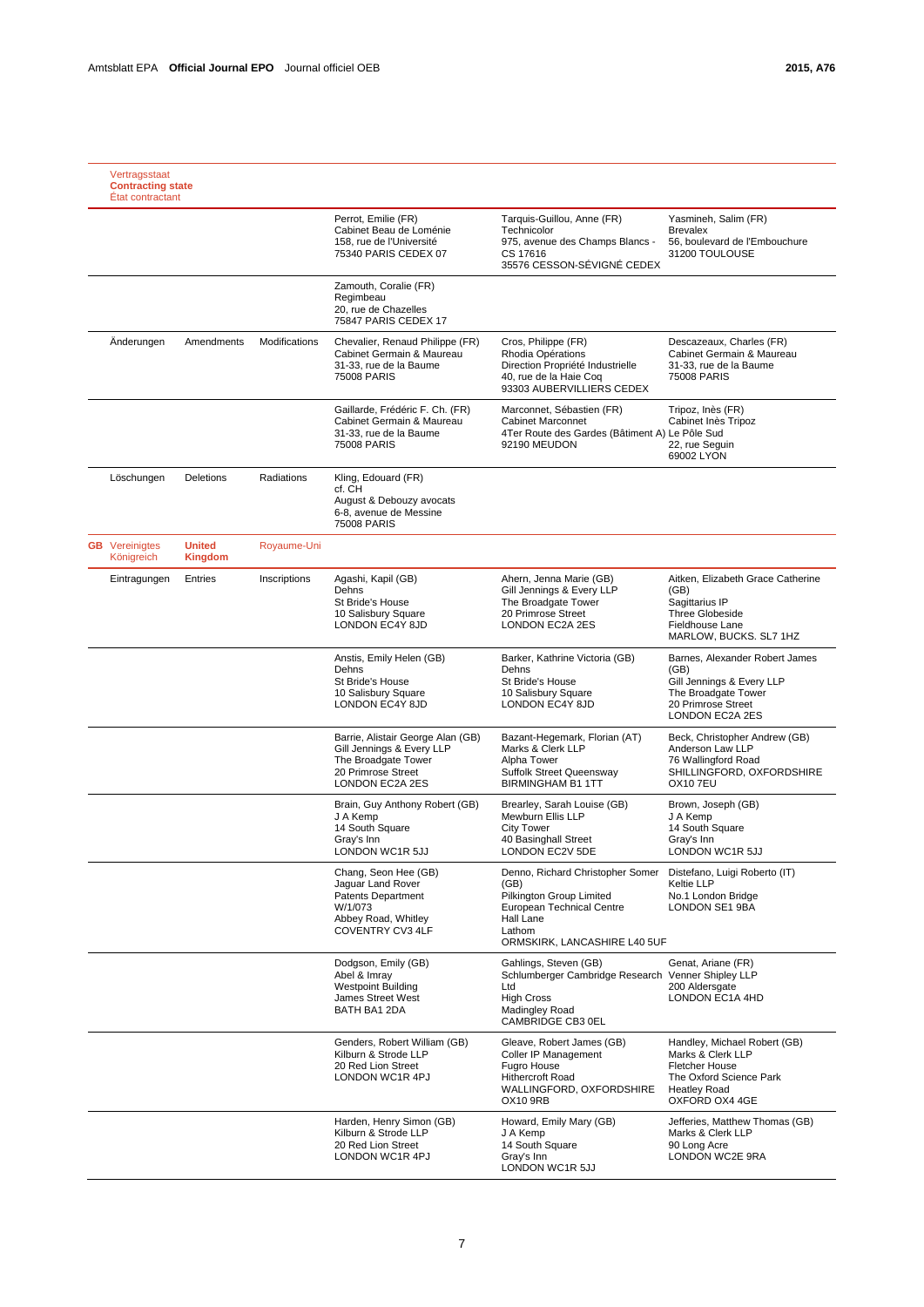|            |            |               | Jenkins, Huw (GB)                                                                                                                    | Jones, Teyrnon Cei (GB)                                                                                                                                                          | Lee, Wing Tung Kirwin (GB)                                                                                                                            |
|------------|------------|---------------|--------------------------------------------------------------------------------------------------------------------------------------|----------------------------------------------------------------------------------------------------------------------------------------------------------------------------------|-------------------------------------------------------------------------------------------------------------------------------------------------------|
|            |            |               | J A Kemp<br>14 South Square<br>Gray's Inn<br>LONDON WC1R 5JJ                                                                         | AstraZeneca<br><b>1S31</b><br>Mereside<br><b>Alderley Park</b><br>MACCLESFIELD, CHESHIRE SK10<br>4TG                                                                             | Venner Shipley LLP<br>200 Aldersgate<br>LONDON EC1A 4HD                                                                                               |
|            |            |               | Lupini, Stephen Antony (GB)<br>WP Thompson<br>55 Drury Lane<br>LONDON WC2B 5SQ                                                       | Moore, Joanne Camilla (GB)<br>cf. DE<br>Jenson & Son<br>366-368 Old Street<br>LONDON EC1V 9LT                                                                                    | Pooley, Oliver James (GB)<br><b>Barker Brettell LLP</b><br>100 Hagley Road<br>Edgbaston<br>BIRMINGHAM B16 8QQ                                         |
|            |            |               | Rashid, Jeremy Suhail (GB)<br>Venner Shipley LLP<br>200 Aldersgate<br>LONDON EC1A 4HD                                                | Robinson, Alexander Joseph (GB)<br>Dehns<br>St Bride's House<br>10 Salisbury Square<br>LONDON EC4Y 8JD                                                                           | Ronan, Edward (GB)<br><b>Boult Wade Tennant</b><br>Verulam Gardens<br>70 Gray's Inn Road<br>LONDON WC1X 8BT                                           |
|            |            |               | Shearman, James Ward (GB)<br>Marks & Clerk LLP<br>90 Long Acre<br>LONDON WC2E 9RA                                                    | Sizer, Daniel Mark (GB)<br>Marks & Clerk LLP<br>90 Long Acre<br>LONDON WC2E 9RA                                                                                                  | Smart, Jessica Ann (GB)<br>Keltie LLP<br>No.1 London Bridge<br><b>LONDON SE1 9BA</b>                                                                  |
|            |            |               | Stephen, Susanna Catherine (GB)<br><b>Atherton Knowles</b><br>St Brandon's House<br>29 Great George Street<br><b>BRISTOL BS1 5QT</b> | Sunderland, Andrew Michael (GB)<br>Haseltine Lake LLP<br>Lincoln House<br>300 High Holborn<br>LONDON WC1V 7JH                                                                    | Thompson, Hermione (GB)<br>J A Kemp<br>14 South Square<br>Gray's Inn<br>LONDON WC1R 5JJ                                                               |
|            |            |               | Turner, Thomas Philip William (GB)<br>Abel & Imray<br><b>Westpoint Building</b><br>James Street West<br>BATH BA1 2DA                 | Ward, Eliot Michael (GB)<br>Mewburn Ellis LLP<br><b>City Tower</b><br>40 Basinghall Street<br><b>LONDON EC2V 5DE</b>                                                             | Wescott, Rhiannon Elizabeth (GB)<br>Mewburn Ellis LLP<br><b>City Tower</b><br>40 Basinghall Street<br><b>LONDON EC2V 5DE</b>                          |
|            |            |               | West, Jonathan David (GB)<br>Reddie & Grose LLP<br>16 Theobalds Road<br>LONDON WC1X 8PL                                              | Williams, David John Marshall (GB)<br><b>HGF Limited</b><br>Davidson House, Campus One,<br><b>Innovation Park</b><br><b>Balgownie Road</b><br>Bridge of Don<br>ABERDEEN AB22 8GT |                                                                                                                                                       |
| Anderungen | Amendments | Modifications | Adams, James (GB)<br>Lean IP<br>Inovo Building<br>121 George Street<br>GLASGOW G1 1RD                                                | Audhlam-Gardiner, Louise Claire<br>(GB)<br>Lysaght & Co.<br>Crown House<br>18 Grenville Street<br><b>St Helier</b><br>JERSEY, CHANNEL ISLANDS JE2<br>4UF                         | Birdi, Sandeep Singh (GB)<br>24 Ibbetson Oval<br>Morley<br>LEEDS LS27 7RY                                                                             |
|            |            |               | Brand, Thomas Louis (GB)<br>TL Brand & Co<br>17 Hanover Square<br>LONDON W1S 1BN                                                     | Fuller, Jessica (GB)<br>TL Brand & Co<br>17 Hanover Square<br>LONDON W1S 1BN                                                                                                     | Galaun, David Benjamin (GB)<br>Cisco International Limited<br>Mail Stop BDLK09/02<br><b>Bedfont Lakes</b><br>FELTHAM, MIDDX. TW18 8HA                 |
|            |            |               | Gunning, Jack Peter (GB)<br>Forresters<br><b>Rutland House</b><br>148 Edmund Street<br><b>BIRMINGHAM B3 2JA</b>                      | Ireland, Jacqueline Frances (GB)<br>Cooley (UK) LLP<br>Dashwood<br>69 Old Broad Street<br>LONDON EC2M 1QS                                                                        | Lees, Kate Jane (GB)<br>Kate Lees Consulting Ltd<br>Office 5, Acorn Business Centre<br>Roberts End, Hanley Swan<br>MALVERN, WORCESTERSHIRE<br>WR8 0DN |
|            |            |               | Oldroyd, Richard Duncan (GB)<br><b>Brookes Batchellor LLP</b><br>1 Boyne Park<br>TUNBRIDGE WELLS, KENT TN4<br>8EL                    | Scaddan, Gareth Casey (GB)<br>Spinnaker IP Limited<br>Cams Hall<br>Cams Hill<br>FAREHAM, HANTS. PO16 8AB                                                                         | Townsend, Victoria Jayne (GB)<br>Rolls-Royce plc<br>P.O. Box 31<br>DERBY DE24 8BJ                                                                     |
|            |            |               | Wales, Alice Irene (GB)<br><b>Beresford Crump LLP</b><br>16 High Holborn<br>LONDON WC1V 6BX                                          | Wraige, David Leslie Charles (GB)<br>Cooley (UK) LLP<br>Dashwood<br>69 Old Broad Street<br>LONDON EC2M 1QS                                                                       |                                                                                                                                                       |
| Löschungen | Deletions  | Radiations    | Johnston, Walter Paul (GB)<br>R. 154(1)<br>55 Moreland Drive<br>GERRARDS CROSS, BUCKS. SL9<br>8BE                                    | Parry, Christopher Stephen (GB)<br>R. 154(1)<br>Saunders & Dolleymore LLP<br>9 Rickmansworth Road<br>WATFORD, HERTS. WD18 OJU                                                    |                                                                                                                                                       |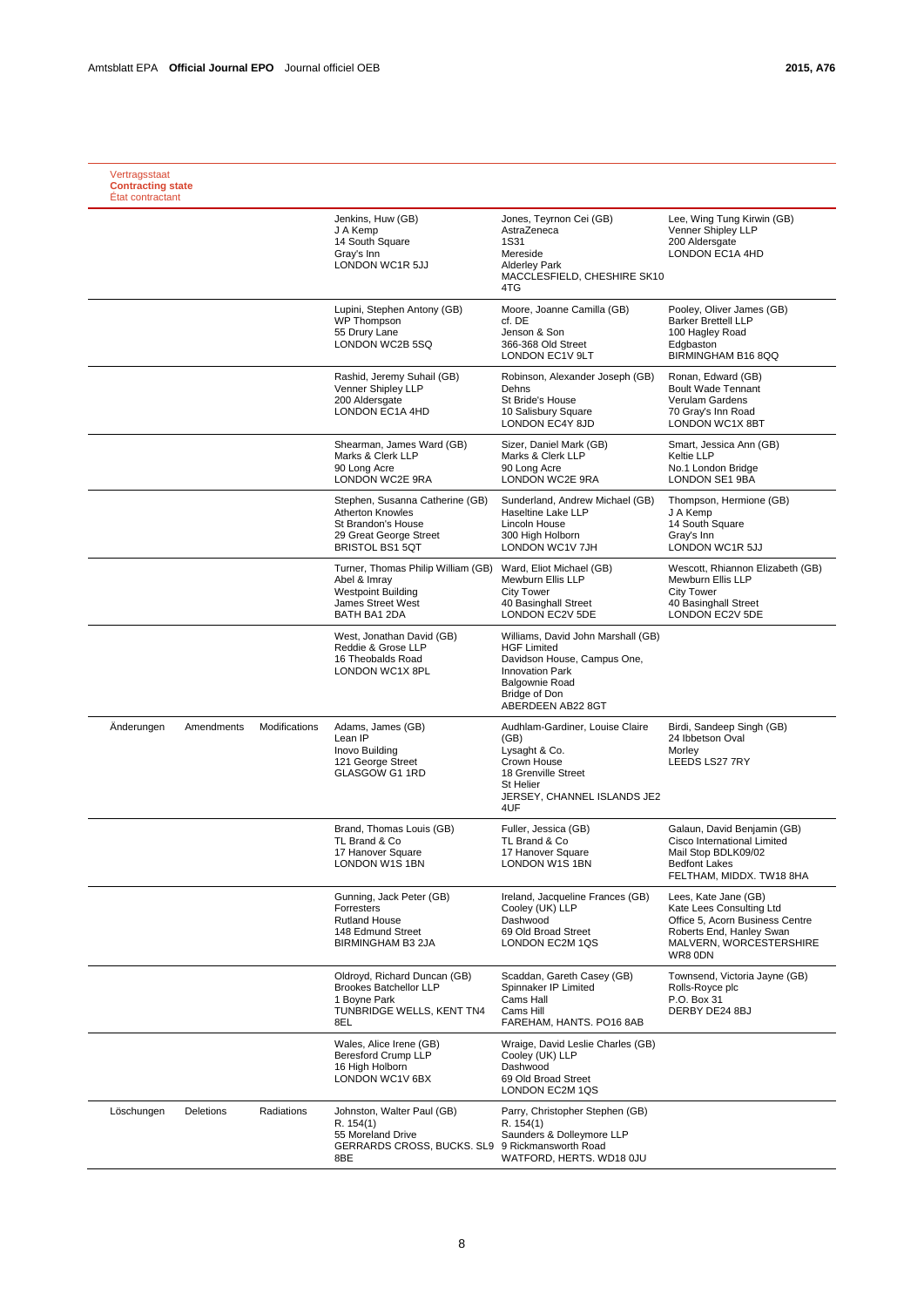|    | Vertragsstaat<br><b>Contracting state</b><br>État contractant |                    |               |                                                                                                                                                         |                                                                                                                                       |                                                                                                     |
|----|---------------------------------------------------------------|--------------------|---------------|---------------------------------------------------------------------------------------------------------------------------------------------------------|---------------------------------------------------------------------------------------------------------------------------------------|-----------------------------------------------------------------------------------------------------|
| ΙT | Italien                                                       | <b>Italy</b>       | Italie        |                                                                                                                                                         |                                                                                                                                       |                                                                                                     |
|    | Eintragungen                                                  | Entries            | Inscriptions  | Bergamini, Silvio (IT)<br>cf. SM<br>Maroscia Associati SRL<br>Via Carlo Zucchi, 31A<br>41123 MODENA                                                     | Braidotti, Andrea (IT)<br>Dr. Ing. Paolo Piovesana<br>Via F. Baracco, 5/A<br>30173 VENEZIA                                            | Di Giovine, Paolo (IT)<br>Società Italiana Brevetti<br>Piazza di Pietra, 38-39<br>00186 ROMA        |
|    |                                                               |                    |               | Gamba, Alessandro (IT)<br>Jacobacci & Partners S.p.A.<br>Piazza della Vittoria, 11<br>25122 BRESCIA                                                     | Marchetti, Alessio (IT)<br><b>Bridgestone Technical Center</b><br>Europe S.p.A.<br>Via Fosso del Salceto, 13/15<br>00128 ROMA         | Mulas, Chiara (IT)<br>Barzanò & Zanardo Roma S.p.A.<br>Via Piemonte, 26<br>00187 ROMA               |
|    |                                                               |                    |               | Pilati, Davide (IT)<br>Luppi Crugnola & Partners S.r.l.<br>Viale Corassori, 54<br>41124 MODENA                                                          | Previti, Gianluca (IT)<br>Sisvel Technology S.r.l.<br>Via Castagnole, 59<br>10060 NONE (TO)                                           | Savini, Stefania (IT)<br>Luppi Crugnola & Partners S.r.l.<br>Viale Corassori, 54<br>41124 MODENA    |
|    |                                                               |                    |               | Vatti, Francesco Paolo (IT)<br>Fumero S.r.l.<br>Via Sant' Agnese, 12<br><b>20123 MILANO</b>                                                             |                                                                                                                                       |                                                                                                     |
|    | Änderungen                                                    | Amendments         | Modifications | Faggioni, Carlo Maria (IT)<br>Fumero S.r.l.<br>Via Sant' Agnese, 12<br>20123 MILANO                                                                     | Faggioni, Giovanmaria (IT)<br>Fumero S.r.l.<br>Via Sant' Agnese, 12<br><b>20123 MILANO</b>                                            | Faggioni, Marco (IT)<br>Fumero S.r.I.<br>Via Sant' Agnese, 12<br><b>20123 MILANO</b>                |
|    | Löschungen                                                    | <b>Deletions</b>   | Radiations    | Finnie, Nicholas James (GB)<br>cf. CH<br>Novartis Vaccines and Diagnostics<br>S.r.l.<br><b>Intellectual Property</b><br>Via Fiorentina 1<br>53100 SIENA |                                                                                                                                       |                                                                                                     |
|    | <b>MC</b> Monaco                                              | <b>Monaco</b>      | Monaco        |                                                                                                                                                         |                                                                                                                                       |                                                                                                     |
|    | Eintragungen                                                  | Entries            | Inscriptions  | Amira, Sami (BE)<br>Offshore Energy Development<br>Corporation S.A.M.<br>24, avenue de Fontvieille<br>98007 MONACO                                      |                                                                                                                                       |                                                                                                     |
|    | <b>NL</b> Niederlande                                         | <b>Netherlands</b> | Pays-Bas      |                                                                                                                                                         |                                                                                                                                       |                                                                                                     |
|    | Eintragungen                                                  | Entries            | Inscriptions  | De Lange, Peter Justus (NL)<br>V.O.<br>Utrechtseweg 1 (G+H)<br>3811 NA AMERSFOORT                                                                       | Kromkamp, Jantje (NL)<br>Corbion<br>Arkelsedijk 46<br>4206 AC GORINCHEM                                                               | Settels, Daniël Casper (NL)<br>Patentwerk B.V.<br>Julianaplein 4<br>5211 BC 'S-HERTOGENBOSCH        |
|    |                                                               |                    |               | Timmer, Rutger Laurens Alexander<br>(NL)<br>V.O.<br>High Tech Campus Eindhoven<br>Building 84, third floor<br>5656 AG EINDHOVEN                         | van Dam, Vincent (NL)<br>Octrooibureau Vriesendorp & Gaade NLO<br>B.V.<br>Koninginnegracht 19<br>2514 AB DEN HAAG                     | van der Wijk, Thea (NL)<br>New Babylon City Offices<br>Anna van Buerenplein 21A<br>2595 DA DEN HAAG |
|    |                                                               |                    |               | van 't Hof, Aleidus (NL)<br><b>NLO</b><br>Kennedyplein 236<br>5611 ZT EINDHOVEN                                                                         | van Trier, Norbertus Hericus<br>Gerardus (NL)<br>Octrooibureau Vriesendorp & Gaade<br>B.V.<br>Koninginnegracht 19<br>2514 AB DEN HAAG |                                                                                                     |
|    | Anderungen                                                    | Amendments         | Modifications | Krebs, Achim (DE)<br>HGF BV<br>Zuid-Hollandlaan 7<br>2596 AL DEN HAAG                                                                                   | Kupecz, András Ferenc (NL)<br>Kupecz Intellectual Property<br>Barbara Strozzilaan 201<br>1083 HN AMSTERDAM                            | Verhage, Marinus (NL)<br>Koedijk 5<br>1276 XT HUIZEN                                                |
|    | PL Polen                                                      | <b>Poland</b>      | Pologne       |                                                                                                                                                         |                                                                                                                                       |                                                                                                     |
|    | Eintragungen                                                  | Entries            | Inscriptions  | Bialkowski, Adam (PL)<br>Eupatent.pl<br>ul. Zeligowskiego 3/5<br>90-752 LODZ                                                                            | Obrycki, Pawel Andrzej (PL)<br>Pharmaceutical Works Polpharma<br>SА<br>ul. Pelplinska 19<br>83-200 STAROGARD GDANSKI                  | Szczepanska, Krystyna (PL)<br>ul. Orzegowska 20/16, 15<br>41-907 BYTOM                              |
|    | Anderungen                                                    | Amendments         | Modifications | Bury, Marek (PL)<br>Bury & Bury<br>ul. Slowackiego 5/13 apt. 111<br>01-592 WARSZAWA                                                                     | Grenda, Ewa (PL)<br>Grenda Kancelaria Patentowo-<br>Prawna<br>ul. Kosiarzy 37/95<br>02-953 WARSZAWA                                   |                                                                                                     |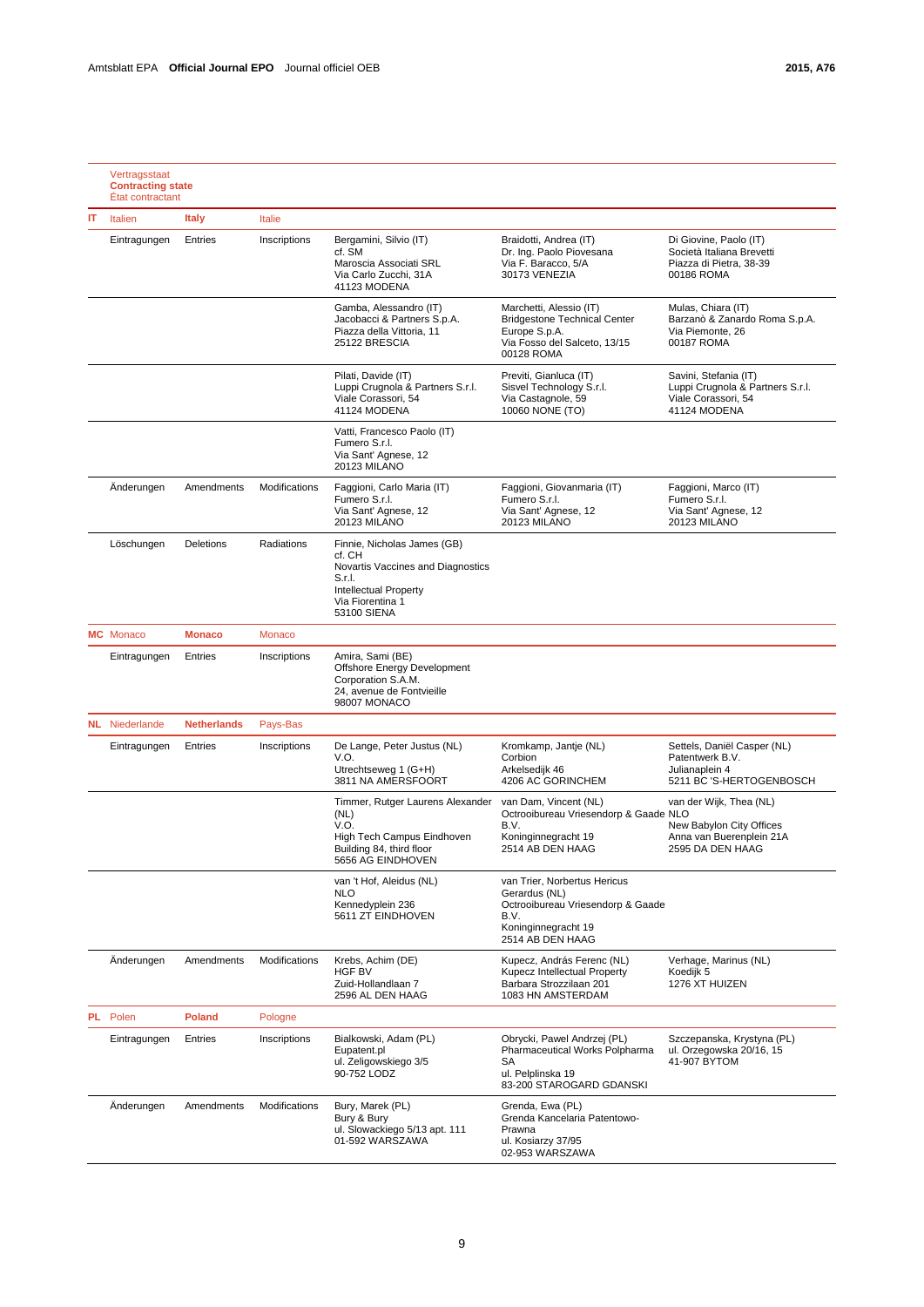|           | Vertragsstaat<br><b>Contracting state</b><br>État contractant |                   |                      |                                                                                                                                     |                                                                                                   |
|-----------|---------------------------------------------------------------|-------------------|----------------------|-------------------------------------------------------------------------------------------------------------------------------------|---------------------------------------------------------------------------------------------------|
| SE.       | Schweden                                                      | <b>Sweden</b>     | Suède                |                                                                                                                                     |                                                                                                   |
|           | Eintragungen                                                  | Entries           | Inscriptions         | Nordmark, Hannes Karl Johannes<br>(SE)<br>Ericsson<br>Torshamnsgatan 23<br>164 83 STOCKHOLM                                         | Sjöberg, Nils Folke (SE)<br>cf. DK<br>Brann AB<br>Medicon Village<br>Scheelevägen 2<br>22381 LUND |
| <b>SM</b> | <b>San Marino</b>                                             | <b>San Marino</b> | <b>Saint Marin</b>   |                                                                                                                                     |                                                                                                   |
|           | Löschungen                                                    | Deletions         | Radiations           | Bergamini, Silvio (IT)<br>cf. IT<br>Abaty & Neumann SRL<br>Via Tre Settembre, 99<br>47891 DOGANA                                    |                                                                                                   |
| TR        | Türkei                                                        | <b>Turkey</b>     | <b>Turquie</b>       |                                                                                                                                     |                                                                                                   |
|           | Änderungen                                                    | Amendments        | <b>Modifications</b> | Yavan, Nuriye (TR)<br>Momentofis<br>Patent & Trademark Limited<br>Gümüssuyu Mah. Mete Cad. 12/7<br>Taksim<br>34437 BEYOGLU ISTANBUL |                                                                                                   |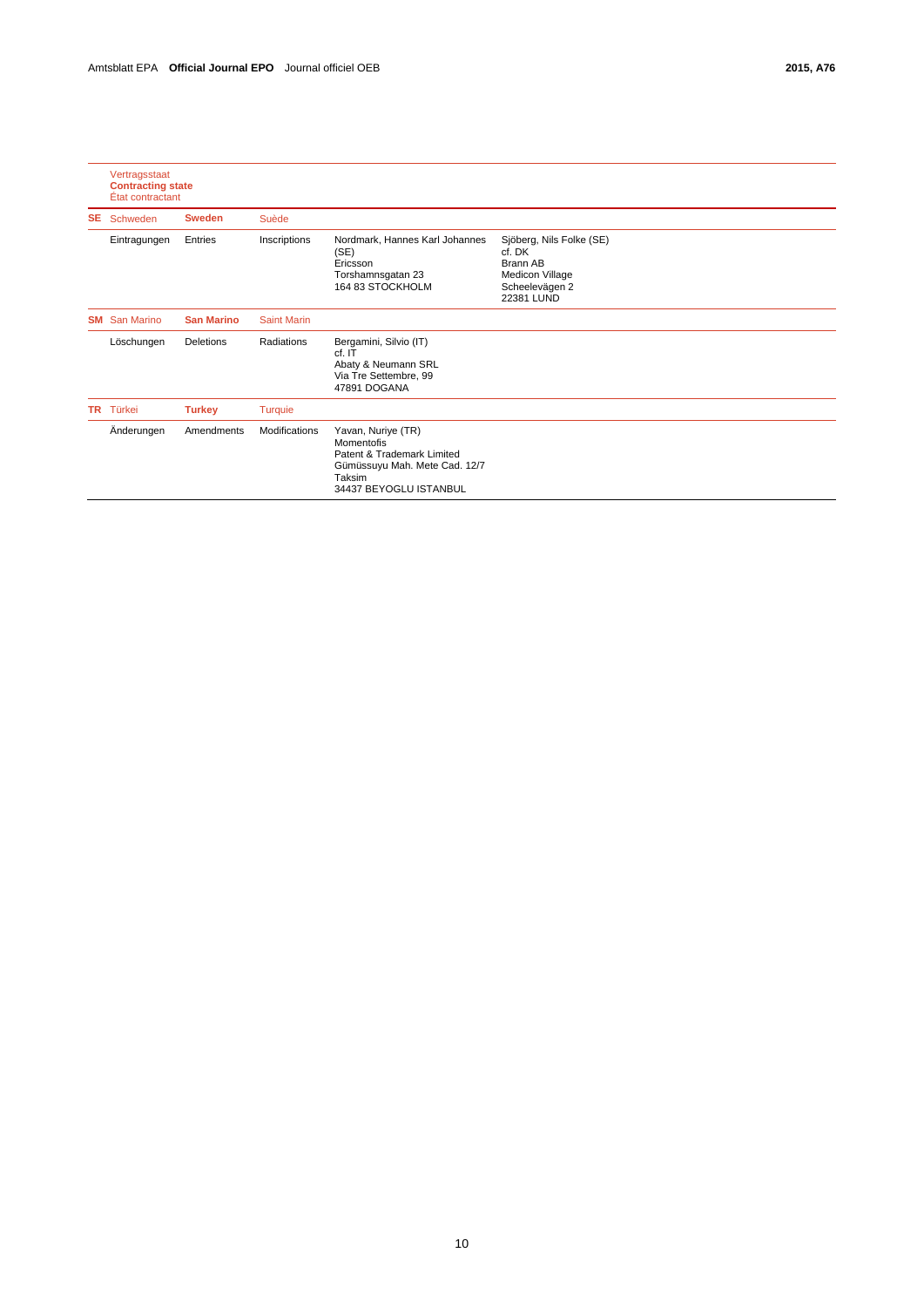# **Hinweise für die Zahlung von Gebühren, Auslagen und Verkaufspreisen**

Der derzeit aktuelle Gebührenhinweis ergibt sich aus ABl. EPA 2014, A37 unter Berücksichtigung der geänderten Gebührenbeträge für internationale Anmeldungen (ABl. EPA 2015, A33).

Das derzeit geltende Verzeichnis der Gebühren und Auslagen des EPA ergibt sich aus der Zusatzpublikation 3, ABl. EPA 2014.

**Gebühreninformationen sind auch im Internet unter** *www.epo.org/fees* **veröffentlicht**.

# **Guidance for the payment of fees, expenses and prices**

 The fees guidance currently applicable is set out in OJ EPO 2014, A37, taking into consideration the changed amounts of fees for international applications (OJ EPO 2015, A33).

 The current schedule of fees and expenses of the EPO is set out in supplementary publication 3, OJ EPO 2014.

**Fee information is also published on the EPO website:** *www.epo.org/fees***.**

# **Avis concernant le paiement des taxes, redevances et tarifs de vente**

 Le texte de l'avis actuellement applicable est publié au JO OEB 2014, A37. Il convient de tenir compte également des montants modifiés des taxes pour les demandes internationales (JO OEB 2015, A33).

 Le barème actuel des taxes et redevances de l'OEB figure dans la publication supplémentaire 3, JO OEB 2014.

**Des informations concernant les taxes sont également publiées à l'adresse Internet** *www.epo.org/fees***.**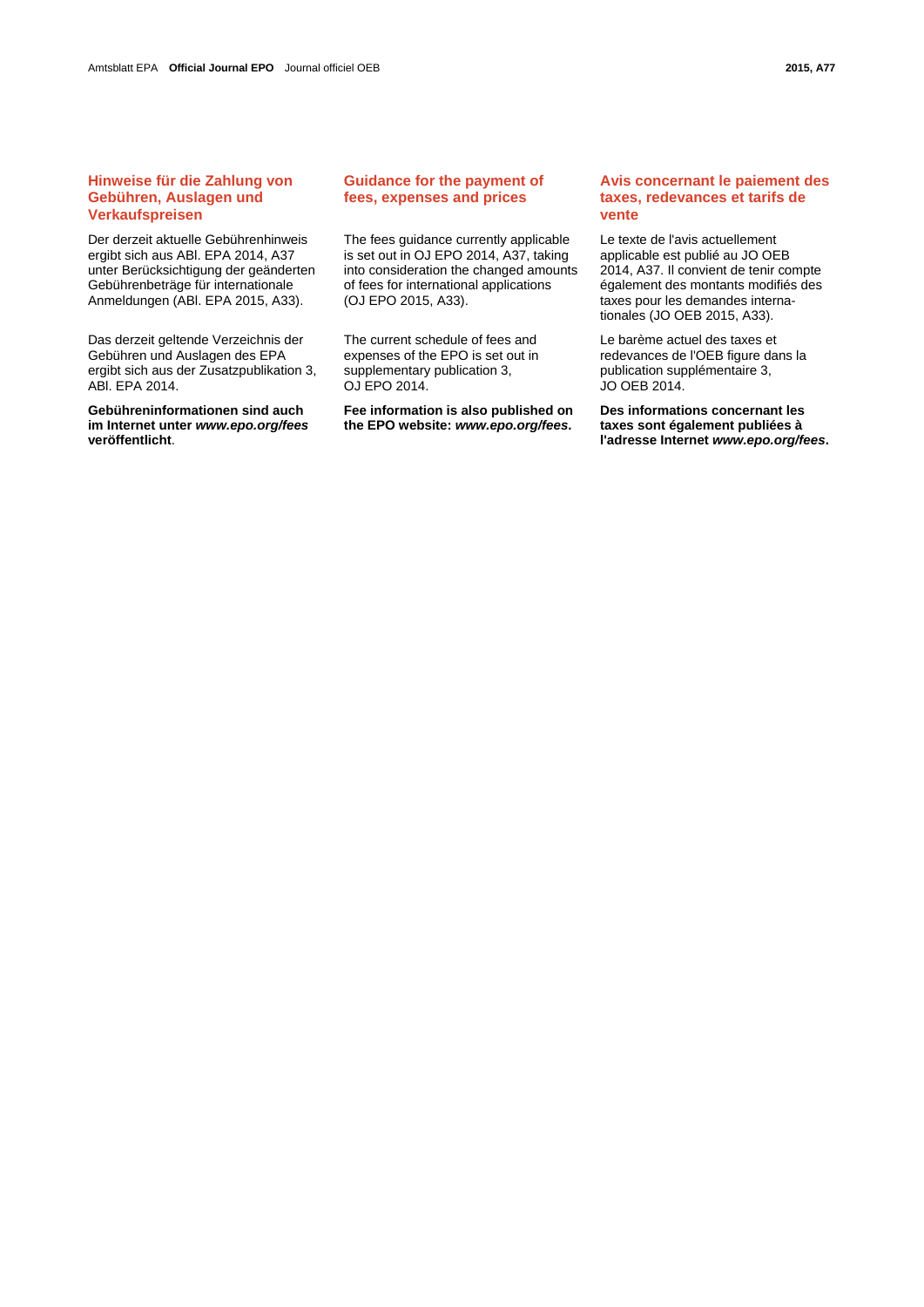AUS DEN VERTRAGSSTAATEN/ ERSTRECKUNGS- UND VALIDIERUNGSSTAATEN **INFORMATION FROM THE CONTRACTING STATES/ EXTENSION AND VALIDATION STATES**  INFORMATIONS RELATIVES AUX ÉTATS CONTRACTANTS/ÉTATS AUTORISANT L'EXTENSION OU LA VALIDATION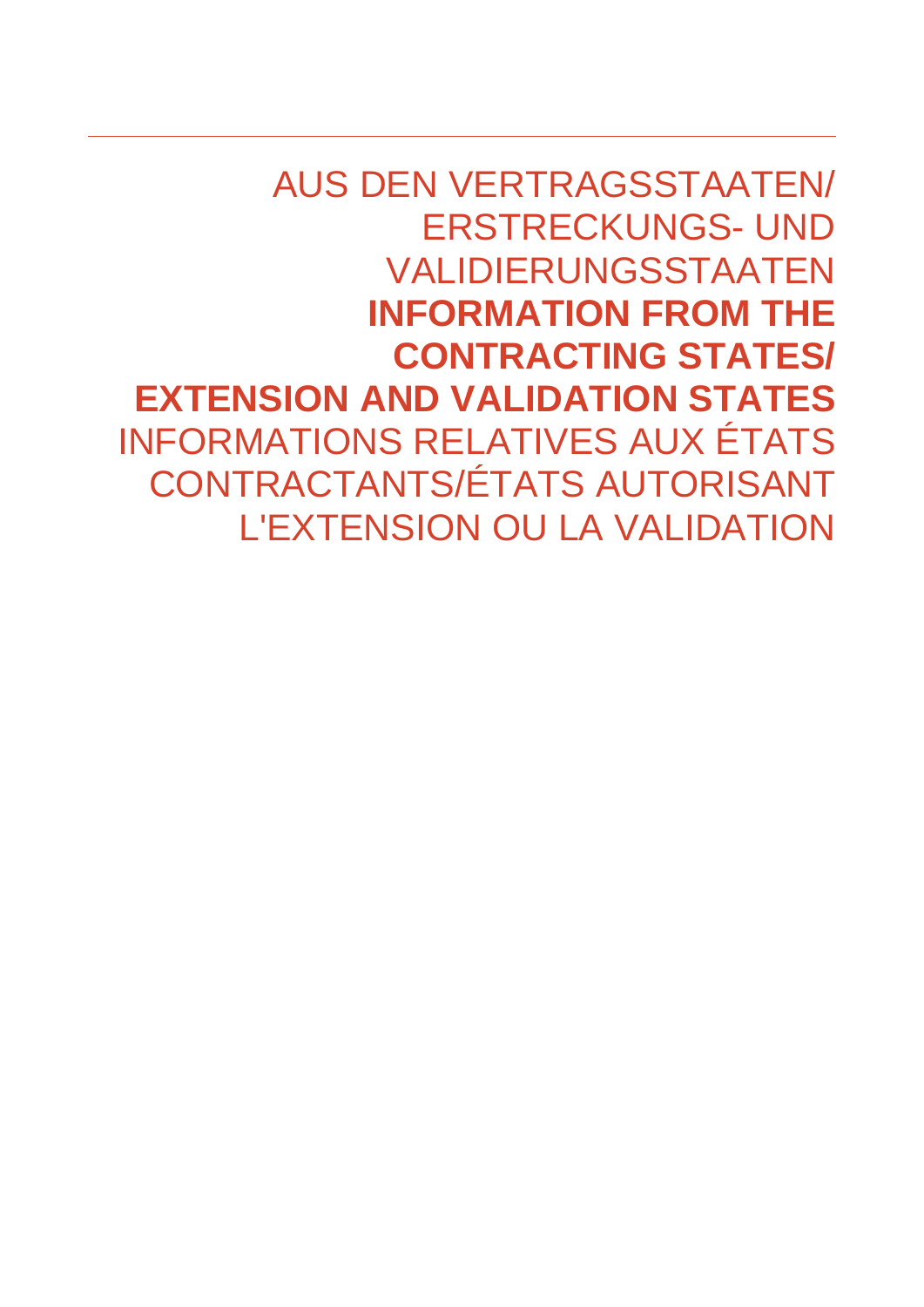# **DE Deutschland DE Germany DE Allemagne**

**Urteil des Bundesgerichtshofs vom 17. Februar 2015** 

# $(X ZR 161/12)^1$

DE-IntPatÜbkG Artikel II § 6 Absatz 1 Satz 1 Nr.  $3<sup>2</sup>$ 

# **Schlagwort: Keyword: Mot-clé :**

"Unzulässige Erweiterung" - "Beschränkendes Merkmal" - "unentrinnbare Falle" - "Fußnotenlösung"

*Ein mit Wirkung für die Bundesrepublik Deutschland erteiltes europäisches Patent ist nicht deshalb für nichtig zu erklären, weil der Patentanspruch ein Merkmal enthält, das in den ursprünglich eingereichten Unterlagen nicht als zur Erfindung gehörend offenbart ist, sofern dieses Merkmal zu einer Beschränkung des Schutzgegenstands und nicht zu einem Aliud führt. Bei der Prüfung der Patentfähigkeit ist das nicht-ursprungsoffenbarte Merkmal insoweit außer Betracht zu lassen, als es nicht zur Stützung der Patentfähigkeit herangezogen werden darf (Fort-*

<sup>1</sup> Amtlicher, für die Veröffentlichung im ABI. EPA gekürzter Text, der vollständig unter *www.bundesgerichtshof.de* abrufbar ist.

<sup>2</sup> Gesetz zu dem Übereinkommen vom 27. November 1963 zur Vereinheitlichung gewisser Begriffe des materiellen Rechts der Erfindungspatente, dem Vertrag vom 19. Juni 1970 über die internationale Zusammenarbeit auf dem Gebiet des Patentwesens und dem Übereinkommen vom 5. Oktober 1973 über die Erteilung europäischer Patente (Gesetz über internationale Patentübereinkommen, IntPatÜbkG).

Die genannte Vorschrift lautet: "§ 6 Nichtigkeit

(1) Das mit Wirkung für die Bundesrepublik Deutschland erteilte europäische Patent wird auf Antrag für nichtig erklärt, wenn sich ergibt, daß ...

3. der Gegenstand des europäischen Patents über den Inhalt der europäischen Patentanmeldung in ihrer bei der für die Einreichung der Anmeldung zuständigen Behörde ursprünglich eingereichten Fassung ... über den Inhalt der früheren Anmeldung in ihrer bei der für die Einreichung der Anmeldung zuständigen Behörde ursprünglich eingereichten Fassung hinausgeht,

4. der Schutzbereich des europäischen Patents erweitert worden ist,

5. ... ..."

 **Decision of the Federal Court of Justice dated 17 February 2015** 

# $(X ZR 161/12)^1$

## **Stichwort: Readword: Readword: Référence : Référence : Référence : Référence : Référence : R**

 DE-LIPT (Law on International Patent Treaties) Article II.6(1), first sentence and point  $3<sup>2</sup>$ 

 "Inadmissible extension" - "limiting feature" - "inescapable trap" - "footnote solution"

*If a claim in a European patent valid in Germany contains a feature not originally disclosed as part of the invention, the patent is not to be revoked if the feature leads to narrower protection and not to different subjectmatter ("aliud"). The feature not originally disclosed is to be ignored when assessing patentability, as it cannot support it (further to FCJ judgments of 21 October 2010 in Winkelmesseinrichtung (anglemeasuring device) - Xa ZB 14/09, GRUR 2011, 40, points 18 ff. - and of 21 June 2011 in Integrationselement* 

<sup>1</sup> Abridged for EPO OJ publication. Full German text available via *www.bundesgerichtshof.de*.

 $2$  Law on the Convention of 27 November 1963 on the Unification of Certain Points of Substantive Law on Patents for Invention, the Patent Cooperation Treaty of 19 June 1970, and the European Patent Convention of 5 October 1973 (Law on International Patent Treaties, LIPT).

The provision in question reads as follows: "6 Nullity

(1) The European patent granted with effect in the Federal Republic of Germany shall be declared invalid on request if it appears that: ...

3. the subject matter of the European patent extends beyond the content of the European patent application in the form in which it was originally filed with the authority competent to receive applications or, if the patent was granted on a divisional application …, beyond the content of the earlier application in the form in which it was originally filed with the authority competent to receive applications;

4. the protection conferred by the European patent has been extended;

5. ...  $\overline{\phantom{a}}$ 

 **Arrêt de la Cour fédérale de justice (Bundesgerichtshof) en date du 17 février 2015**   $(X \, \text{ZR} \, 161/12)^1$ 

Wundbehandlungsvorrichtung Wound treatment apparatus Appareil de traitement de blessures

### **Artikel: Article: Article :**

 II, § 6 (1), première phrase, n° 3, de la loi allemande sur les traités internationaux en matière de brevets $2$ 

 "extension inadmissible" - "caractéristique restrictive" - "embûche inextricable" - "solution de la note en bas de page"

*Leitsatz des BGH FCJ headnote Sommaire de la Cour fédérale de justice*

> *Un brevet européen ayant effet en République fédérale d'Allemagne ne doit pas nécessairement être déclaré nul au motif que la revendication comporte une caractéristique non divulguée comme faisant partie de l'invention dans les pièces produites initialement, lorsque cette caractéristique conduit à une restriction de l'objet de la protection et ne donne pas lieu à un "aliud". Il ne sera pas tenu compte de la caractéristique non divulguée initialement pour l'examen de la brevetabilité, car elle ne saurait être invoquée à l'appui de celle-ci (arrêt*

<sup>1</sup> Texte officiel, abrégé et traduit en vue de sa publication au Journal officiel de l'OEB, et dont la version intégrale peut être consultée à l'adresse *www.bundesgerichtshof.de*. 2

 $2$  Loi relative à la Convention sur l'unification de certains éléments du droit des brevets d'invention du 27 novembre 1963, au Traité de coopération en matière de brevets du 19 juin 1970 et à la Convention sur la délivrance de brevets européens du 5 octobre 1973 (Loi sur les traités internationaux en matière de brevets). La disposition précitée se lit comme suit : "§ 6 Nullité

1) Le brevet européen ayant effet en République fédérale d'Allemagne est déclaré nul sur requête s'il est constaté que :

3. l'objet du brevet européen s'étend au-delà du contenu de la demande telle qu'elle a été initialement déposée auprès de l'autorité compétente pour le dépôt ou, lorsque le brevet a été délivré sur la base d'une demande européenne divisionnaire ou d'une nouvelle demande européenne déposée conformément à l'article 61 de la Convention sur le brevet européen, si l'objet du brevet s'étend au-delà du contenu de la demande antérieure telle qu'elle a été déposée auprès de l'autorité compétente; 4. la protection conférée par le brevet européen a été étendue.

5. ...

...

...".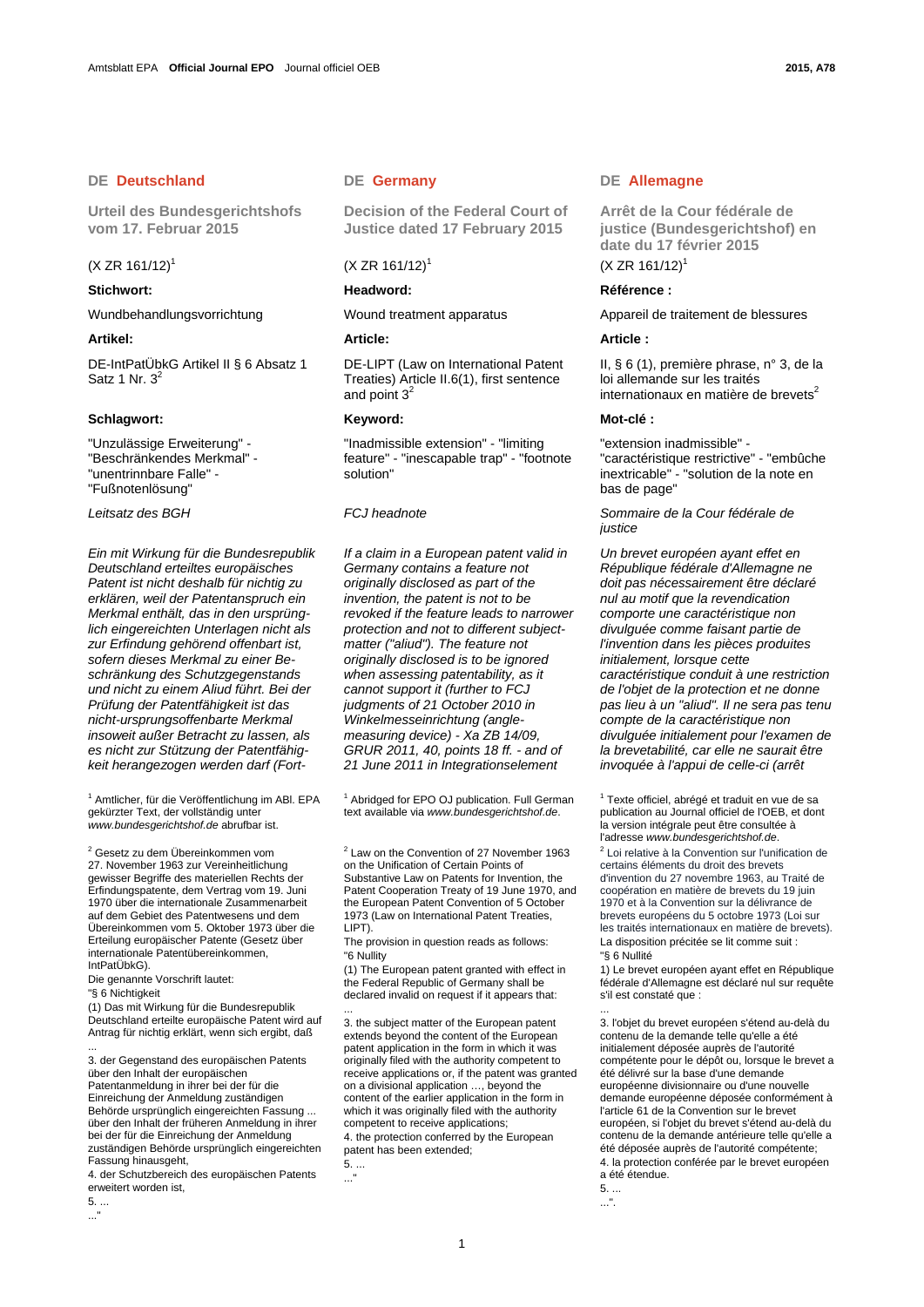*führung von BGH, Beschluss vom 21. Oktober 2010 - Xa ZB 14/09, GRUR 2011, 40 Rn. 18 ff. - Winkelmesseinrichtung; Urteil vom 21. Juni 2011 - X ZR 43/09, GRUR 2011, 1003 Rn. 24 ff. - Integrationselement).* 

# ... ... ...

Die Beklagte ist Inhaberin des mit Wirkung für die Bundesrepublik Deutschland erteilten europäischen Patents 1 088 569 (Streitpatents), das aus einer am 8. Januar 2001 eingereichten Teilanmeldung hervorgegangen ist. Diese geht zurück auf eine als WO 97/18007 veröffentlichte internationale Patentanmeldung vom 14. November 1996 (Stammanmeldung), die beim Europäischen Patentamt als europäische Anmeldung 865 304 geführt wird. Das Streitpatent betrifft eine tragbare Wundbehandlungseinrichtung und umfasst fünf Patentansprüche. Patentanspruch 1, auf den die weiteren Ansprüche unmittelbar oder mittelbar rückbezogen sind, lautet in der Verfahrenssprache:

"Apparatus for applying negative pressure to a superficial wound in a mammal which comprises a porous pad (102) of open, intercommunicating cellular flexible foam, a pump (6), a suction tube (101) for connecting the porous pad to the pump (6), a connector for connecting the pad to the suction tube, a surgical drape (701) for forming an air-tight seal over the wound site, over the pad and over the connector, said connector having a spout (602) for connecting the end of the suction tube (101) remote from the pump (6) to the wound site, characterized in that the connector comprises a disc-like cup (601) having its lower face in contact with said porous pad."

Die Klägerin zu 1 hat das Streitpatent in vollem Umfang, die Klägerin zu 2 im Umfang der Patentansprüche 1 bis 4 angegriffen. Die Klägerinnen haben geltend gemacht, der Gegenstand von Patentanspruch 1 sei nicht patentfähig und beruhe auf einer unzulässigen Erweiterung. Die Beklagte hat das Streitpatent in der erteilten Fassung und mit zuletzt sechs Hilfsanträgen verteidigt. Das Patentgericht hat das Streitpatent für nichtig erklärt.

Gegen das Urteil des Patentgerichts wendet sich die Berufung der Beklagten, die in erster Linie weiterhin die Abweisung der Klagen begehrt und

*(integration element) - X ZR 43/09, GRUR 2011, 1003, points 24 ff.).* 

 The defendant holds European patent 1 088 569, granted for Germany on the basis of a divisional application filed on 8 January 2001, which derives in turn from an international ("parent") application dated 14 November 1996, published by WIPO as WO 97/18007 and by the EPO as European patent application No. 865 304. The patent is for a portable wound treatment apparatus, and has five claims. Claim 1, on which the other claims directly or indirectly depend, reads as follows:

 "Apparatus for applying negative pressure to a superficial wound in a mammal which comprises a porous pad (102) of open, intercommunicating cellular flexible foam, a pump (6), a suction tube (101) for connecting the porous pad to the pump (6), a connector for connecting the pad to the suction tube, a surgical drape (701) for forming an air-tight seal over the wound site, over the pad and over the connector, said connector having a spout (602) for connecting the end of the suction tube (101) remote from the pump (6) to the wound site, characterized in that the connector comprises a disc-like cup (601) having its lower face in contact with said porous pad."

 Claimant 1 sought revocation of the patent in its entirety, claimant 2 of its claims 1 to 4. The claimants argued that the subject-matter of claim 1 was not patentable and had been inadmissibly extended ("added matter"). The defendant sought maintenance of the patent as granted or as per one of six auxiliary requests. The lower court revoked it.

 The defendant is now appealing that decision, and seeks dismissal of the claimants' suits, or alternatively the patent's maintenance with limited

*s'inscrivant dans la continuité des décisions de la Cour fédérale de justice rendues dans les affaires : Dispositif de mesure angulaire (Winkelmesseinrichtung) du 21 octobre 2010 - Xa ZB 14/09, GRUR 2011, 40 points 18 et s., et Intégrateur (Integrationselement) du 21 juin 2011 - X ZR 43/09, GRUR 2011, 1003 points 24 et s.).* 

# **Tatbestand: Facts Faits de la cause :**

 La défenderesse est titulaire du brevet européen 1 088 569 (brevet litigieux) ayant effet en République fédérale d'Allemagne et issu d'une demande divisionnaire déposée le 8 janvier 2001. Celle-ci est fondée sur une demande internationale en date du 14 novembre 1996 publiée sous le numéro WO 97/18007 (demande initiale), traitée par l'Office européen des brevets sous le numéro de demande de brevet européen 865 304. Le brevet litigieux porte sur un appareil portatif de traitement de blessures et comporte cinq revendications. La revendication 1, à laquelle renvoient directement ou indirectement les autres revendications, est libellée comme suit dans la langue de la procédure :

 "Apparatus for applying negative pressure to a superficial wound in a mammal which comprises a porous pad (102) of open, intercommunicating cellular flexible foam, a pump (6), a suction tube (101) for connecting the porous pad to the pump (6), a connector for connecting the pad to the suction tube, a surgical drape (701) for forming an air-tight seal over the wound site, over the pad and over the connector, said connector having a spout (602) for connecting the end of the suction tube (101) remote from the pump (6) to the wound site, characterized in that the connector comprises a disc-like cup (601) having its lower face in contact with said porous pad."

 La première requérante a attaqué le brevet litigieux dans toutes ses revendications, alors que la requête de la seconde était dirigée contre les revendications 1 à 4. Les requérantes faisaient valoir que l'objet de la revendication 1 n'était pas brevetable et constituait une extension inadmissible. La défenderesse a défendu le brevet tel que délivré et au moyen de six requêtes subsidiaires au total. Le brevet litigieux a été déclaré nul par le Tribunal des brevets.

 Se pourvoyant contre ce jugement, la défenderesse demande à nouveau en appel, au premier chef, le rejet de la requête et défend en outre à titre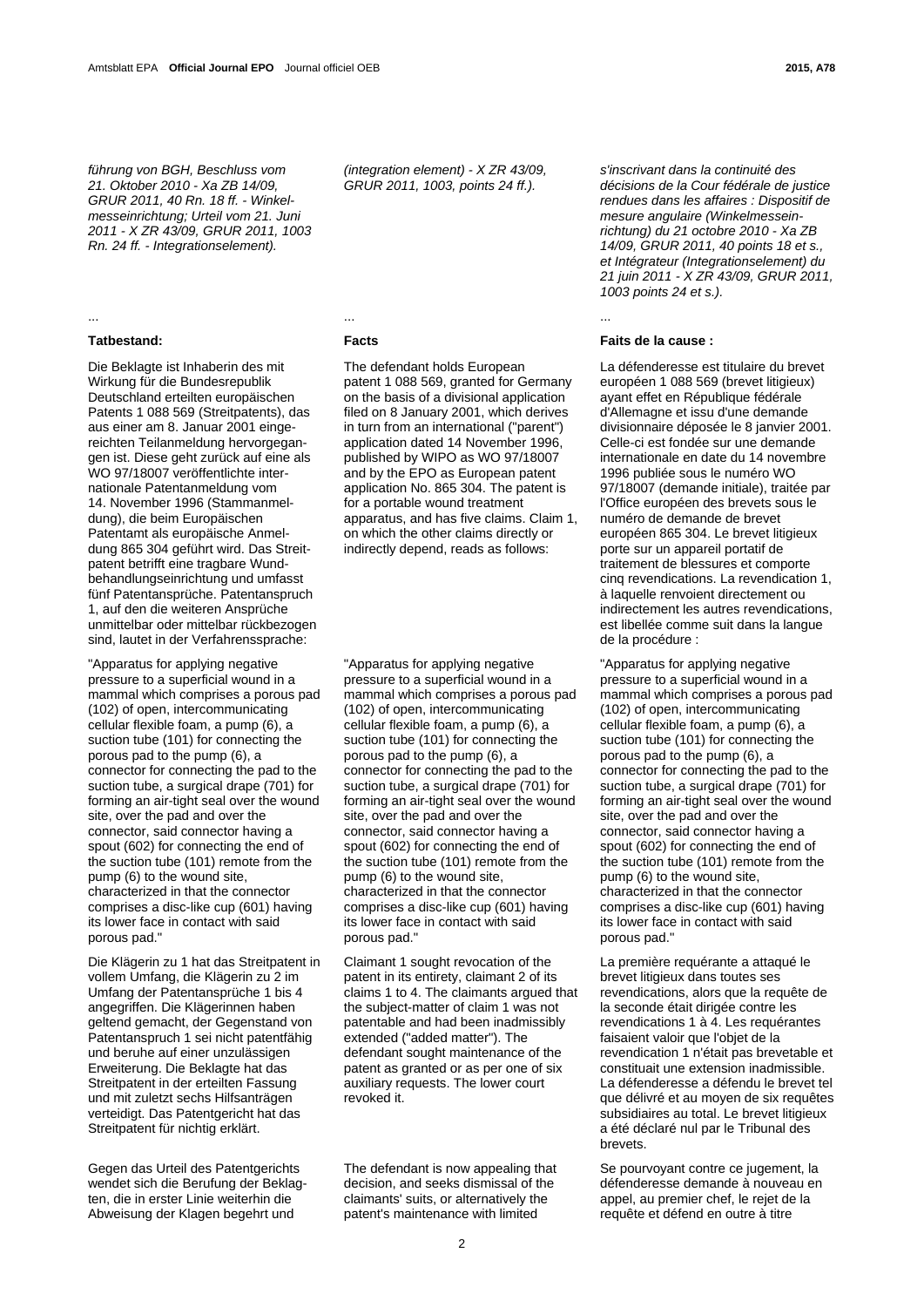hilfsweise das Streitpatent in beschränkten Anspruchsfassungen verteidigt. Die Klägerinnen treten dem Rechtsmittel entgegen.

I. Das Streitpatent betrifft eine tragbare Vorrichtung zur Wundbehandlung.

... ... ...

II. Das Patentgericht hat seine Entscheidung im Wesentlichen wie folgt begründet:

Das Streitpatent sei vollen Umfangs für nichtig zu erklären, weil sein Gegenstand in sämtlichen verteidigten Fassungen über den Inhalt der früheren Anmeldung in der ursprünglich eingereichten Fassung hinausgehe. Das Merkmal M1.7b, wonach die untere Fläche der vom Verbinder umfassten scheibenartigen Schale mit dem porösen Polster in Kontakt stehe, sei der Gesamtheit der ursprünglich eingereichten Unterlagen nicht als zur Erfindung gehörend zu entnehmen. ...

Die Einfügung des Merkmals M1.7b könne nicht als bloße Einschränkung des Gegenstands des Anspruchs 1 verstanden werden, sondern führe zu einer anderen Lehre (Aliud). Während der Fachmann den ursprünglich eingereichten Anmeldeunterlagen die Lehre entnehme, dass die scheibenförmige Schale so ausgebildet sei, dass sie mit dem Rand, jedenfalls aber nicht mit der unteren Fläche auf das poröse Polster aufgesetzt werde, setze das eingefügte Merkmal genau dies voraus. Da sämtliche Hilfsanträge dieses Merkmal aufwiesen, seien sie unzulässig. Ob der weitere Nichtigkeitsgrund fehlender Patentfähigkeit vorliege, könne damit dahinstehen.

Ill. Diese Beurteilung hält der Überprüfung im Berufungsrechtszug nicht in vollem Umfang stand.

1. Im Ergebnis zu Recht hat das Patentgericht angenommen, dass der Gegenstand der erteilten Fassung von Patentanspruch 1 über den Inhalt der Stammanmeldung in der ursprünglich eingereichten Fassung hinausgeht.

a) Nach Art. II § 6 Abs. 1 Satz 1 Nr. 3 lntPatÜbkG ist ein europäisches Patent mit Wirkung für das Hoheitsgebiet der Bundesrepublik Deutschland für nichtig zu erklären, wenn sein Gegenstand über den Inhalt der Anmeldung in der ursprünglich eingereichten Fassung hinausgeht. Der danach maßgebliche Inhalt der Anmeldung ist anhand der

claims. The claimants seek dismissal of the appeal.

## **Entscheidungsgründe: Reasons for the decision Motifs de la décision :**

 I. The patent is for a portable wound treatment apparatus.

 II. The main reasons for the lower court's decision were as follows:

 The patent was to be revoked in its entirety because all versions of its subject-matter extended beyond the content of the earlier application as originally filed. It was not derivable from the documents as originally filed that feature 1.7b, stating that the lower face of the disc-like cup comprised in the connector was in contact with the porous pad, was part of the invention. ...

Adding feature 1.7b did not merely limit the subject-matter of claim 1; it led to another teaching (*aliud*). The application as originally filed taught the skilled person that the disc-like cup was arranged in such a way that its edge was disposed onto the porous pad, but certainly not its lower face - which however was precisely what the added feature presupposed. All the auxiliary requests contained that feature, and were therefore not allowable. So there was no need to consider whether the further revocation ground of nonpatentability also applied.

 Ill. The Court cannot entirely endorse that assessment.

 1. The lower court rightly concluded that the subject-matter of claim 1 as granted extended beyond the content of the parent application as originally filed.

 (a) Under Article II.6(1), first sentence and point 3 LIPT, a European patent valid for Germany is to be revoked if its subject-matter extends beyond the content of the application as originally filed. That content is to be established on the basis of the originally filed documents as a whole. ...

subsidiaire le brevet sous une forme limitée. Les requérantes contestent les moyens invoqués à l'appui du pourvoi.

 I. Le brevet litigieux porte sur un appareil portatif pour le traitement de blessures.

 II. Le Tribunal des brevets a essentiellement motivé sa décision comme suit :

 Selon lui, le brevet litigieux doit être déclaré nul dans toutes ses revendications car son objet, dans les différentes versions défendues, s'étend au-delà du contenu de la demande antérieure telle que déposée initialement. Au regard de l'ensemble des pièces initialement produites, la caractéristique M1.7b, selon laquelle la face inférieure de la coupelle en forme de disque comprise dans le connecteur se trouve en contact avec la compresse poreuse, ne devait pas être considérée comme faisant partie de l'invention. ...

 L'ajout de la caractéristique M1.7b ne pourrait pas être considéré comme une simple limitation de l'objet de la revendication 1, mais donnerait lieu à un autre enseignement ("aliud"). En effet, alors que l'homme du métier tire des pièces de la demande telles que produites initialement l'enseignement selon lequel la coupelle en forme de disque est conçue de telle manière que son bord, mais non sa face inférieure, se place sur la compresse poreuse, c'est précisément l'exigence posée par la caractéristique ajoutée. Les différentes requêtes subsidiaires mentionnant cette caractéristique seraient donc irrecevables et il n'y aurait pas lieu d'examiner l'autre motif d'annulation, à savoir l'absence de brevetabilité.

 Ill. Cette conclusion ne se trouve que partiellement confirmée par l'examen en annel.

 1. Le Tribunal des brevets a conclu à juste titre que l'objet de la revendication 1 telle que délivrée s'étend au-delà du contenu de la demande initiale telle qu'elle a été initialement déposée.

 a) Conformément à l'article II § 6 (1), première phrase, n°3, de la loi sur les traités internationaux en matière de brevets, un brevet européen ayant effet pour le territoire de la République fédérale d'Allemagne est déclaré nul lorsque son objet s'étend au-delà du contenu de la demande telle qu'elle a été initialement déposée. Le contenu de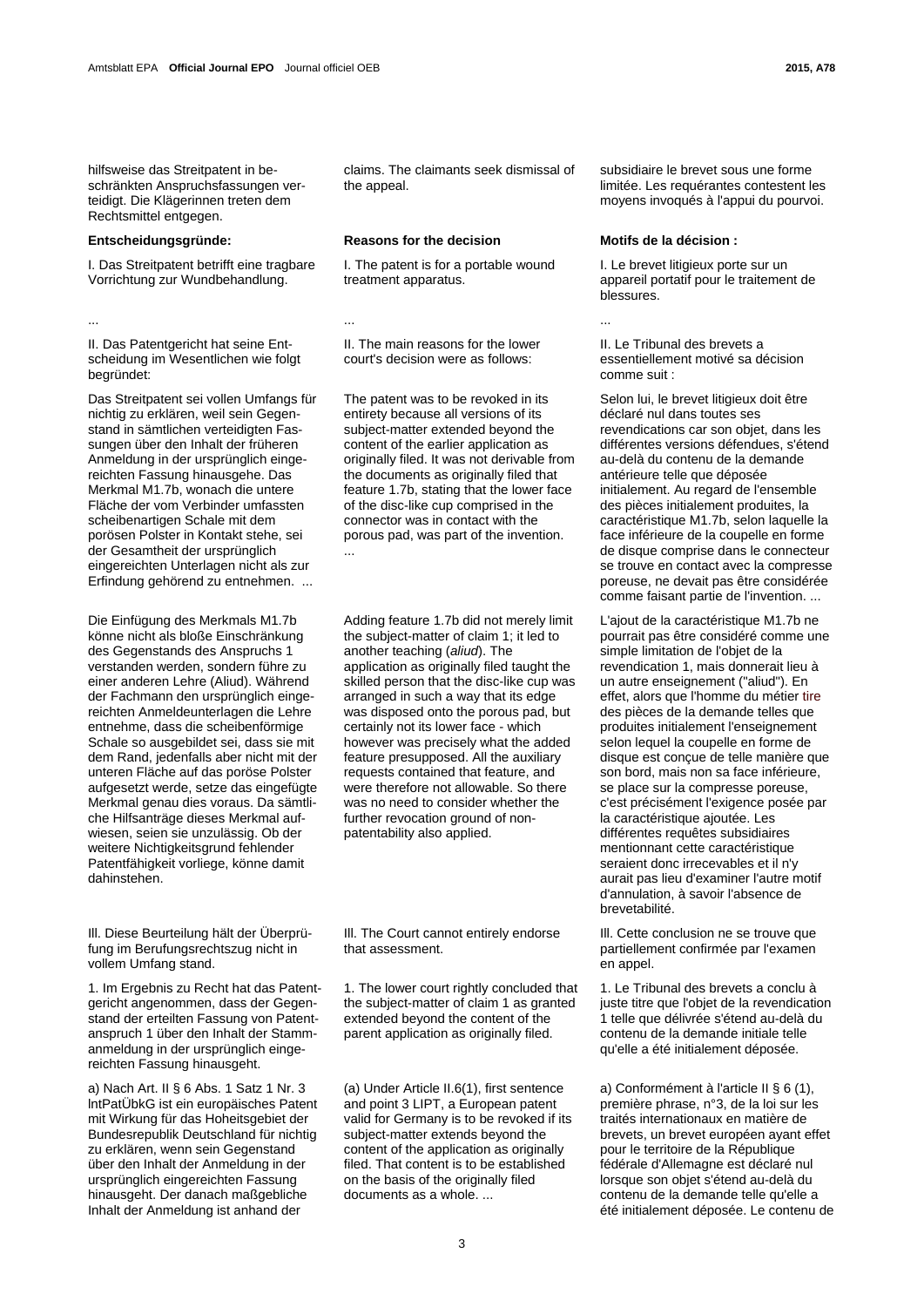Gesamtheit der ursprünglich eingereichten Unterlagen zu ermitteln. ...

b) Eine unzulässige Erweiterung ist hier darin zu sehen, dass die erfindungsgemäße Vorrichtung zum Ausüben eines Unterdrucks auf eine Oberflächenwunde nur durch ein poröses Polster, eine Pumpe, eine Saugleitung, einen Verbinder mit scheibenartiger Schale und Ausguss zur Verbindung des Polsters mit der Saugleitung sowie eine chirurgische Abdeckung gekennzeichnet ist. In dieser allgemeinen Form ist die Vorrichtung in den ursprünglichen Anmeldeunterlagen - das ist hier die Stammanmeldung - nicht als erfindungsgemäß offenbart.

aa) Die Beschreibung der Stammanmeldung geht wie diejenige des Streitpatents von der internationalen Patentanmeldung WO 96/05873 aus. Die dort beschriebene Vorrichtung sei wirksam zur Behandlung einer Vielzahl von Wunden unterschiedlicher Art und Größe. Jedoch könne die Behandlung eine längere Zeit in Anspruch nehmen, was nicht bei einem bettlägerigen, wohl aber bei einem nicht an das Bett gebundenen Patienten ein Problem darstelle. Als Aufgabe der Erfindung wird es bezeichnet, eine Vorrichtung bereitzustellen, die in der Anwendung komfortabler ist, insbesondere bei in gewissem Umfang mobilen Patienten, und weitere aus der Beschreibung ersichtliche Vorteile aufweist. Hierzu wird zunächst eine tragbare Vorrichtung zur Stimulierung der Wundheilung vorgeschlagen, ...

Die in der Stammanmeldung offenbarten Ausführungsformen der Erfindung werden damit zum einen durch die eine Tragbarkeit erlaubenden Mittel (Anspruch 1), zum anderen durch Mittel gekennzeichnet, die eine Druckerfassung ermöglichen (Ansprüche 3 und 5). Nur im Kontext der Druckerfassung und der hierzu neben der Saugleitung erforderlichen zweiten Leitung findet der Verbinder Erwähnung. Die Saugleitung und die Druckerfassungsleitung können in einer unterteilten Schlauchleitung (multi-partitioned tube) zusammengefasst werden (Stammanmeldung S. 5 unten), und der Ausguss des Verbinders kann diesen mehrlumigen Schlauch aufnehmen.

bb) Dem ist nicht unmittelbar und eindeutig zu entnehmen, dass als zum Patentschutz angemeldete Erfindung auch eine Vorrichtung zum Ausüben eines Unterdrucks auf eine Oberflä-

 (b) Characterising the apparatus for applying negative pressure to a superficial wound as comprising only a porous pad, a pump, a suction tube, a connector with a disc-shaped cup and a spout for connecting the pad with the suction tube, and a surgical drape constitutes an inadmissible extension (added matter). The apparatus according to the invention is not disclosed in this general form in the application documents as originally filed, i.e. the parent application in this case.

 (aa) The parent application's description - like the patent in suit's - is based on international patent application WO 96/05873, which describes an apparatus said to be effective for treating a wide variety of differing types and sizes of wounds. However, patients might be required to undergo treatment on the apparatus for some time. If they were confined to bed, this might not be a major problem, but if they were mobile it meant they would be confined for long periods while the treatment took place. An object of the invention was therefore to provide apparatus which could be used more conveniently, especially by patients who were reasonably mobile, and which had certain further advantages apparent from the description. In the first place, the invention provided a portable therapeutic apparatus for stimulating the healing of superficial wounds …

 The embodiments disclosed in the parent application are characterised firstly by portability (claim 1) and secondly by pressure-detecting means (claims 3 and 5). The connector is mentioned only in the context of pressure detection and of the second tube - additional to the suction tube required for that purpose. The suction tube and pressure-detection tube can be combined in a multi-partitioned tube (parent application, bottom of page 5), and the connector's spout is sized to accept this multi-lumen tube.

 (bb) From the above, it is not directly and unambiguously derivable that the claimed invention as described is also an apparatus for applying negative pressure to a superficial wound which

la demande déterminant à cet égard est établi au regard de l'ensemble des pièces déposées initialement. ...

 b) On est en présence, en l'espèce, d'une extension inadmissible de la demande, du fait que l'appareil visé par l'invention est uniquement caractérisé comme destiné à appliquer une pression négative sur une blessure superficielle au moyen d'une compresse poreuse, d'une pompe, d'un tuyau d'aspiration, d'un connecteur comprenant une coupelle en forme de disque et une goulotte pour relier la compresse au tuyau d'aspiration, ainsi que d'un champ chirurgical. Or, dans les pièces initialement déposées - à savoir celles de la demande initiale l'appareil n'est pas divulgué sous cette forme générale.

 aa) La description de la demande initiale est fondée, comme celle du brevet litigieux, sur la demande de brevet international portant le numéro WO 96/05873. L'appareil qui y est décrit serait efficace pour traiter un grand nombre de blessures de types et de tailles variés. Le traitement est cependant susceptible d'être long et, si cela ne pose pas de problème pour les patients alités, tel n'est pas le cas lorsque les patients ne doivent pas rester alités. L'objectif assigné à l'invention est donc de disposer d'un appareil offrant un plus grand confort d'utilisation, notamment aux patients jouissant d'une certaine mobilité, ainsi que d'autres avantages apparents. À cet égard, c'est avant tout un appareil portatif destiné à stimuler la cicatrisation des blessures qui est proposé

 Les modes de réalisation de l'invention divulgués dans la demande initiale sont ainsi caractérisés, d'une part, par le moyen permettant de porter l'appareil (revendication 1) et, d'autre part, par le moyen permettant de mesurer la pression appliquée (revendications 3 et 5). C'est uniquement dans le contexte de la mesure de la pression et du second tuyau nécessaire pour ce faire, à côté du tuyau d'aspiration, qu'est mentionné le connecteur. Le tuyau d'aspiration et le tuyau destiné à mesurer la pression peuvent être intégrés dans un tube à lumières multiples (multi-partitioned tube) (bas de la page 5 de la demande initiale) susceptible d'être relié à la goulotte du connecteur.

 bb) Il n'en ressort pas directement et clairement qu'au titre de l'invention pour laquelle la protection d'un brevet est demandée est aussi décrit un appareil destiné à appliquer une pression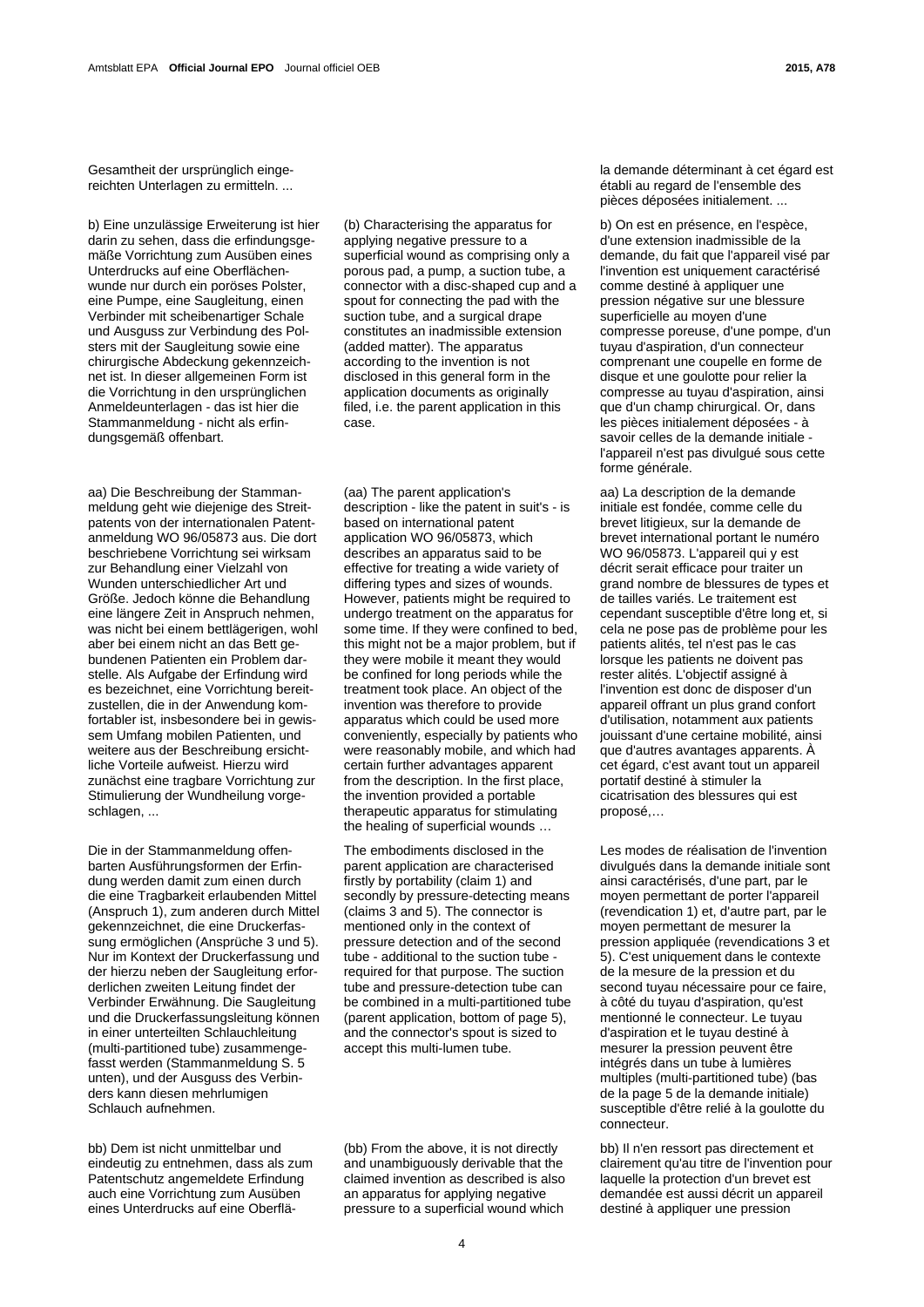chenwunde beschrieben wird, die weder Mittel aufweist, die ihre Tragbarkeit sicherstellen, noch Mittel, die es ermöglichen, den Druck an der Wundstelle zu erfassen, sondern lediglich aus einem porösen Polster, einer chirurgischen Abdeckung, einer Pumpe, einer Saugleitung und einem Polster und Saugleitung verbindenden Verbinder bestehen, der einen die Saugleitung aufnehmenden Ausguss und eine scheibenartige Schale umfasst.

c) Danach hat das Patentgericht im Ergebnis zutreffend angenommen, dass Patentanspruch 1 in der erteilten Fassung auf einer unzulässigen Erweiterung beruht und daher keinen Bestand haben kann. Eine andere Beurteilung ist auch nicht dadurch gerechtfertigt, dass das Streitpatent aus einer Teilanmeldung hervorgegangen ist. Die Anforderungen an die Ursprungsoffenbarung sind in einem solchen Fall nicht geringer.

2. Dagegen hält das angefochtene Urteil der Nachprüfung nicht stand, soweit das Patentgericht angenommen hat, der ehemalige Hilfsantrag 6 neu, den die Beklagte nunmehr als Hilfsantrag I stellt, beruhe auf einer unzulässigen Erweiterung.

Nach Hilfsantrag I wird Patentanspruch 1 um ein weiteres Merkmal ergänzt, wonach die Saugleitung (101) als innere Bohrung (606) in einer Multilumenleitung ausgebildet ist, die ferner Kanäle (607) umfasst, mittels deren ein Aufnehmer (108) den Druck an der Wundstelle misst (Merkmal 6).

Die beschränkte Verteidigung der Beklagten mit diesem Hilfsantrag ist entgegen der Auffassung des Patentgerichts - zulässig.

a) Das zusätzliche Merkmal 6 gewährleistet, dass der Gegenstand von Patentanspruch 1 nicht aus den dargelegten Gründen über den Inhalt der Stammanmeldung hinausgeht. Die Verallgemeinerung, die nach den Ausführungen oben (unter Ill 1) eine unzulässige Erweiterung begründete, ist dadurch rückgängig gemacht worden, dass der Aufnehmer 108 als Druckerfassungsmittel und die durch die Kanäle 607 einer Multilumenleitung ausgebildete zweite Leitung zur Verbindung zwischen Polster und Pumpe in den Patentanspruch aufgenommen worden sind und die Ausgestaltung des Verbinders in diesen Kontext gestellt worden ist, weil die vom Ausguss auf-

does not comprise means either ensuring portability or for detecting pressure at the wound site, but which rather consists solely of a porous pad, a surgical drape, a pump, a suction tube and a connector connecting pad and suction tube and comprising a discshaped cup and a spout sized to accept the suction tube.

 (c) The lower court therefore rightly concluded that claim 1 as granted involved added matter and could not stand. That the patent derives from a divisional application makes no difference; in such cases, the requirements to be met by the original disclosure are no less stringent.

 2. However, the lower court's finding that former auxiliary request 6 (new), now put forward by the defendant as auxiliary request I, involved added matter cannot be upheld.

Auxiliary request I adds to claim 1 the further feature that the suction tube (101) is in the form of an internal bore (606) in a multi-lumen tube which also comprises conduits (607) enabling a transducer (108) to measure the pressure at the wound site (feature 6).

 The lower court erred in holding that the defendant's defence as limited in this auxiliary request was not allowable.

 (a) Additional feature 6 ensures that the subject-matter of claim 1 does not extend, for the reasons given above, beyond the content of the parent application. The generalisation which, as argued in point Ill.1 above, led to added matter no longer applies now that the claim includes a transducer 108 (as pressure-detecting means) and a second tube (comprising the conduits 607 of a multi-lumen tube) connecting pad and pump, and the connector's configuration has been contextualised in that the suction tube accepted by the spout forms the internal bore 606 of the multi-lumen tube.

négative sur une blessure superficielle, qui ne présente aucun moyen d'assurer sa portabilité, ni de mesurer la pression au site de la plaie, mais consiste seulement dans une compresse poreuse, un champ chirurgical, une pompe, un tuyau d'aspiration et un connecteur, reliant la compresse au tuyau d'aspiration, qui comprend une goulotte recevant le tuyau d'aspiration, ainsi qu'une coupelle en forme de disque.

... ... ...

 c) Dès lors, c'est à juste titre que le Tribunal des brevets a conclu que la revendication 1 telle que délivrée est constitutive d'une extension inadmissible et ne peut donc être maintenue. Le fait que le brevet litigieux soit issu d'une demande divisionnaire n'est pas non plus de nature à justifier une conclusion différente, car les exigences en matière de divulgation initiale ne sont pas moindres dans ce cas.

 2. Cependant, le jugement ne résiste pas à l'examen en appel dans la mesure où le Tribunal des brevets a conclu que l'ancienne requête subsidiaire 6 nouvelle, que la défenderesse présente comme requête subsidiaire I, est constitutive d'une extension inadmissible.

Aux termes de la requête subsidiaire I, la revendication 1 est complétée par une nouvelle caractéristique selon laquelle le tuyau d'aspiration (101) s'intègre sous la forme d'un alésage interne (606) dans un tube à lumières multiples, lequel comprend d'autres canaux (607) au moyen desquels un capteur (108) mesure la pression au site de la blessure (caractéristique 6).

 Contrairement à ce qu'a estimé le Tribunal, la défense du brevet sous une forme limitée présentée par la défenderesse au moyen de cette requête subsidiaire est recevable.

 a) La caractéristique supplémentaire 6 garantit, pour les raisons indiquées, que l'objet de la revendication 1 ne s'étende pas au-delà du contenu de la demande initiale. En effet, il a été remédié à la généralisation, qui selon les explications figurant plus haut (sous III 1) justifiait de conclure à une extension inadmissible, en ce que : le capteur (108), en tant qu'instrument de mesure de la pression, et le deuxième tuyau reliant la compresse à la pompe et intégré dans les canaux (607) d'un tube à lumières multiples, ont été introduits dans la revendication ; en outre la structure du connecteur est expliquée dans ce contexte, car le tuyau d'aspiration reçu par la goulotte forme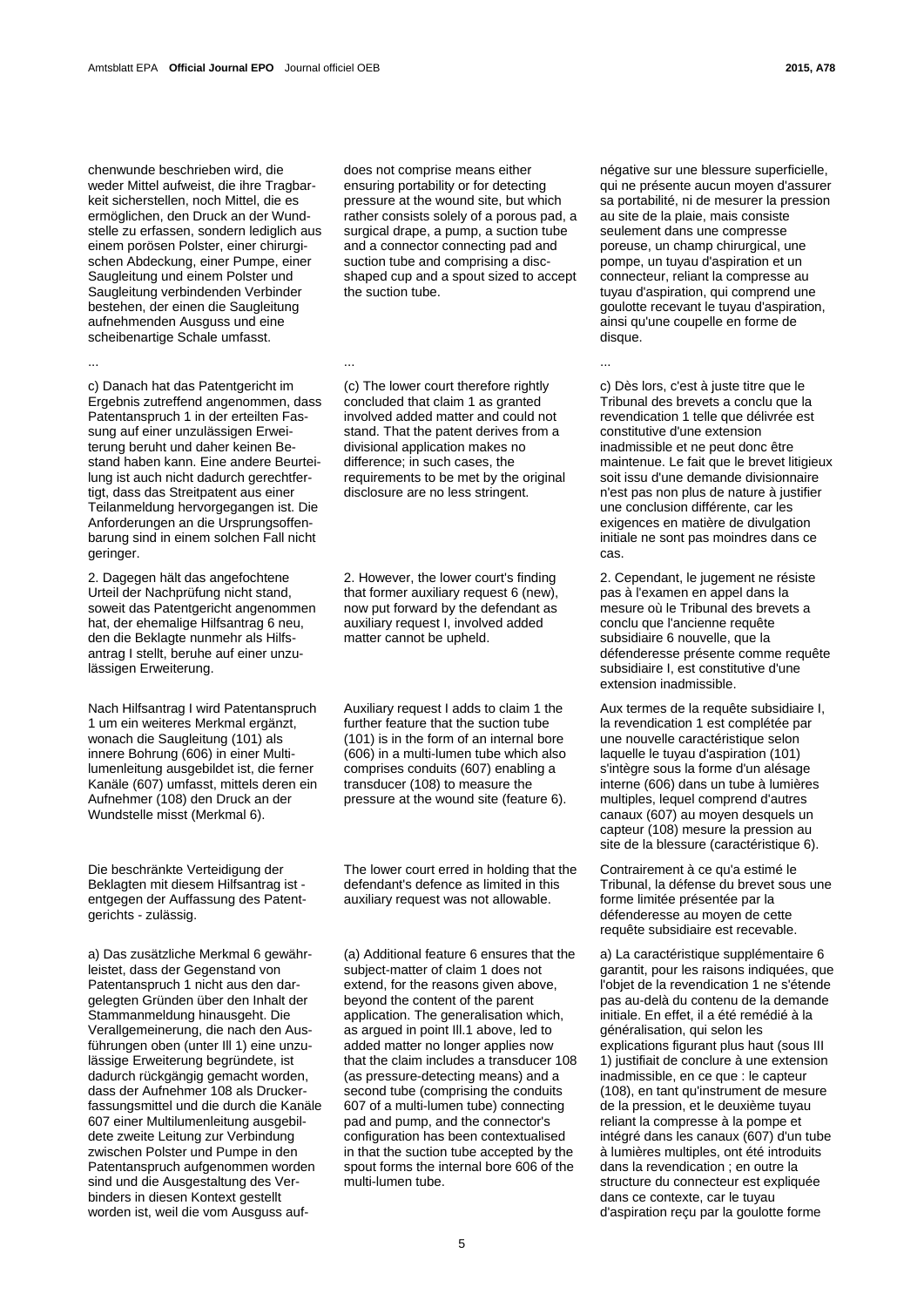genommene Saugleitung die innere Bohrung 606 der Multilumenleitung bildet.

b) Der Gegenstand von Patentanspruch 1 beruht zwar insoweit auf einer unzulässigen Erweiterung, als in Merkmal 4b über die scheibenartige Schale ausgesagt ist, dass sie mit ihrer unteren Fläche mit dem porösen Polster in Kontakt steht. Dies führt jedoch nicht zur Unzulässigkeit der beschränkten Verteidigung des Streitpatents nach Hilfsantrag I.

 (b) True, the statement in feature 4b that the disc-shaped cup's lower face is in contact with the porous pad adds matter to claim 1. But that does not render unallowable the defendant's limited defence as per auxiliary request I.

... ... ...

(1) Nach der Rechtsprechung des Bundesgerichtshofs zu deutschen Patenten und Gebrauchsmustern müssen solche Schutzrechte, wenn ihr Gegenstand über den Inhalt der Anmeldung in der ursprünglich eingereichten Fassung hinausgeht, nicht für nichtig erklärt oder gelöscht werden, sofern die Änderung in der Einfügung eines in den ursprünglich eingereichten Unterlagen nicht offenbarten Merkmals besteht, die zu einer bloßen Einschränkung des angemeldeten Gegenstands führt. Dagegen ist die Nichtigerklärung oder Löschung nicht zu vermeiden, wenn die Änderung dazu führt, dass der Gegenstand der Anmeldung gegenüber dem Inhalt der ursprünglich eingereichten Unterlagen zu einem Aliud abgewandelt wird (BGH, Beschluss vom 5. Oktober 2000 - X ZR 184/98, GRUR 2001, 140 - Zeittelegramm; Beschluss vom 21. Oktober 2010 - Xa ZB 14/09, GRUR 2011, 40 - Winkelmesseinrichtung; Urteil vom 21. Juni 2011 - X ZR 43/09, GRUR 2011, 1003 - lntegrationselement; Beschluss vom 6. August 2013 - X ZB 2/12, GRUR 2013, 1135 - Tintenstrahldrucker). Die Frage, ob diese Rechtsprechung auch auf europäische Patente Anwendung findet, hat der Bundesgerichtshof bislang offen gelassen (BGH, GRUR 2011, 40 Rn. 19 - Winkelmesseinrichtung). Sie ist entgegen der Auffassung des Bundespatentgerichts (Urteil vom 8. April 2014, Mitt. 2014, 436 - Fettabsaugevorrichtung) - zu bejahen.

(2) Der angeführten Rechtsprechung des Bundesgerichtshofs liegt die Überlegung zugrunde, dass die unzulässige Änderung des Gegenstands des Patents gegenüber dem Inhalt der ursprünglich eingereichten Unterlagen dessen Widerruf oder Nichtigerklärung nicht erfordert, wenn den berechtigten Interessen Dritter, insbesondere der Wettbewerber des Patentinhabers, und

 (1) It this Court's case law that German patents or utility models amended such that their subject-matter extends beyond the content of the application as filed need not be revoked if the amendment adds a feature which, although not disclosed in the original application, merely limits the scope of the claimed subject-matter. Revocation is on the other hand unavoidable if the amendment of the subject-matter in the application as filed leads to different subject-matter (*aliud*) (FCJ judgments of 5 October 2000 in *Zeittelegramm* (time string) - X ZR 184/98, GRUR 2001, 140; of 21 October 2010 in *Winkelmesseinrichtung* (anglemeasuring device) - Xa ZB 14/09, GRUR 2011, 40; of 21 June 2011 in *lntegrationselement* (integration element) - X ZR 43/09, GRUR 2011, 1003; of 6 August 2013 in *Tintenstrahldrucker* (ink-jet printer) - X ZB 2/12, GRUR 2013, 1135). Having so far left open whether its case law applies to European patents too (FCJ, *Winkelmesseinrichtung*, loc. cit., point 19), the Court now holds - contrary to a Federal Patent Court ruling (of 8 April 2014 in *Fettabsaugevorrichtung* (liposuction device), Mitt.  $2014$ ,  $436$ ) - that it does.

 (2) The thinking behind the Court's case law is that, where a patent's subjectmatter has been inadmissibly amended as compared with the disclosure in the application as filed, there is no need to revoke it if the legitimate interests of third parties, in particular the patentee's competitors, can be protected by less drastic means.

l'alésage interne (606) du tube à lumières multiples.

 b) Certes, l'objet de la revendication 1 constitue une extension inadmissible dans la mesure où il est dit dans la caractéristique 4b à propos de la coupelle en forme de disque que sa face inférieure se trouve en contact avec la compresse poreuse. Cela n'emporte cependant pas l'irrecevabilité de la défense du brevet litigieux sous une forme limitée conformément aux termes de la requête subsidiaire I.

 (1) Selon la jurisprudence de la Cour fédérale de justice en matière de brevets et de modèles d'utilité allemands, ces titres de protection ne doivent pas nécessairement être déclarés nuls ou supprimés lorsque leur objet s'étend au-delà du contenu de la demande telle qu'elle a été initialement déposée, si la modification consiste dans l'ajout d'une caractéristique non divulguée dans les pièces produites initialement qui conduit à une simple restriction de l'objet figurant dans la demande. L'annulation ou la suppression du brevet ne peut, en revanche, être évitée lorsque la modification étend l'objet de la demande au-delà du contenu de la demande initiale au point de donner lieu à un objet différent (décisions de la Cour fédérale de justice : *Télégramme horaire* (Zeittelegramm) du 5 octobre 2000 - X ZR 184/98, GRUR 2001, 140 ; *Dispositif de mesure angulaire* du 21 octobre 2010 - Xa ZB 14/09, GRUR 2011, 40 ; *Intégrateur* du 21 juin 2011 - X ZR 43/09, GRUR 2011, 1003 ; et *Imprimante à jet d'encre* (Tintenstrahldrucker) du 6 août 2013 - X ZB 2/12, GRUR 2013, 1135). La Cour fédérale de justice n'a pas tranché jusqu'ici la question de savoir si cette jurisprudence s'applique aussi aux brevets européens (*Dispositif de mesure angulaire,* GRUR 2011, 40 point 19). Il convient d'y répondre par l'affirmative - contrairement à ce qu'estime le Tribunal des brevets (dans son jugement Fettabsaugevorrichtung du 8 avril 2014, Mitt. 2014, 436).

 (2) La jurisprudence de la Cour fédérale de justice citée repose sur l'idée que la modification de l'objet d'un brevet irrecevable au regard du contenu des pièces initialement déposées n'emporte pas nécessairement la révocation ou l'annulation dudit brevet, si les intérêts légitimes des tiers, notamment des concurrents du titulaire du brevet, et du public peuvent être préservés par la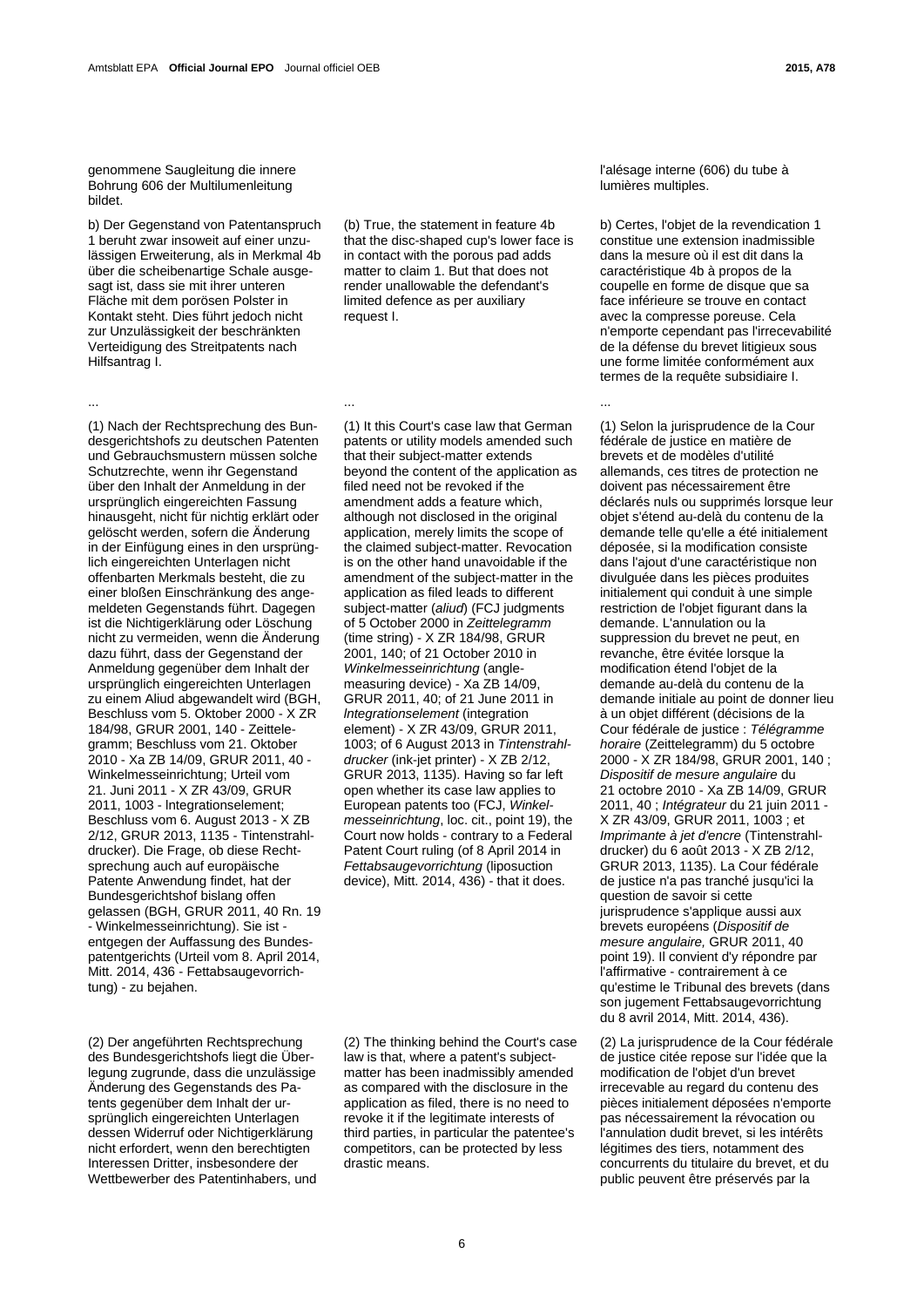der Öffentlichkeit durch weniger schwerwiegende Maßnahmen Rechnung getragen werden kann.

Danach ist der Widerruf oder die Nichtigerklärung des Patents nicht geboten, wenn der Gegenstand des Patents gegenüber dem Inhalt der ursprünglich eingereichten Anmeldeunterlagen in unzulässiger Weise verallgemeinert worden ist. In diesem Fall kann die unzulässige Erweiterung dadurch behoben werden, dass die unzulässige Verallgemeinerung aus dem Patentanspruch gestrichen wird (BGH, GRUR 2011, 40 Rn. 14 - Winkelmesseinrichtung; BGH, GRUR 2011, 1003 Rn. 19 lntegrationselement; ebenso EPA, Entscheidung der Großen Beschwerdekammer vom 2. Februar 1994 - G 1/93, GRUR Int. 1994, 842 Rn. 11 - beschränkendes Merkmal/Advanced Semiconductor Products).

Der Widerruf oder die Nichtigerklärung des Patents ist andererseits unumgänglich, wenn die Hinzufügung eines in den ursprünglich eingereichten Unterlagen nicht offenbarten Merkmals dazu führt, dass der Patentanspruch des erteilten Patents eine andere Erfindung zum Gegenstand hat als die ursprüngliche Anmeldung, wenn das Patent also etwas schützt, das gegenüber dem der Fachwelt durch die ursprünglichen Unterlagen Offenbarten ein "Aliud" darstellt (BGH, GRUR 2001, 140, 141 - Zeittelegramm; BGH, GRUR 2011, 40 Rn. 21 - Winkelmesseinrichtung; BGH, GRUR 2011, 1003 Rn. 27 - Integrationselement; BGH, GRUR 2013, 1135 Rn. 16 - Tintenstrahldrucker). Die Aufrechterhaltung eines solchermaßen geänderten Anspruchs gefährdet die Rechtssicherheit für Dritte, die darauf vertrauen dürfen, dass aus der Patentanmeldung kein Patent hervorgeht, das einen weiteren oder anderen Gegenstand hat als denjenigen, der in der Anmeldung offenbart worden ist. Die Aufrechterhaltung eines mit dem Einspruch oder der Nichtigkeitsklage angegriffenen Patents mit der Maßgabe, dass das in Rede stehende Merkmal im Patentanspruch verbleibt, der Patentinhaber daraus aber keine Rechte herleiten kann, scheidet in einem solchen Fall aus, weil sie dazu führen würde, dass das Patent in der Fassung nach dem Einspruchs- oder Nichtigkeitsverfahren einen anderen Gegenstand hätte als ursprungsoffenbart (BGH, GRUR 2011, 40 Rn. 23 - Winkelmesseinrichtung).

Der Widerruf oder die Nichtigerklärung eines Patents ist dagegen nicht erforderlich, wenn die Einfügung eines Merkmals, das in den ursprünglich eingereichten Unterlagen nicht als zur Erfindung gehörend offenbart ist, zu einer bloßen Einschränkung des ange-

 It is thus unnecessary to revoke a patent if the subject-matter disclosed in the original application documents has been inadmissibly generalised, as the added matter can be removed by deleting the inadmissible generalisation from the claim (FCJ, *Winkelmesseinrichtung*, loc. cit., point 14; *lntegrationselement*, loc. cit., point 19; see also EPO Enlarged Board of Appeal decision G 1/93 of 2 February 1994 in *Limiting feature/Advanced Semiconductor Products*, GRUR Int. 1994, 842, point 11).

 In contrast, there is no choice but to revoke a patent if, as a result of adding a feature not disclosed in the application as filed, the claim as granted is for an invention other than that in the application as filed, i.e. the patent protects something different from the subject-matter originally disclosed to the skilled person (FCJ, *Zeittelegramm*, loc. cit., 140, 141; *Winkelmesseinrichtung*, loc. cit., point 21; *Integrationselement*, loc. cit., point 27; *Tintenstrahldrucker*, loc. cit., point 16). Maintaining it in such circumstances would create legal uncertainty for third parties, who can legitimately expect that a patent will not be granted for subjectmatter which is broader than or different from that disclosed in the application. Maintaining a patent contested in opposition or revocation proceedings, on condition that, although the added feature stays in the claim, the patentee cannot derive any rights from it, is not an option in such cases, because the patent as worded after such proceedings would then contain subject-matter different from that originally disclosed (FCJ, *Winkelmesseinrichtung*, loc. cit., point 23).

 The patent need not be revoked, however, if an added feature not disclosed as part of the invention in the application as filed merely limits the claimed subject-matter. Then, even if the limiting feature is maintained in the claim, the public's legitimate interests

mise en œuvre de mesures moins radicales.

 Dès lors, la révocation ou l'annulation du brevet ne s'impose pas lorsque son objet a été généralisé de façon injustifiée par rapport au contenu des pièces de la demande initialement produites. Dans ce cas, il est possible de remédier à l'extension inadmissible en supprimant de la revendication la généralisation injustifiée (décisions de la Cour fédérale de justice *Dispositif de mesure angulaire,* GRUR 2011, 40 point 14 et *Intégrateur*, GRUR 2011, 1003 point 19 ; cf. également la décision de la Grande Chambre de recours en date du 2 février 1994, G 1/93, GRUR Int. 1994, 842 point 11, Caractéristique restrictive/Advanced Semiconductor Products).

 La révocation ou l'annulation du brevet est, en revanche, inévitable lorsque l'ajout d'une caractéristique non divulguée dans les pièces produites initialement conduit à ce que la revendication du brevet délivré ait pour objet une autre invention que celle figurant dans la demande initiale, autrement dit, lorsque le brevet protège quelque-chose qui constitue un "aliud" au regard des divulgations faites à l'homme du métier au moyen des pièces initiales (décisions de la Cour fédérale de justice : *Télégramme horaire*, GRUR 2001, 140; *Dispositif de mesure angulaire,* GRUR 2011, 40 point 21; *Intégrateur*, GRUR 2011, 1003 point 27; *Imprimante à jet d'encre*, GRUR 2013, 1135 point 16). Le maintien d'une revendication à ce point modifiée menace la sécurité juridique des tiers, qui doivent pouvoir se fier au fait que la demande ne donne pas lieu à un brevet ayant un objet supplémentaire ou différent de celui qu'elle a divulgué. Le maintien d'un brevet attaqué dans le cadre d'une procédure d'opposition ou d'annulation, sous réserve que la caractéristique en cause reste dans la revendication mais que le titulaire du brevet ne puisse en tirer aucun droit, est exclu dans ce cas, car il conduirait à ce que le brevet dans sa version postérieure à la procédure d'opposition ou d'annulation ait un objet différent de celui qui a été initialement divulgué (décision de la Cour fédérale de justice, *Dispositif de mesure angulaire,* GRUR 2011, 40 point 23).

 La révocation ou l'annulation d'un brevet ne s'impose pas cependant, lorsque l'ajout d'une caractéristique non divulguée dans les pièces produites initialement comme faisant partie de l'invention, conduit à une simple limitation de l'objet revendiqué. Dans un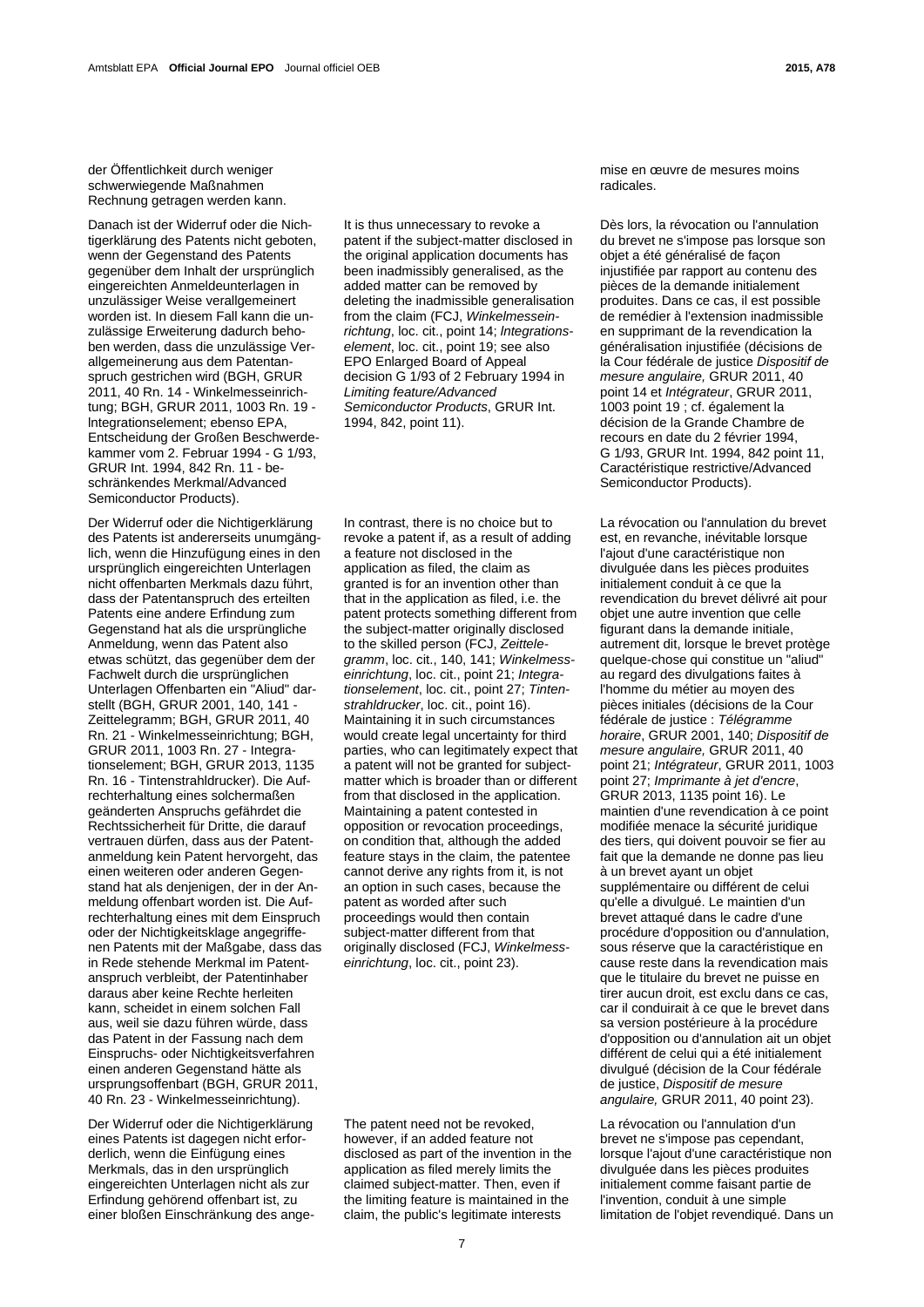meldeten Gegenstands führt. In einem solchen Fall wird den berechtigten Interessen der Öffentlichkeit dadurch Rechnung getragen, dass das einschränkende Merkmal im Patentanspruch verbleibt und zugleich dafür gesorgt wird, dass im Übrigen aus der Änderung Rechte nicht hergeleitet werden können, insbesondere das nicht offenbarte Merkmal bei der Prüfung der Patentfähigkeit insoweit außer Betracht zu lassen ist, als es nicht zur Stützung der Patentfähigkeit herangezogen werden darf (BGH, GRUR 2001, 140, 142 f. - Zeittelegramm; BGH, GRUR 2011, 40 Rn. 16 - Winkelmesseinrichtung; BGH, GRUR 2011, 1003 Rn. 24 - Integrationselement; BGH, GRUR 2013, 1135 Rn. 16 - Tintenstrahldrucker).

(3) Diese Rechtsprechung des Bundesgerichtshofs steht nicht in Widerspruch zu den Regelungen des Europäischen Patentübereinkommens.

Nach der Rechtsprechung der Beschwerdekammern des Europäischen Patentamts führt die Aufnahme eines einschränkenden, in den ursprünglichen Anmeldeunterlagen nicht als zur Erfindung gehörend offenbarten Merkmals in den Patentanspruch regelmäßig zum Widerruf des Patents nach Art. 123 Abs. 2, 100 Buchstabe c EPÜ. Falle ein solches Merkmal unter Art. 123 Abs. 2 EPÜ, könne es weder im Patent beibehalten noch ohne Verstoß gegen Art. 123 Abs. 3 EPÜ aus den Ansprüchen gestrichen werden. Das Patent könne nur dann - ausnahmsweise aufrechterhalten werden, wenn die Anmeldung in der ursprünglich eingereichten Fassung eine Grundlage dafür biete, dass die einschränkenden Merkmale ohne Verstoß gegen Art. 123 Abs. 3 EPÜ durch andere ersetzt werden könnten (Entscheidung der Großen Beschwerdekammer vom 2. Februar 1994 - G 1/93, GRUR Int. 1994, 842 Rn. 12 f. - beschränkendes Merkmal/Advanced Semiconductor Products).

Bundespatentgericht und Bundesgerichtshof wenden bei der Entscheidung über die Nichtigerklärung eines europäischen Patents, das mit Wirkung für die Bundesrepublik Deutschland erteilt worden ist, nicht Art. 123 Abs. 2 und 3 EPÜ an, sondern entscheiden auf der Grundlage von Art. II § 6 lntPatÜbkG. Mit der Schaffung dieser Norm hat der nationale Gesetzgeber von der Möglichkeit Gebrauch gemacht, die Gründe für die Nichtigerklärung eines europäischen Patents für das Hoheitsgebiet der Bundesrepublik Deutschland nach Maßgabe von Art. 138 EPÜ aufzuführen. Nach Art. 138 EPÜ kann ein europäisches Patent - vorbehaltlich des

can be protected by ensuring that otherwise no rights can be derived from the amendment and, in particular, that when assessing patentability the undisclosed feature is ignored because it cannot support it (FCJ, *Zeittelegramm*, loc. cit., 140, 142 ff.; *Winkelmesseinrichtung*, loc. cit., point 16; *Integrationselement*, loc. cit., point 24; *Tintenstrahldrucker*, loc. cit., point 16).

 (3) The Court's case law is not incompatible with the EPC.

According to the case law of the EPO boards of appeal, if a limiting feature not disclosed in the application as part of the invention is added to a claim, the patent will as a rule be revoked under Articles 123(2) and 100(c) EPC. Where the feature falls under Article 123(2) EPC, it cannot be maintained in the patent or deleted from the claim without infringing Article 123(3) EPC. The patent can - exceptionally - be maintained only if there is a basis in the application as filed for replacing limiting features with others without infringing Article 123(3) EPC (G 1/93, loc. cit., points 12 ff.).

 In deciding whether to revoke a European patent valid in Germany, both the Federal Patent Court and this Court apply Article II.6 LIPT rather than Article 123(2) and (3) EPC. The German legislature's adoption of Article II.6 LIPT transposed the Article 138 EPC grounds for revoking European patents as the basis for their revocation with effect for Germany. Article 138 EPC provides that - subject to Article 139 EPC - a European patent may be revoked only on the grounds exhaustively listed there. It thus precludes national courts from deciding to revoke a patent in the absence of any of those grounds but, on the other

tel cas, les intérêts légitimes du public sont pris en considération dans la mesure où la caractéristique restrictive demeure dans la revendication et qu'il est veillé parallèlement à ce que l'on ne puisse pas, par ailleurs, tirer des droits de la modification, notamment à ce que la caractéristique non divulguée ne soit pas prise en considération pour l'examen de la brevetabilité car elle ne saurait être invoquée à l'appui de celleci (décisions de la Cour fédérale de justice, *Télégramme horaire*, GRUR 2001, 140, 142 et s., *Dispositif de mesure angulaire*, GRUR 2011, 40 point 16, *Intégrateur*, GRUR 2011, 1003, point 24 et *Imprimante à jet d'encre*, GRUR 2013, 1135 point 16).

 (3) Cette jurisprudence de la Cour fédérale de justice n'entre pas en contradiction avec les dispositions de la Convention sur le brevet européen.

 Selon la jurisprudence des chambres de recours de l'Office européen des brevets, l'ajout dans la revendication d'une caractéristique restrictive non divulguée comme faisant partie de l'invention dans les pièces de la demande produites initialement conduit en principe à la révocation du brevet, conformément aux articles 123(2) et 100 c) CBE. Si une telle caractéristique tombe sous le coup de l'article 123(2) CBE, elle ne peut être ni conservée dans le brevet, ni supprimée des revendications sans contrevenir à l'article 123(3) CBE. Le brevet ne pourrait donc être maintenu - à titre exceptionnel - que si l'on pouvait se fonder sur la demande telle que déposée, pour remplacer les caractéristiques restrictives par d'autres, sans contrevenir à l'article 123(3) CBE (décision de la Grande Chambre de recours du 2 février 1994, G 1/93, GRUR Int. 1994, 842 points 12 et s., Caractéristique restrictive/Advanced Semiconductor Products).

 Le Tribunal fédéral des brevets et la Cour fédérale de justice n'appliquent pas l'article 123(2) et (3) CBE aux décisions concernant la déclaration de nullité d'un brevet européen ayant effet pour la République fédérale d'Allemagne, mais statuent sur le fondement de l'article II § 6 de la loi sur les traités internationaux en matière de brevets. En adoptant cette norme, le législateur national a utilisé la possibilité d'interpréter les motifs d'annulation d'un brevet européen ayant effet pour le territoire de la République fédérale d'Allemagne d'une manière conforme à l'article 138 CBE. Aux termes de cette disposition, et sous réserve de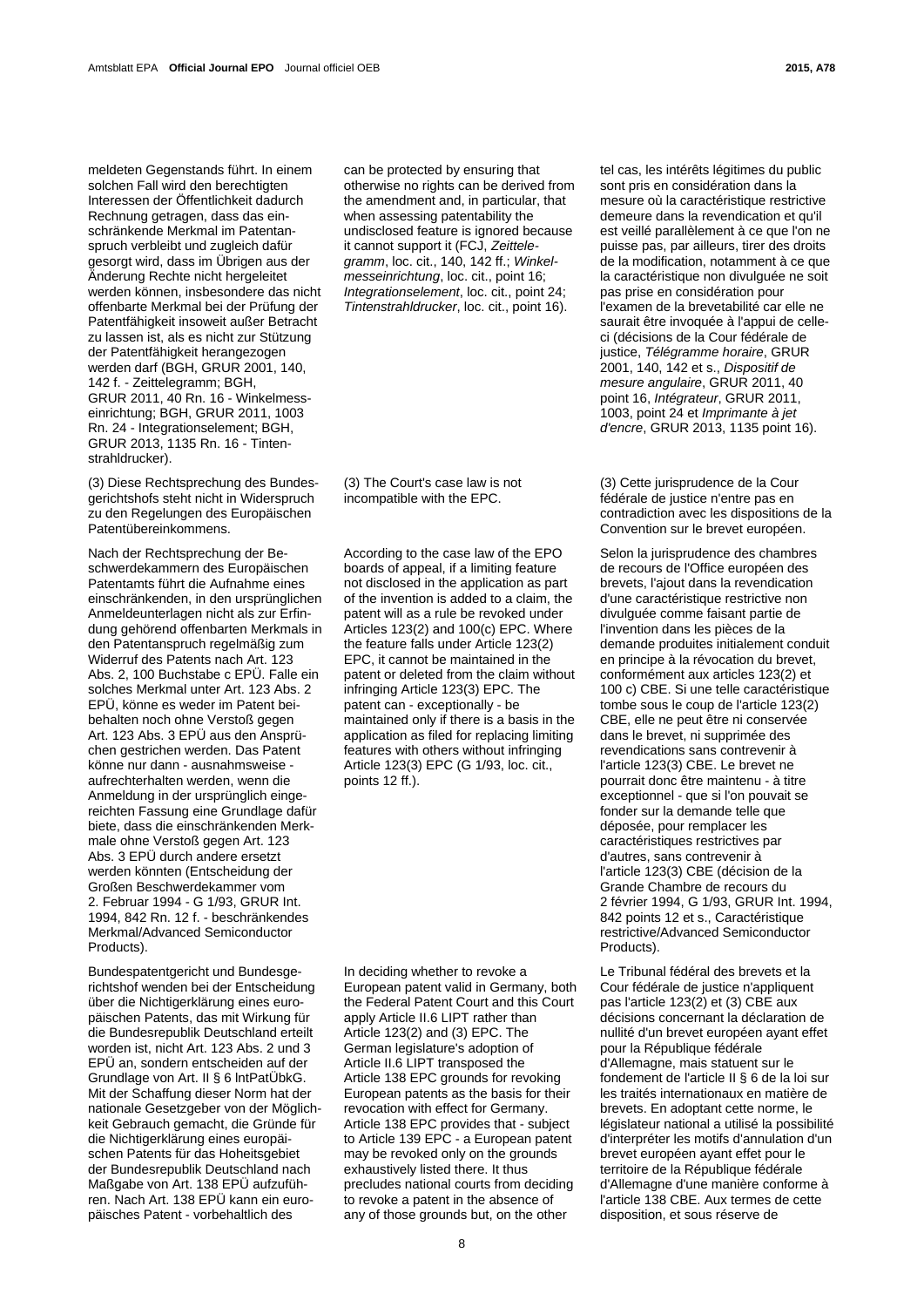Art. 139 EPÜ - nur aus den dort abschließend aufgeführten Gründen für nichtig erklärt werden. Die Norm steht damit zwar einer Entscheidung des nationalen Gerichts entgegen, durch die ein europäisches Patent auch dann für nichtig erklärt wird, wenn keiner der in Art. 138 EPÜ aufgeführten Gründe vorliegt. Sie eröffnet aber die Möglichkeit, dass das nationale Gericht auch bei Vorliegen eines solchen Grundes von der Nichtigerklärung des Patents absieht, ohne sich damit in Widerspruch zu Art. 123 EPÜ zu setzen, wie er von der Großen Beschwerdekammer verstanden wird.

(4) Ein solches Absehen von der Nichtigerklärung ist auch bei einem europäischen Patent angezeigt, wenn die Einfügung eines in den ursprünglich eingereichten Unterlagen nicht oder nicht als zur Erfindung gehörend offenbarten Merkmals zu einer bloßen Einschränkung des angemeldeten Gegenstands führt.

Die Große Beschwerdekammer hat eingeräumt, dass die von ihr vertretene Auffassung zu harten Folgen für den Patentinhaber führt (EPA, GRUR Int. 1994, 842 Rn. 13 - beschränkendes Merkmal/Advanced Semiconductor Products), weil er Gefahr läuft, nach einer Änderung seiner Anmeldung selbst dann in einer "unentrinnbaren Falle" zu sitzen und alles zu verlieren, wenn die Änderung den Schutzbereich des Patents einschränkt. Die oben wiedergegebene Rechtsprechung des Bundesgerichtshofs ermöglicht es demgegenüber, auf eine vollständige Nichtigerklärung des Patents zu verzichten, ohne dass Abstriche an der Wahrung der berechtigten Interessen Dritter und der Öffentlichkeit gemacht werden müssen. Sie trägt damit zugleich dem verfassungsrechtlichen Schutz des Eigentums (Art. 14 GG) Rechnung, der auch das Recht am Patent umfasst und den Patentinhaber vor hoheitlichen Eingriffen schützt, soweit diese nicht erforderlich sind. Das rechtfertigt es, diese Rechtsprechung auch auf europäische Patente anzuwenden.

(5) Soweit Patentanspruch 1 das Merkmal enthält, dass die untere Fläche der scheibenartigen Schale mit dem porösen Polster in Kontakt steht, liegt darin eine bloße Konkretisierung einer Anweisung zum technischen Handeln, die in den ursprünglich eingereichten Unterlagen als zur Erfindung gehörend offenbart ist.

a) Ob es sich bei der Einfügung eines in den ursprünglichen Unterlagen nicht offenbarten Merkmals um eine bloße Einschränkung des angemeldeten

hand, enables them to dispense with revocation even when such a ground applies, without thereby contravening Article 123 EPC as interpreted by the Enlarged Board of Appeal.

 (4) European patents too are not to be revoked if adding a feature not disclosed in the application as filed, or at least not disclosed as part of the invention, merely limits the subjectmatter claimed.

 The Enlarged Board conceded that its approach could operate rather harshly against applicants (G 1/93, loc. cit., point 13), because they risked being caught in an "inescapable trap" and losing everything by amending their application, even if the amendment limited the scope of protection. This Court's above-cited case law, by contrast, makes it possible to avoid revoking the whole patent - in keeping with the constitutionally guaranteed protection of property (Article 14 Basic Law), which includes the right to a patent and protects its owner from unnecessary state interference - without compromising the legitimate interests of third parties or the public. That justifies applying this case law to European patents too.

 (5) The feature in claim 1 that the lower face of the disc-like cup is in contact with the porous pad merely renders more specific the technical teaching disclosed as part of the invention in the application as filed.

 (a) Whether adding a feature not disclosed in the original application merely limits the claimed subject-matter or leads to an *aliud* depends on

l'article 139 CBE, un brevet européen ne peut être déclaré nul que pour les motifs qu'elle énumère limitativement. Certes, la norme nationale s'oppose donc à ce que le juge national déclare la nullité d'un brevet européen si aucun des motifs énumérés à l'article 138 CBE n'est présent. Cependant, elle lui offre aussi la possibilité de s'abstenir, en présence d'un tel motif, de déclarer la nullité du brevet, sans pour autant méconnaître l'article 123 CBE au sens que lui donne la Grande Chambre de recours.

 (4) Il convient également de s'abstenir de prononcer l'annulation d'un brevet européen lorsque l'ajout d'une caractéristique non divulguée ou non divulguée comme faisant partie de l'invention dans les pièces produites initialement conduit à une simple limitation de l'objet revendiqué.

 La Grande Chambre de recours a admis que la position qu'elle défend est susceptible d'entraîner des conséquences sévères pour le titulaire du brevet (OEB, Caractéristique restrictive/Advanced Semiconductor Products, GRUR Int. 1994, 842 point 13), lequel risque d'être pris dans une "embûche inextricable" et de tout perdre en modifiant sa demande, même si la modification limite la portée de la protection du brevet. En revanche, les décisions susmentionnées de la Cour fédérale de justice permettent d'éviter de déclarer le brevet nul dans toutes ses revendications sans que les intérêts légitimes des tiers et du public aient à en souffrir. Ainsi, elles tiennent aussi compte de la protection garantie à la propriété par la Constitution (article 14 de la Loi fondamentale), qui vise également le droit au brevet et protège le titulaire d'un brevet contre les interventions de la puissance publique, dans la mesure où celles-ci ne sont pas requises. Ces considérations justifient que cette jurisprudence s'applique aussi aux brevets européens.

 (5) Le fait que la revendication 1 mentionne la caractéristique selon laquelle la face inférieure de la coupelle en forme de disque se trouve en contact avec la compresse poreuse, n'est qu'une simple concrétisation d'instructions techniques, divulguée comme faisant partie de l'invention dans les pièces produites initialement.

 a) La question de savoir si l'ajout d'une caractéristique non divulguée dans les pièces initiales constitue une simple limitation de l'objet revendiqué ou un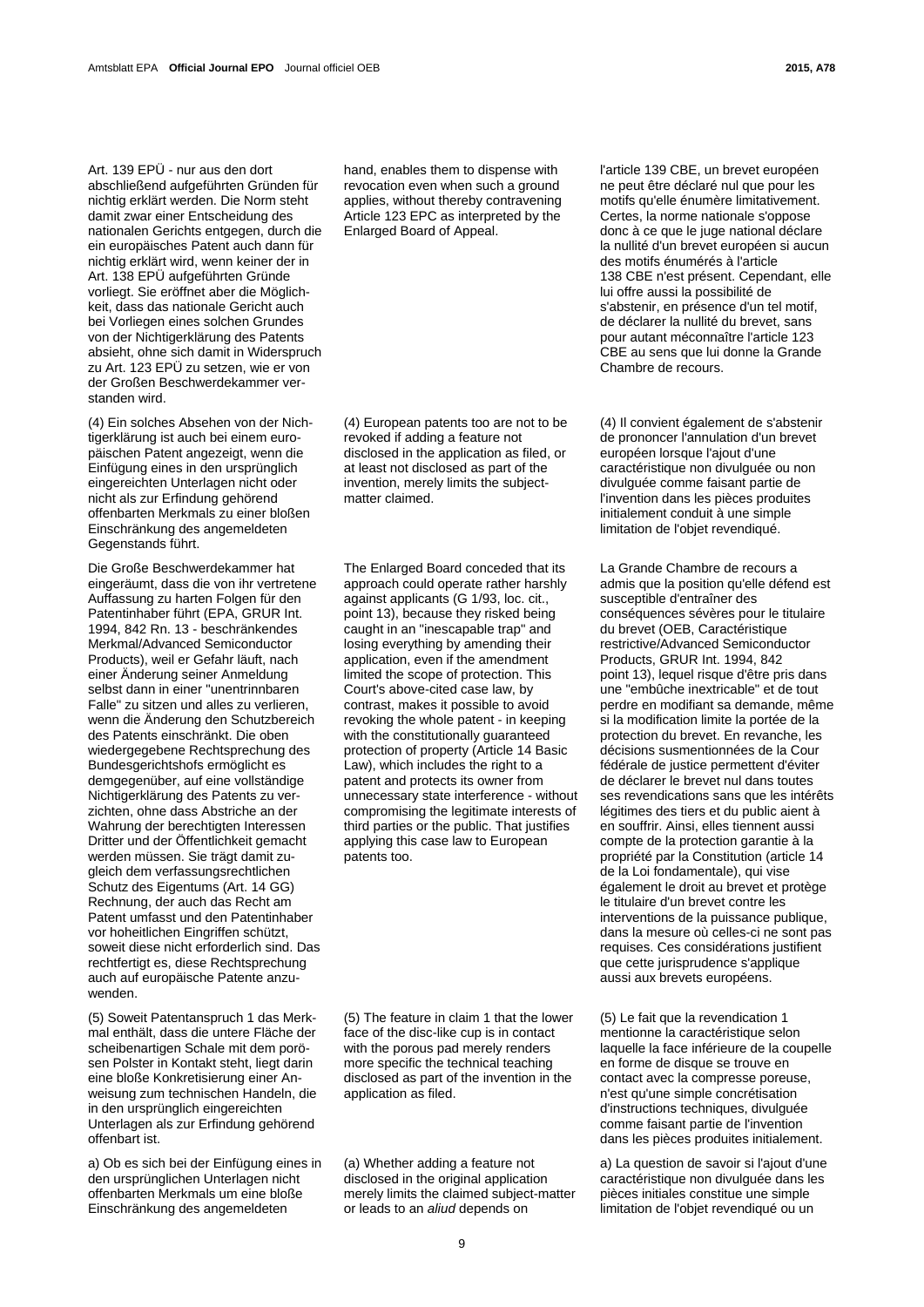Gegenstands handelt oder um ein Aliud, bestimmt sich danach, ob damit lediglich eine Anweisung zum technischen Handeln konkretisiert wird, die in diesen Unterlagen als zur Erfindung gehörend offenbart ist, oder ob damit ein technischer Aspekt angesprochen wird, der daraus weder in seiner konkreten Ausgestaltung noch auch nur in abstrakter Form als zur Erfindung gehörend zu entnehmen ist (BGH, GRUR 2011, 40 Rn. 22 - Winkelmesseinrichtung; BGH, GRUR 2011, 1003 Rn. 29 - lntegrationselement; BGH, GRUR 2013, 1135 Rn. 26 f. - Tintenstrahldrucker).

b) Danach ist Merkmal 4b - entgegen der Auffassung des Patentgerichts nicht als Aliud einzuordnen. Soweit dieses Merkmal vorsieht, dass die scheibenartige Schale mit ihrer unteren Fläche mit dem porösen Polster in Kontakt steht, wird damit kein neuer technischer Aspekt eingeführt. Vielmehr handelt es sich um eine bloße Beschränkung im vorstehend ausgeführten Sinn, durch die dem Fachmann vermittelt wird, die scheibenartige Schale so flach auszugestalten, dass ein im Wesentlichen flächiger Kontakt zwischen ihrer unteren Fläche und dem porösen Polster hergestellt wird, wenn die Scheibe auf das Polster gedrückt und mittels der chirurgischen Abdeckung gesichert wird.

3. Die Beurteilung des Patentgerichts, wonach Patentanspruch 1 nicht zulässigerweise in der Fassung des Hilfsantrags I (früherer Hilfsantrag 6 neu) verteidigt werden kann, hält mithin der Prüfung im Berufungsverfahren nicht stand.

whether it simply renders more specific the technical teaching disclosed as part of the invention in that application or whether it introduces a technical aspect which would not have been understood to be part of the invention on the basis of that application, be it in that specific embodiment or even in abstract form (FCJ, *Winkelmesseinrichtung*, loc. cit., point 22; *lntegrationselement*, loc. cit., point 29; *Tintenstrahldrucker*, loc. cit., points 26 ff.).

 (b) So, contrary to what the lower court held, feature 4b cannot be regarded as an *aliud*. Its provision for a disc-like cup having its lower face in contact with the porous pad does not introduce a new technical aspect but is a mere limitation, of the kind described above, which conveys to the skilled person that the disc-like cup is to be arranged so flatly that, when it is pressed against the porous pad and secured with a surgical drape, the surface of its lower face is for the most part touching the pad.

.... .... ....

 3. The lower court's finding that claim 1 could not be allowably defended as worded in auxiliary request I (formerly auxiliary request 6 (new)) thus cannot be upheld on appeal.

"aliud" dépend de celle de savoir s'il s'agit uniquement de la concrétisation d'instructions techniques divulguée dans ces pièces comme faisant partie de l'invention, ou si ladite caractéristique porte sur un élément technique, dont on ne peut considérer qu'il fait partie de l'invention, ni quant à ses modalités concrètes, ni même sous une forme abstraite (décisions de la Cour fédérale de justice, *Dispositif de mesure angulaire*, GRUR 2011, 40 point 22; *Intégrateur*, GRUR 2011, 1003 point 29; *Imprimante à jet d'encre*, GRUR 2013, 1135 points 26 et s.).

 b) Dès lors, la caractéristique 4b ne doit pas être considérée comme un "aliud" contrairement à l'opinion du Tribunal des brevets. En prévoyant que la face inférieure de la coupelle en forme de disque se trouve en contact avec la compresse poreuse, cette caractéristique n'introduit aucun élément technique nouveau. Il s'agit au contraire d'une simple limitation au sens indiqué précédemment, qui permet d'indiquer à l'homme du métier que la coupelle en forme de disque doit être disposée à plat, de manière à ce que s'établisse pratiquement un contact de surface à surface entre sa face inférieure et la compresse poreuse lorsque la coupelle est plaquée sur la compresse et fixée au moyen du champ chirurgical.

 3. Par conséquent, la conclusion du Tribunal des brevets, selon laquelle la revendication 1 ne peut être légitimement défendue dans la version de la requête subsidiaire I (ancienne requête subsidiaire 6 nouvelle) doit être infirmée en appel.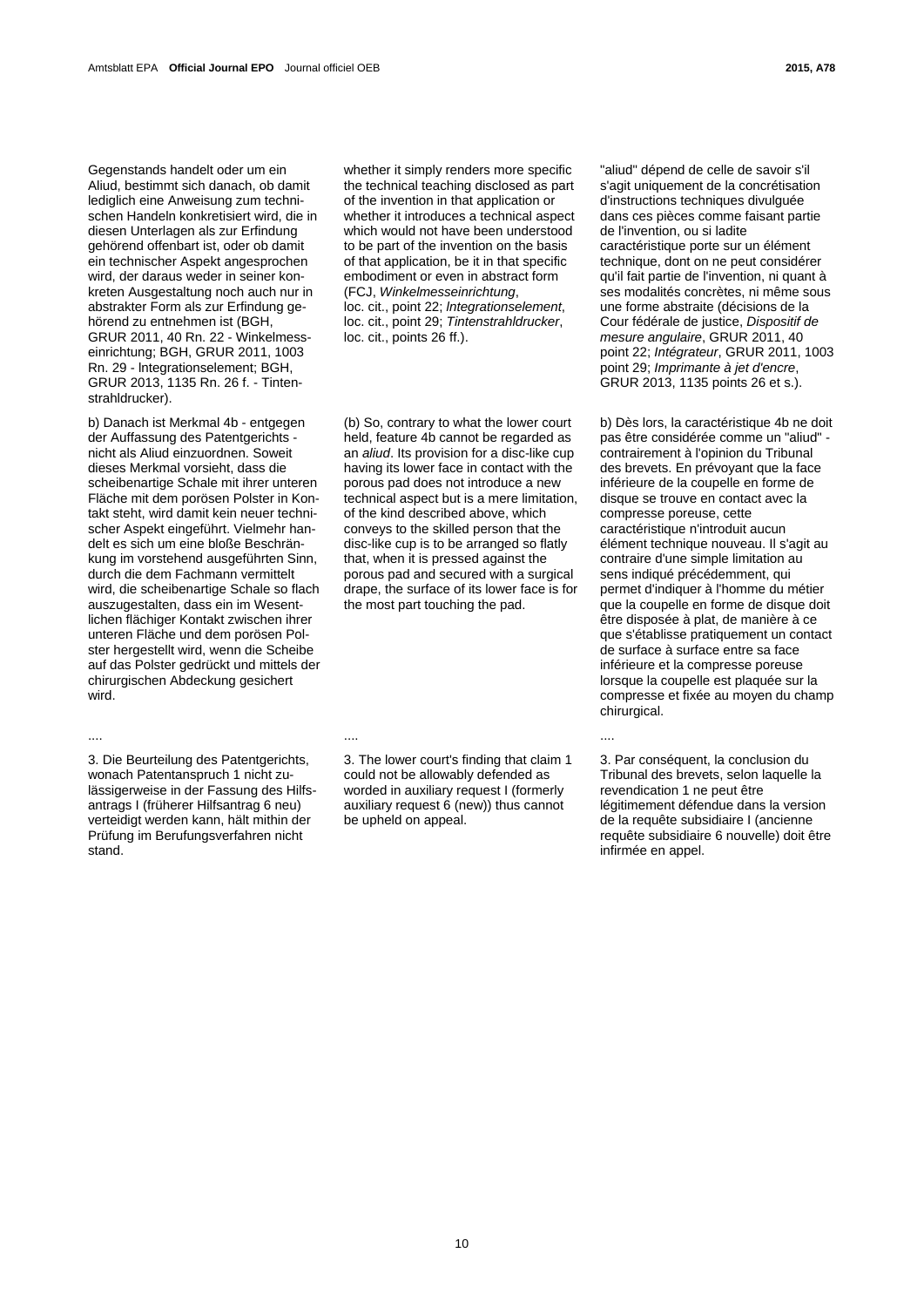Das rumänische Amt für Erfindungen und Marken hat uns informiert, dass die Beträge in rumänischer Währung zu den nachstehenden Patentgebühren geändert worden sind.<sup>1</sup>

Die Beträge in Euro sind unverändert. The amounts in euros are unchanged. Les montants en euros sont inchangés.

Anmelder und Inhaber europäischer Patente mit Wirkung in Rumänien werden darauf hingewiesen, dass seit **1. Januar 2015** die nachstehenden Gebührensätze gelten.

1. Veröffentlichung von Übersetzungen der Patentansprüche gemäß Artikel 67 (3) EPÜ: 60 EUR oder **265 RON**

Berichtigung der Übersetzung: 30 EUR oder **132 RON**

2. Veröffentlichung von Übersetzungen der Patentschrift nach Artikel 65 EPÜ: 100 EUR oder **441 RON** zuzüglich 5 EUR oder **22 RON** für die 21. und jede weitere Seite der Übersetzung

Bei Veröffentlichung während der Nachfrist: 200 EUR oder **882 RON** zuzüglich 5 EUR oder **22 RON** für die 21. und jede weitere Seite der Übersetzung

Berichtigung der Übersetzung: 20 EUR oder **88 RON**

3. Jahresgebühren: 3. Renewal fees: 3. Taxes annuelles :

|          | <b>EUR</b> | <b>RON</b> |           | <b>EUR</b> | <b>RON</b> |                |
|----------|------------|------------|-----------|------------|------------|----------------|
| 3. Jahr  | 150        | 662        | 3rd year  | 150        | 662        | 3 <sup>6</sup> |
| 4. Jahr  | 160        | 706        | 4th year  | 160        | 706        | $4^{\epsilon}$ |
| 5. Jahr  | 180        | 794        | 5th year  | 180        | 794        | $5^{\epsilon}$ |
| 6. Jahr  | 200        | 882        | 6th year  | 200        | 882        | 6 <sup>6</sup> |
| 7. Jahr  | 220        | 971        | 7th year  | 220        | 971        | $7^6$          |
| 8. Jahr  | 240        | 1059       | 8th year  | 240        | 1059       | 8 <sup>6</sup> |
| 9. Jahr  | 260        | 1 147      | 9th year  | 260        | 1 1 4 7    | 9 <sup>e</sup> |
| 10. Jahr | 280        | 1 2 3 5    | 10th year | 280        | 1 2 3 5    | 10             |
| 11. Jahr | 300        | 1 3 2 3    | 11th year | 300        | 1 3 2 3    | $1^{\prime}$   |
| 12. Jahr | 320        | 1412       | 12th year | 320        | 1412       | 12             |
| 13. Jahr | 340        | 1 500      | 13th year | 340        | 1 500      | 13             |
| 14. Jahr | 370        | 1632       | 14th year | 370        | 1632       | 14             |
| 15. Jahr | 400        | 1765       | 15th year | 400        | 1765       | 15             |
| 16. Jahr | 500        | 2 206      | 16th year | 500        | 2 2 0 6    | 16             |
| 17. Jahr | 500        | 2 2 0 6    | 17th year | 500        | 2 2 0 6    | 17             |
| 18. Jahr | 500        | 2 2 0 6    | 18th year | 500        | 2 2 0 6    | 18             |

### **RO Rumänien RO Romania RO Roumanie**

 The Romanian State Office for Inventions and Trademarks has informed us that the amounts in Romanian currency of the following patent fees have been changed.<sup>1</sup>

Applicants for and proprietors of European patents with effect in Romania are advised that from **1 January 2015** the rates below apply.

 1. Publication of translations of the claims pursuant to Article 67(3) EPC: EUR 60 or **RON 265**

 Correction of translation: EUR 30 or **RON 132**

 2. Publication of translations of the patent specification under Article 65 EPC: EUR 100 or **RON 441** plus EUR 5 or **RON 22** for each page of the translation in excess of 20

 In case of publication within the additional period: EUR 200 or **RON 882** plus EUR 5 or **RON 22** for each page of the translation in excess of 20

 Correction of translation: EUR 20 or **RON 88**

**Neue Gebührenbeträge New fee rates Nouveaux montants des taxes** 

 L'Office roumain des inventions et des marques nous a informés que les montants en monnaie roumaine des taxes suivantes relatives aux brevets ont été modifiés.<sup>1</sup>

 Les demandeurs et les titulaires de brevets européens produisant effet en Roumanie sont informés qu'à compter du **1er janvier 2015**, les montants cidessous sont applicables.

 1. Publication de la traduction des revendications conformément à l'article 67(3) CBE : 60 EUR ou **265 RON**

 Correction de la traduction : 30 EUR ou **132 RON**

 2. Publication de traductions du fascicule de brevet européen en vertu de l'article 65 CBE : 100 EUR ou **441 RON** plus 5 EUR ou **22 RON** pour chaque page de traduction audelà de la  $20^6$ 

 En cas de publication dans le délai supplémentaire : 200 EUR ou **882 RON** plus 5 EUR ou **22 RON** pour chaque page de traduction au-delà de la 20<sup>e</sup>

 Correction de la traduction : 20 EUR ou **88 RON**

|          | <b>EUR</b> | <b>RON</b> |           | <b>EUR</b> | <b>RON</b> |                       | <b>EUR</b> | <b>RON</b> |
|----------|------------|------------|-----------|------------|------------|-----------------------|------------|------------|
| 3. Jahr  | 150        | 662        | 3rd year  | 150        | 662        | $3e$ année            | 150        | 662        |
| 4. Jahr  | 160        | 706        | 4th year  | 160        | 706        | 4 <sup>e</sup> année  | 160        | 706        |
| 5. Jahr  | 180        | 794        | 5th year  | 180        | 794        | $5^{\circ}$ année     | 180        | 794        |
| 6. Jahr  | 200        | 882        | 6th year  | 200        | 882        | 6 <sup>e</sup> année  | 200        | 882        |
| 7. Jahr  | 220        | 971        | 7th year  | 220        | 971        | 7 <sup>e</sup> année  | 220        | 971        |
| 8. Jahr  | 240        | 1 0 5 9    | 8th year  | 240        | 1 0 5 9    | 8 <sup>e</sup> année  | 240        | 1 0 5 9    |
| 9. Jahr  | 260        | 1 1 4 7    | 9th year  | 260        | 1 1 4 7    | 9 <sup>e</sup> année  | 260        | 1 1 4 7    |
| 10. Jahr | 280        | 1 2 3 5    | 10th year | 280        | 1 2 3 5    | 10 <sup>e</sup> année | 280        | 1 2 3 5    |
| 11. Jahr | 300        | 1 3 2 3    | 11th year | 300        | 1 3 2 3    | 11 <sup>e</sup> année | 300        | 1 3 2 3    |
| 12. Jahr | 320        | 1412       | 12th year | 320        | 1412       | $12e$ année           | 320        | 1412       |
| 13. Jahr | 340        | 1 500      | 13th year | 340        | 1500       | $13e$ année           | 340        | 1500       |
| 14. Jahr | 370        | 1632       | 14th year | 370        | 1632       | 14 <sup>e</sup> année | 370        | 1632       |
| 15. Jahr | 400        | 1765       | 15th year | 400        | 1765       | 15 <sup>e</sup> année | 400        | 1765       |
| 16. Jahr | 500        | 2 2 0 6    | 16th year | 500        | 2 2 0 6    | 16 <sup>e</sup> année | 500        | 2 2 0 6    |
| 17. Jahr | 500        | 2 2 0 6    | 17th year | 500        | 2 2 0 6    | 17 <sup>e</sup> année | 500        | 2 2 0 6    |
| 18. Jahr | 500        | 2 2 0 6    | 18th year | 500        | 2 2 0 6    | 18 <sup>e</sup> année | 500        | 2 2 0 6    |
|          |            |            |           |            |            |                       |            |            |

<sup>1</sup> Monitorul Oficial No. 169/11.03.2015.

<sup>1</sup> Monitorul Oficial No. 169/11.03.2015.  $10^{1}$  Monitorul Oficial No. 169/11.03.2015.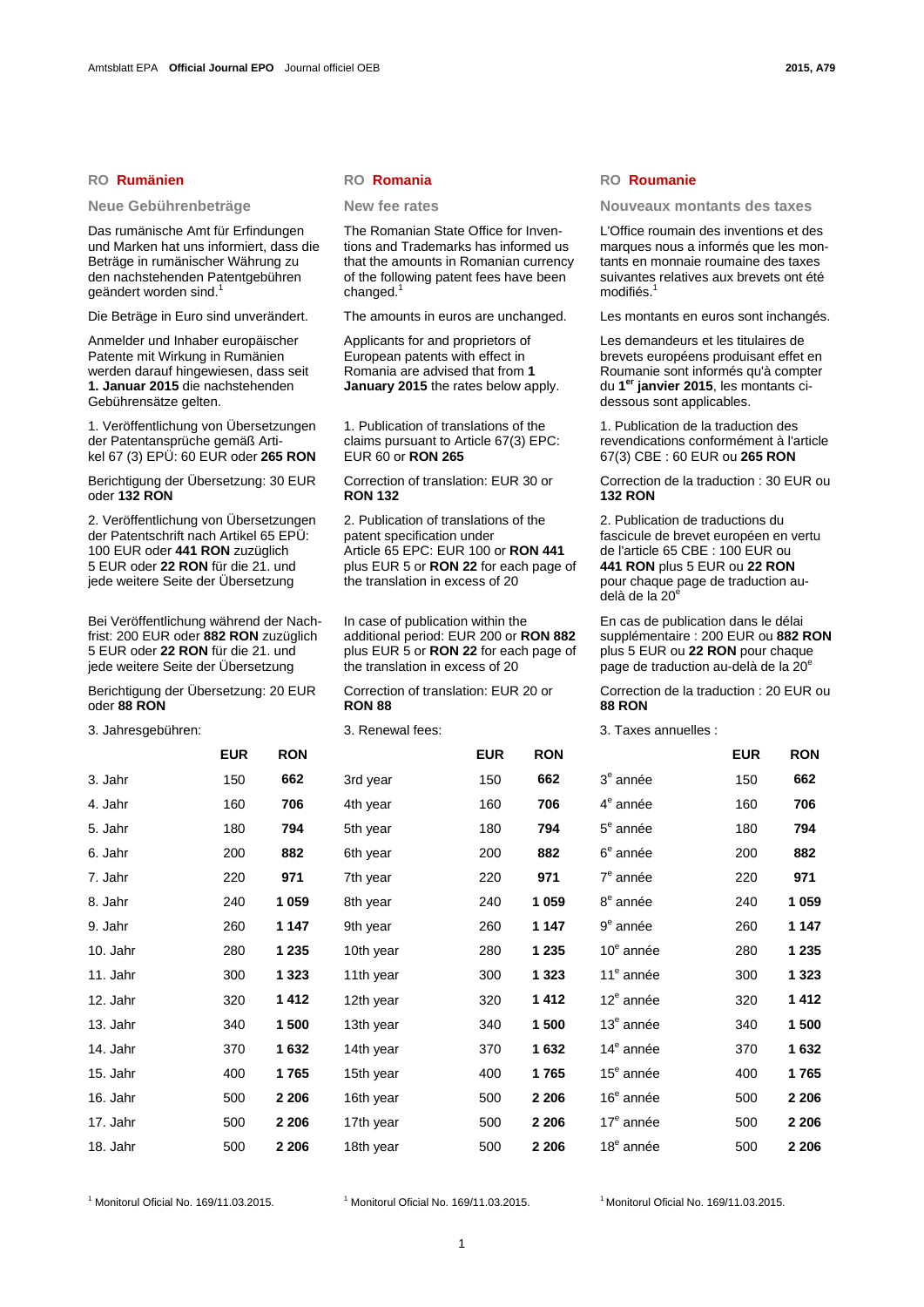| 19. Jahr | 500 | 2 2 0 6 |
|----------|-----|---------|
| 20. Jahr | 500 | 2 2 0 6 |

4. Eintragung von Rechtsübergängen, Lizenzen und anderen Rechten:

100 EUR oder **441 RON**, außer wenn der Rechtsübergang vor Bekanntmachung des Hinweises auf die Patenterteilung durch das EPA stattfand.

**Fortschreibung der Informationsbroschüre "Nationales Recht zum EPÜ"** 

Benutzer der Informationsbroschüre des EPA "Nationales Recht zum EPÜ" (16. Auflage) werden gebeten, die Angaben in den Tabellen III.B, Spalten 2 und 6, IV, Spalten 5 und 8, VI, Spalte 1 und IX, Spalte 4 entsprechend zu ändern.

| 19. Jahr | 500 2 206 | 19th year | 500 2 206 | $19^e$       |
|----------|-----------|-----------|-----------|--------------|
| 20. Jahr | 500 2 206 | 20th year | 500 2 206 | $20^{\circ}$ |

 4. Registering transfers, licences and other rights:

EUR 100 or **RON 441**, unless transfer of right took place before publication of the mention of grant by the EPO

 **EPO information brochure "National law relating to the EPC"** 

 Users of this brochure (16th edition) should amend Tables III.B, columns 2 and 6, IV, columns 5 and 8, VI, column 1, and IX, column 4, accordingly.

| 19 <sup>e</sup> année | 500 | 2 2 0 6 |
|-----------------------|-----|---------|
| 20 <sup>e</sup> année | 500 | 2 2 0 6 |

 4. Inscription des transferts, licences et autres droits :

100 EUR ou **441 RON**, sauf dans le cas d'un transfert de droits antérieur à la date à laquelle la mention de la délivrance est publiée par l'OEB

 **Mise à jour de la brochure d'information "Droit national relatif à la CBE"** 

 Les détenteurs de la brochure d'information de l'OEB "Droit national relatif à la CBE" (16<sup>e</sup> édition) sont invités à modifier en conséquence les montants des taxes figurant aux tableaux III.B, colonnes 2 et 6, IV, colonnes 5 et 8, VI, colonne 1 et IX, colonne 4.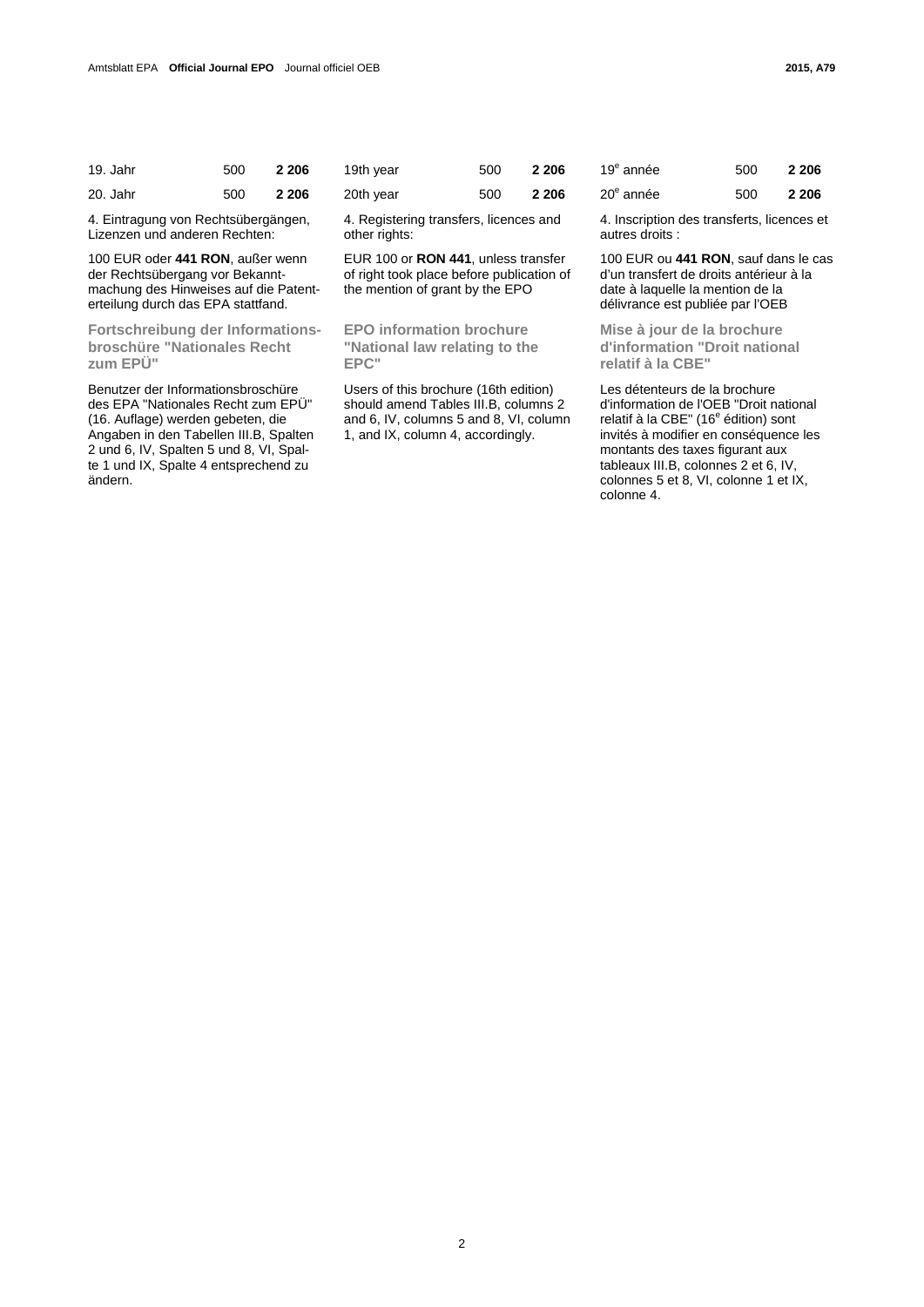# **RS Serbien RS Serbia RS Serbie**

Das serbische Amt für geistiges Eigentum hat uns informiert, dass einige Patentgebühren geändert worden sind<sup>1</sup>.

Anmelder und Inhaber europäischer Patente mit Wirkung in Serbien werden darauf hingewiesen, dass seit **1. Juni 2015** folgende Gebührensätze für die Jahresgebühren gelten:

 The Serbian Intellectual Property Office has informed us that some patent fees have been changed<sup>1</sup>.

Applicants for and proprietors of European patents with effect in Serbia are advised that from **1 June 2015** the following rates for renewal fees apply:

| ۰.<br>. . | $\sim$<br>۰. | ш<br>--<br>×<br>۰. |
|-----------|--------------|--------------------|
|           |              |                    |
|           |              |                    |

### Neue Gebührenbeträge **New fee rates** Nouveaux montants des taxes

 L'Office serbe de la propriété intellectuelle nous a informés que certaines taxes relatives aux brevets ont été modifiées<sup>1</sup>.

 Les demandeurs et les titulaires de brevets européens produisant effet en Serbie sont informés qu'à compter du **1er juin 2015**, les montants suivants sont applicables pour les taxes annuelles :

|          | <b>RSD</b> |           | <b>RSD</b> |                       | <b>RSD</b> |
|----------|------------|-----------|------------|-----------------------|------------|
| 3. Jahr  | 10 230     | 3rd year  | 10 230     | 3 <sup>e</sup> année  | 10 230     |
| 4. Jahr  | 12 4 20    | 4th year  | 12 4 20    | 4 <sup>e</sup> année  | 12 4 20    |
| 5. Jahr  | 14 6 20    | 5th year  | 14 620     | $5e$ année            | 14 620     |
| 6. Jahr  | 17 540     | 6th year  | 17 540     | $6e$ année            | 17540      |
| 7. Jahr  | 20 450     | 7th year  | 20 450     | 7 <sup>e</sup> année  | 20 450     |
| 8. Jahr  | 23 380     | 8th year  | 23 380     | 8 <sup>e</sup> année  | 23 380     |
| 9. Jahr  | 26 310     | 9th year  | 26 310     | $9^e$ année           | 26 310     |
| 10. Jahr | 29 240     | 10th year | 29 240     | 10 <sup>e</sup> année | 29 240     |
| 11. Jahr | 35 090     | 11th year | 35 090     | 11 <sup>e</sup> année | 35 090     |
| 12. Jahr | 40 940     | 12th year | 40 940     | 12 <sup>e</sup> année | 40 940     |
| 13. Jahr | 46790      | 13th year | 46790      | $13e$ année           | 46790      |
| 14. Jahr | 52 640     | 14th year | 52 640     | 14 <sup>e</sup> année | 52 640     |
| 15. Jahr | 58 490     | 15th year | 58 490     | 15 <sup>e</sup> année | 58 490     |
| 16. Jahr | 64 340     | 16th year | 64 340     | 16 <sup>e</sup> année | 64 340     |
| 17. Jahr | 70 190     | 17th year | 70 190     | $17e$ année           | 70 190     |
| 18. Jahr | 76 040     | 18th year | 76 040     | 18 <sup>e</sup> année | 76 040     |
| 19. Jahr | 81890      | 19th year | 81890      | 19 <sup>e</sup> année | 81890      |
| 20. Jahr | 87740      | 20th year | 87740      | 20 <sup>e</sup> année | 87740      |
|          |            |           |            |                       |            |

50 % Gebührenermäßigung für natürliche Personen.

# **Zahlung von Gebühren Payment of fees Paiement des taxes**

Die Bankverbindungen für die Zahlung von Jahresgebühren und sonstigen Gebühren in Zusammenhang mit europäischen Patenten in Serbien haben sich wie folgt geändert:

### Kontoinhaber: Republic administrative taxes

*a) Veröffentlichungsgebühren: (a) Publication fees: a) Taxes de publication :*

Kontonr. 840-39845-97, gefolgt von der Referenznr. 97 und dem Code mit der Kontrollnummer der Gemeinde

Account holder:

 The bank accounts for renewal fees and other fees concerning European patents in Serbia have changed as

Republic administrative taxes

follows:

Account No. 840-39845-97, followed by reference No. 97 and the code indicating the control number of the municipality

 50% fee reduction for natural persons. La taxe est réduite de 50 % pour les personnes physiques.

 Les comptes bancaires pour le paiement des taxes annuelles et autres taxes relatives à des brevets européens en Serbie ont changé comme suit :

 Titulaire du compte : Republic administrative taxes

 Compte n° 840-39845-97, suivi de la référence n° 97 et du code indiquant le numéro de contrôle de la commune

<sup>&</sup>lt;sup>1</sup> Official Gazette of the Republic of Serbia No. 45/2015.

<sup>&</sup>lt;sup>1</sup> Official Gazette of the Republic of Serbia No. 45/2015.

<sup>&</sup>lt;sup>1</sup> Official Gazette of the Republic of Serbia No. 45/2015.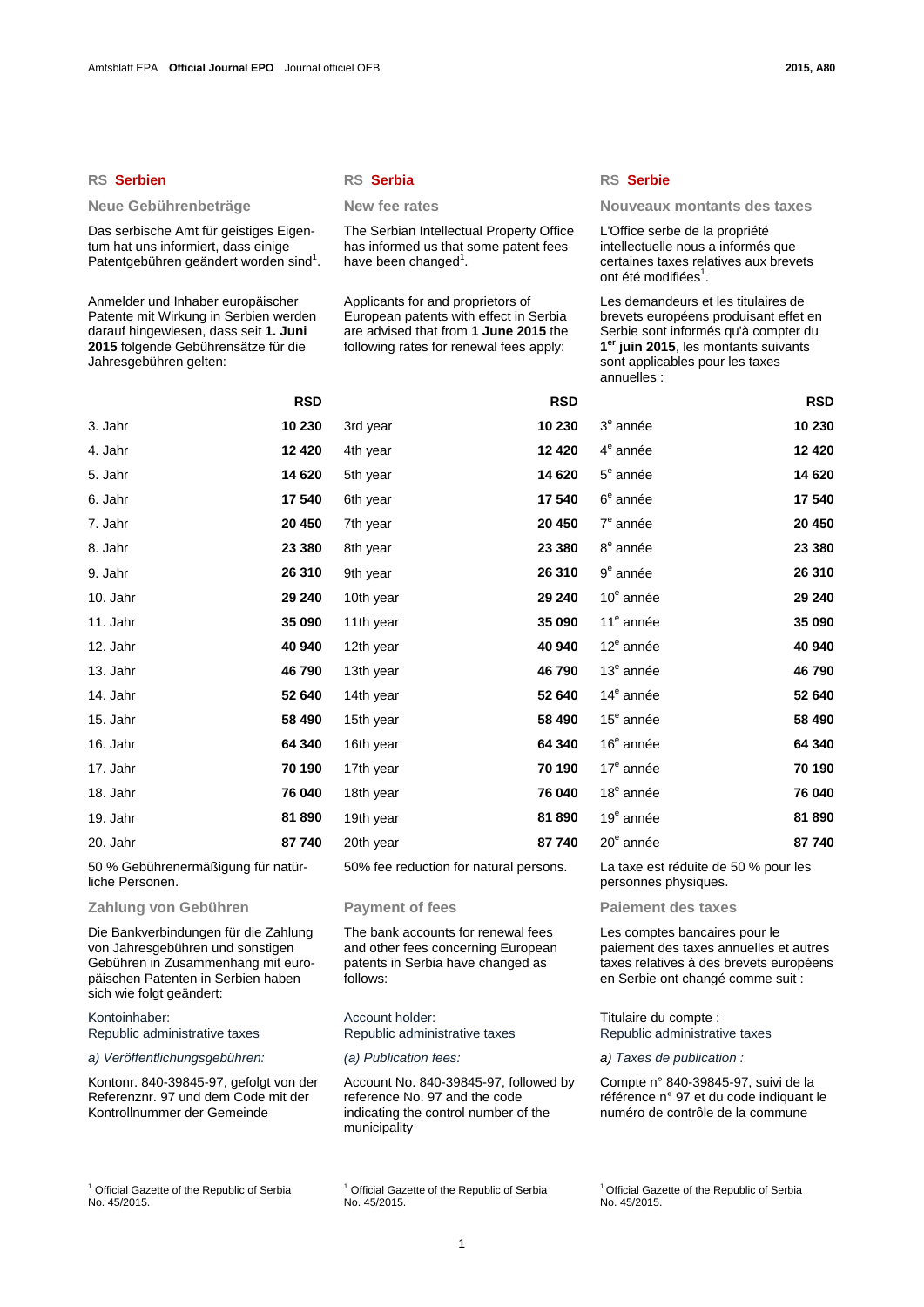Kontonr. 840-30686845-62, gefolgt von der Referenznr. 97 und dem Code mit der Kontrollnummer der Gemeinde

*c) Sonstige Gebühren (einschließlich Jahresgebühren gemäß dem Kooperations- und Erstreckungsabkommen<sup>2</sup> ):* 

Kontonr. 840-30880845-62, gefolgt von der Referenznr. 97 44018

**Fortschreibung der Informationsbroschüre "Nationales Recht zum EPÜ"** 

Benutzer der Informationsbroschüre des EPA "Nationales Recht zum EPÜ" (16. Auflage) werden gebeten, die Angaben in den Tabellen VI, Spalte 1 und VIII, Spalte 2 entsprechend zu ändern.

# *(b) Renewal fees for European patents (under the EPC):*

Account No. 840-30686845-62, followed by reference No. 97 and the code indicating the control number of the municipality

*(c) Other fees (including renewal fees under the Co-operation and Extension*  Agreement<sup>2</sup>):

Account No. 840-30880845-62, followed by reference No. 97 44018

 **EPO information brochure "National law relating to the EPC"** 

 Users of this brochure (16th edition) should amend Tables VI, column 1, and VIII, column 2, accordingly.

*b) Taxes annuelles pour les brevets européens (selon la CBE) :*

 Compte n° 840-30686845-62, suivi de la référence n° 97 et du code indiquant le numéro de contrôle de la commune

*c) Autres taxes (y compris les taxes annuelles selon l'Accord de coopération et d'extension<sup>2</sup> ) :* 

 Compte n° 840-30880845-62, suivi de la référence n° 97 44018

 **Mise à jour de la brochure d'information "Droit national relatif à la CBE"** 

 Les détenteurs de la brochure d'information de l'OEB "Droit national relatif à la CBE" (16<sup>e</sup> édition) sont invités à modifier en conséquence les informations figurant aux tableaux VI, colonne 1 et VIII, colonne 2.

<sup>2</sup> Official Gazette of Serbia and Montenegro -International Agreements, no. 14/2004.

<sup>2</sup> Official Gazette of Serbia and Montenegro -International Agreements, no. 14/2004.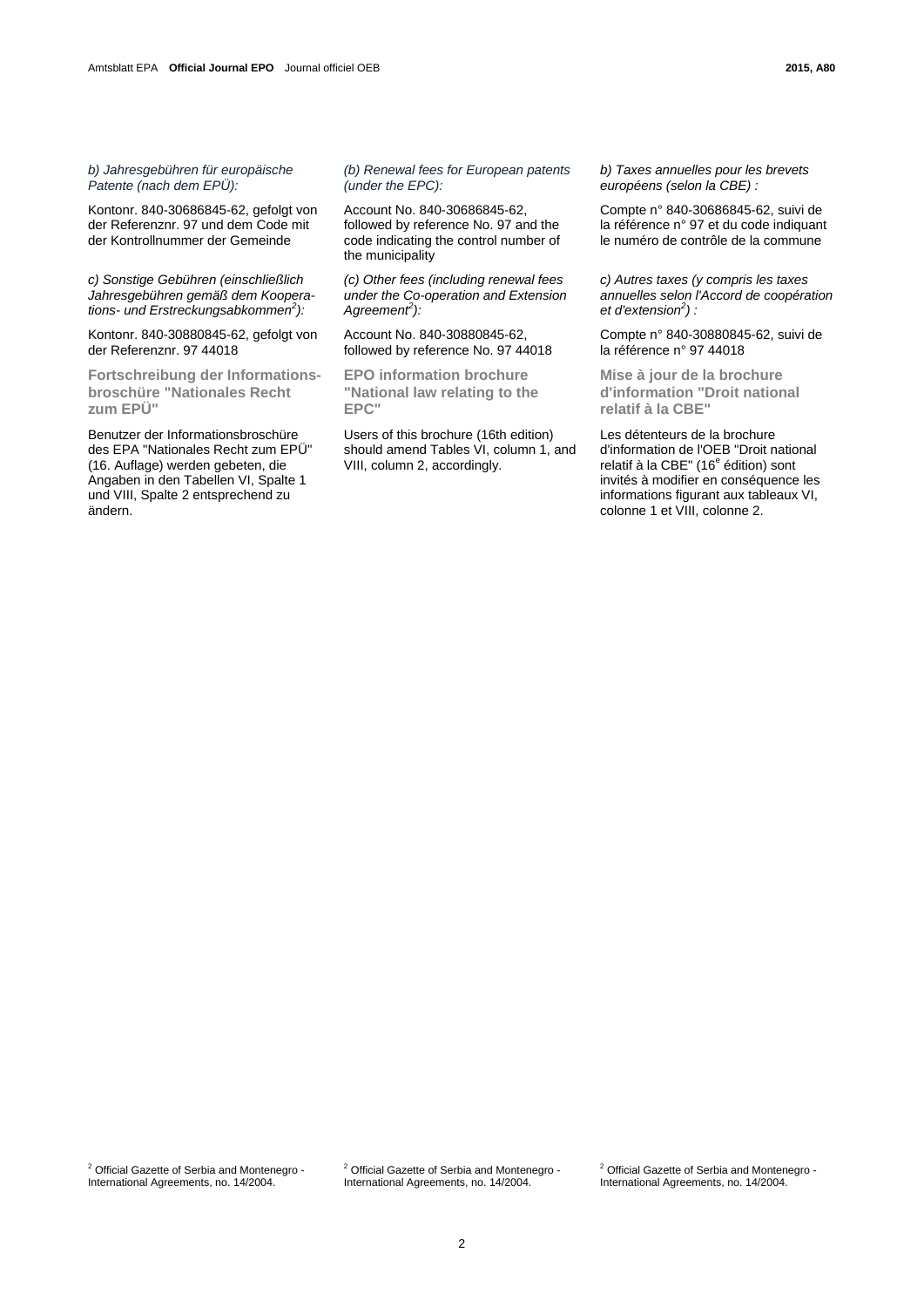### **Zahlung von Gebühren Payment of fees Paiement des taxes**

Das türkische Patentinstitut hat uns informiert, dass sich die Bankverbindungen für die Zahlung von Jahresgebühren und sonstigen Gebühren in Zusammenhang mit europäischen Patenten in der Türkei geändert haben.

Die Angaben zu den neuen Konten lauten wie folgt:

Kontoinhaber:

Türk Patent Enstitüsü

Hipodrom Cad. No: 115

06330 Yenimahalle/Ankara

1) T.C. Ziraat Bankası/Ankara Kamu Kurumsal Şubesi

Kontonr. 34272132-5280

BIC: TCZBTR2AANK

IBAN: TR45 0001 0017 4534 2721 3252 80

2) Halk Bankası/Ankara Yıldız Subesi

Kontonr. 06000004

**BIC: TRHBTR2AXXX** 

IBAN: TR34 0001 2009 4090 0006 0000 04

3) Vakıflar Bankası/Ankara Kamu Kurumsal Şubesi

Kontonr. 00158007283203102

BIC: TVBATR2AXXX

IBAN: TR18 0001 5001 5800 7283 2031 02

1) T.C. Ziraat Bankası/Ankara Kamu Kurumsal Şubesi

Kontonr. 34272132-5296

BIC: TCZBTR2AANK

IBAN: TR98 0001 0017 4534 2721 3252 96

2) Halk Bankası/Ankara Yıldız Şubesi

Kontonr. 58000016

BIC: TRHBTR2AXXX

IBAN: TR20 0001 2009 4090 0058 0000 16

# **TR Türkei TR Turkey TR Turquie**

 The Turkish Patent Institute has informed us that the bank accounts for renewal fees and other fees concerning European patents in Turkey have changed.

 Details of the new accounts are as follows:

Account holder:

Türk Patent Enstitüsü

Hipodrom Cad. No: 115

06330 Yenimahalle/Ankara

 (1) T.C. Ziraat Bankası/Ankara Kamu Kurumsal Şubesi

Account No. 34272132-5280

BIC: TCZBTR2AANK

IBAN: TR45 0001 0017 4534 2721 3252 80

(2) Halk Bankası/Ankara Yıldız Şubesi

Account No. 06000004

BIC: TRHBTR2AXXX

IBAN: TR34 0001 2009 4090 0006 0000 04

 (3) Vakıflar Bankası/Ankara Kamu Kurumsal Şubesi

Account No. 00158007283203102

BIC: TVBATR2AXXX

IBAN: TR18 0001 5001 5800 7283 2031 02

 (1) T.C. Ziraat Bankası/Ankara Kamu Kurumsal Şubesi

Account No. 34272132-5296

BIC: TCZBTR2AANK

IBAN: TR98 0001 0017 4534 2721 3252 96

(2) Halk Bankası/Ankara Yıldız Şubesi

Account No. 58000016

BIC: TRHBTR2AXXX

IBAN: TR20 0001 2009 4090 0058 0000 16

 L'Institut turc des brevets nous a informés que les comptes bancaires pour le paiement des taxes annuelles et autres taxes relatives à des brevets européens en Turquie ont changé.

 Les références des nouveaux comptes sont les suivantes :

Titulaire du compte :

Türk Patent Enstitüsü

Hipodrom Cad. No: 115

06330 Yenimahalle/Ankara

*a) Zahlungen in TRY: (a) Payments in TRY: a) Paiements en TRY :* 

 1) T.C. Ziraat Bankası/Ankara Kamu Kurumsal Şubesi

Compte n° 34272132-5280

BIC : TCZBTR2AANK

IBAN : TR45 0001 0017 4534 2721 3252 80

2) Halk Bankası/Ankara Yıldız Subesi

Compte n° 06000004

BIC : TRHBTR2AXXX

IBAN : TR34 0001 2009 4090 0006 0000 04

 3) Vakıflar Bankası/Ankara Kamu Kurumsal Şubesi

Compte n° 00158007283203102

BIC : TVBATR2AXXX

IBAN : TR18 0001 5001 5800 7283 2031 02

*b) Zahlungen in EUR: (b) Payments in EUR: b) Paiements en EUR :* 

 1) T.C. Ziraat Bankası/Ankara Kamu Kurumsal Şubesi

Compte n° 34272132-5296

BIC : TCZBTR2AANK

IBAN : TR98 0001 0017 4534 2721 3252 96

2) Halk Bankası/Ankara Yıldız Şubesi

Compte n° 58000016

BIC : TRHBTR2AXXX

IBAN : TR20 0001 2009 4090 0058 0000 16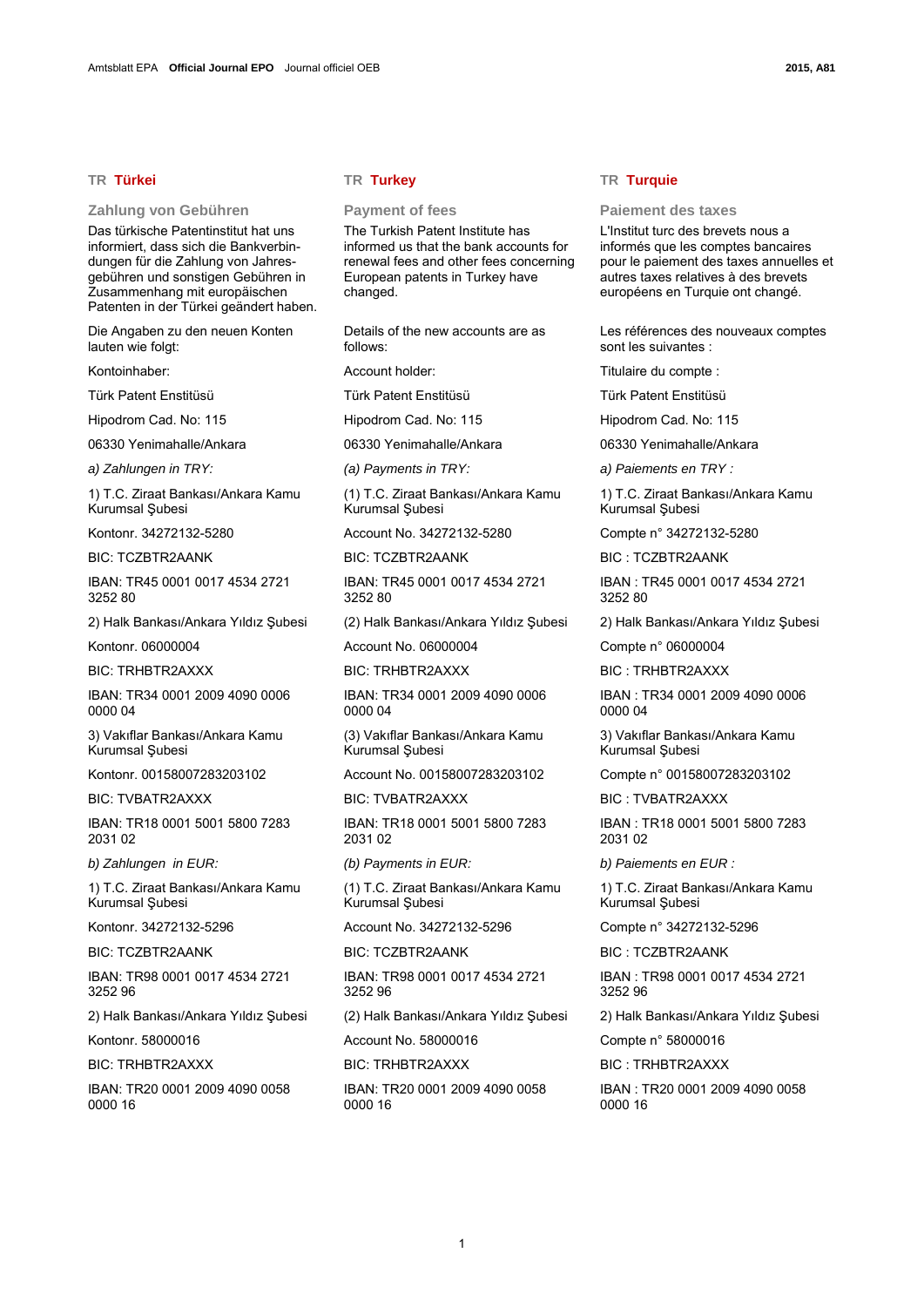3) Vakıflar Bankası/Ankara Kamu Kurumsal Subesi

Kontonr. 00158048015066710

BIC: TVBATR2AXXX

IBAN: TR09 0001 5001 5804 8015 0667 10

1) T.C. Ziraat Bankası/Ankara Kamu Kurumsal Şubesi

Kontonr. 34272132-5295

BIC: TCZBTR2AANK

IBAN: TR28 0001 0017 4534 2721 3252 95

2) Halk Bankası/Ankara Yıldız Şubesi

Kontonr. 53000082

BIC: TRHBTR2AXXX

IBAN: TR40 0001 2009 4090 0053 0000 82

3) Vakıflar Bankası/Ankara Kamu Kurumsal Şubesi

Kontonr. 00158048015066717

BIC: TVBATR2AXXX

IBAN: TR14 0001 5001 5804 8015 0667 17

1) T.C. Ziraat Bankası/Ankara Kamu Kurumsal Subesi

Kontonr. 34272132-5297

BIC: TCZBTR2AANK

IBAN: TR71 0001 0017 4534 2721 3252 97

2) Halk Bankası/Ankara Yıldız Şubesi

Kontonr. 73000001

BIC: TRHBTR2AXXX

IBAN: TR63 0001 2009 4090 0073 0000 01

3) Vakıflar Bankası/Ankara Kamu Kurumsal Şubesi

Kontonr. 00158048015066699

BIC: TVBATR2AXXX

IBAN: TR15 0001 5001 5804 8015 0666 99

 (3) Vakıflar Bankası/Ankara Kamu Kurumsal Şubesi

Account No. 00158048015066710

BIC: TVBATR2AXXX

IBAN: TR09 0001 5001 5804 8015 0667 10

 (1) T.C. Ziraat Bankası/Ankara Kamu Kurumsal Şubesi

Account No. 34272132-5295

BIC: TCZBTR2AANK

IBAN: TR28 0001 0017 4534 2721 3252 95

(2) Halk Bankası/Ankara Yıldız Şubesi

Account No. 53000082

BIC: TRHBTR2AXXX

IBAN: TR40 0001 2009 4090 0053 0000 82

 (3) Vakıflar Bankası/Ankara Kamu Kurumsal Şubesi

Account No. 00158048015066717

BIC: TVBATR2AXXX

IBAN: TR14 0001 5001 5804 8015 0667 17

 (1) T.C. Ziraat Bankası/Ankara Kamu Kurumsal Şubesi

Account No. 34272132-5297

BIC: TCZBTR2AANK

IBAN: TR71 0001 0017 4534 2721 3252 97

(2) Halk Bankası/Ankara Yıldız Şubesi

Account No. 73000001

BIC: TRHBTR2AXXX

IBAN: TR63 0001 2009 4090 0073 0000 01

 (3) Vakıflar Bankası/Ankara Kamu Kurumsal Şubesi

Account No. 00158048015066699

BIC: TVBATR2AXXX

IBAN: TR15 0001 5001 5804 8015 0666 99

 3) Vakıflar Bankası/Ankara Kamu Kurumsal Subesi

Compte n° 00158048015066710

BIC : TVBATR2AXXX

IBAN : TR09 0001 5001 5804 8015 0667 10

*c) Zahlungen in USD: (c) Payments in USD: c) Paiements en USD :*

 1) T.C. Ziraat Bankası/Ankara Kamu Kurumsal Şubesi

Compte n° 34272132-5295

BIC : TCZBTR2AANK

IBAN : TR28 0001 0017 4534 2721 3252 95

2) Halk Bankası/Ankara Yıldız Şubesi

Compte n° 53000082

BIC : TRHBTR2AXXX

IBAN : TR40 0001 2009 4090 0053 0000 82

 3) Vakıflar Bankası/Ankara Kamu Kurumsal Şubesi

Compte n° 00158048015066717

BIC : TVBATR2AXXX

IBAN : TR14 0001 5001 5804 8015 0667 17

*d) Zahlungen in CHF: (d) Payments in CHF: d) Paiements en CHF :*

 1) T.C. Ziraat Bankası/Ankara Kamu Kurumsal Subesi

Compte n° 34272132-5297

BIC : TCZBTR2AANK

IBAN : TR71 0001 0017 4534 2721 3252 97

2) Halk Bankası/Ankara Yıldız Şubesi

Compte n° 73000001

BIC : TRHBTR2AXXX

IBAN : TR63 0001 2009 4090 0073 0000 01

 3) Vakıflar Bankası/Ankara Kamu Kurumsal Şubesi

Compte n° 00158048015066699

BIC : TVBATR2AXXX

IBAN : TR15 0001 5001 5804 8015 0666 99